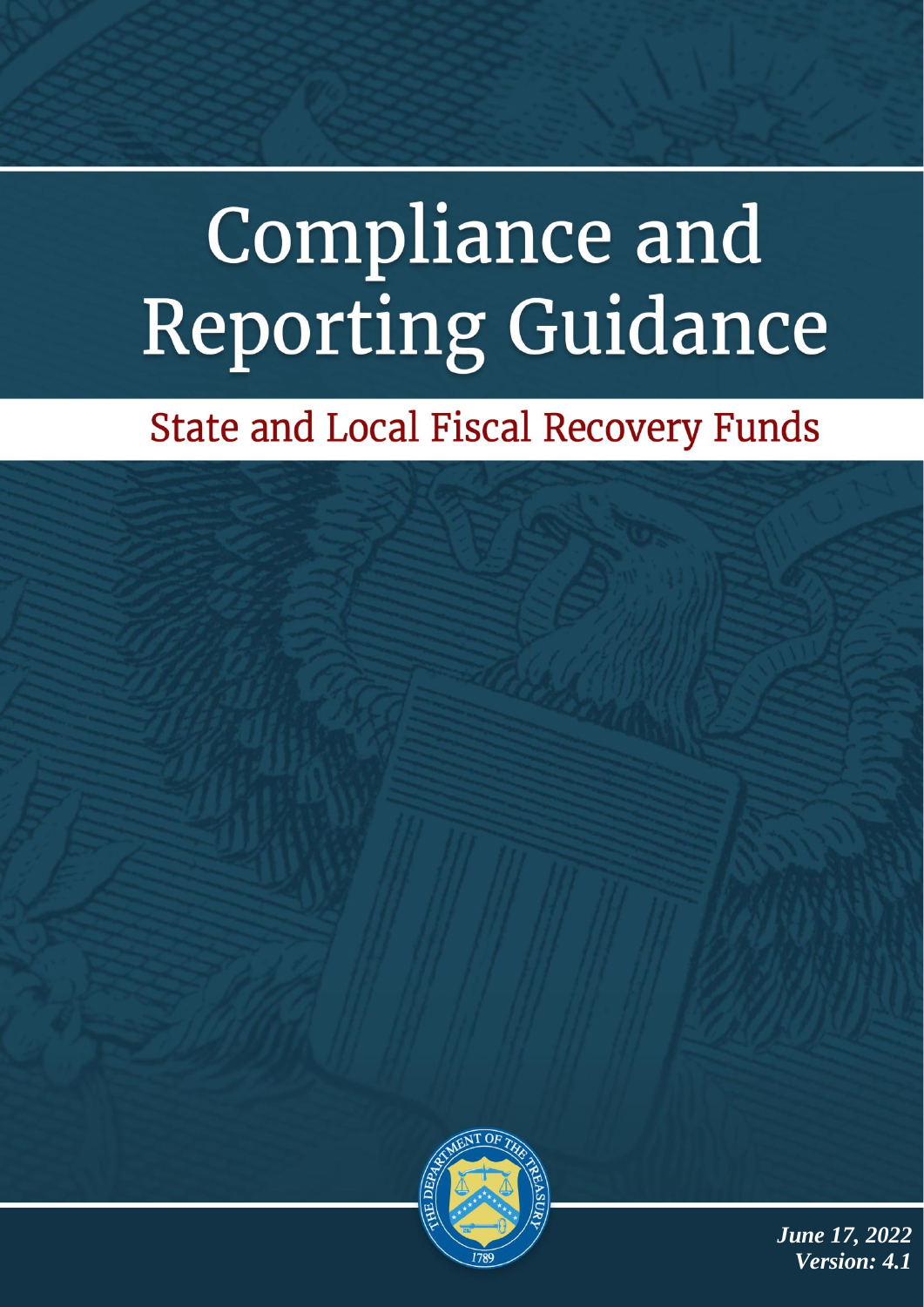# Coronavirus State and Local Fiscal Recovery Funds Guidance on Recipient Compliance and Reporting **Responsibilities**

On March 11, 2021, the American Rescue Plan Act was signed into law, and established the Coronavirus State Fiscal Recovery Fund and Coronavirus Local Fiscal Recovery Fund, which together make up the Coronavirus State and Local Fiscal Recovery Funds ("SLFRF") program. This program is intended to provide support to State, territorial, local, and Tribal governments in responding to the economic and public health impacts of COVID-19 and in their efforts to contain impacts on their communities, residents, and businesses.

In May 2021, Treasury published the interim final rule ("IFR") describing eligible and ineligible uses of SLFRF, as well as other program requirements. The initial versions of this Compliance and Reporting guidance reflected the IFR and its eligible use categories. On January 6, 2022, the U.S. Department of the Treasury ("Treasury") adopted the final rule implementing the SLFRF program. The final rule became effective on April 1, 2022. Prior to the final rule effective date, the IFR remained in effect; funds used consistently with the IFR while it was in effect were in compliance with the SLFRF program. However, recipients could choose to take advantage of the final rule's flexibilities and simplifications ahead of the effective date. Recipients may consult the *[Statement Regarding Compliance with the](https://home.treasury.gov/system/files/136/SLFRF-Compliance-Statement.pdf)  [Coronavirus State and Local Fiscal Recovery Funds Interim Final Rule and Final Rule](https://home.treasury.gov/system/files/136/SLFRF-Compliance-Statement.pdf)* for more information on compliance with the IFR and the final rule.

To support recipients in complying with the final rule, this reporting guidance reflects the final rule and provides additional detail and clarification for each recipient's compliance and reporting responsibilities under the SLFRF program, and should be read in concert with the Award Terms and Conditions, the authorizing statute, the [final rule,](https://www.federalregister.gov/documents/2022/01/27/2022-00292/coronavirus-state-and-local-fiscal-recovery-funds) and other regulatory and statutory requirements, including regulatory requirements under the Uniform Administrative Requirements, Cost Principles, [and Audit Requirements for Federal Awards](https://www.ecfr.gov/current/title-2/subtitle-A/chapter-II/part-200) ("Uniform Guidance" or 2 CRF Part 200), and the Compliance Supplement. Please see the [Assistance Listing](https://sam.gov/fal/7cecfdef62dc42729a3fdcd449bd62b8/view) in SAM.gov under assistance listing number (formerly known as CFDA number) 21.027 for more information.

**Please Note:** This guidance document applies to the SLFRF program only and does not change or impact reporting and compliance requirements for the Coronavirus Relief Fund ("CRF") established by the CARES Act.

This guidance includes two parts:

## Part 1: General Guidance

This section provides an orientation to recipients' compliance responsibilities and Treasury's expectations and recommends best practices where appropriate under the SLFRF program.

**Coronavirus State and Local Fiscal Recovery Funds** Compliance and Reporting Guidance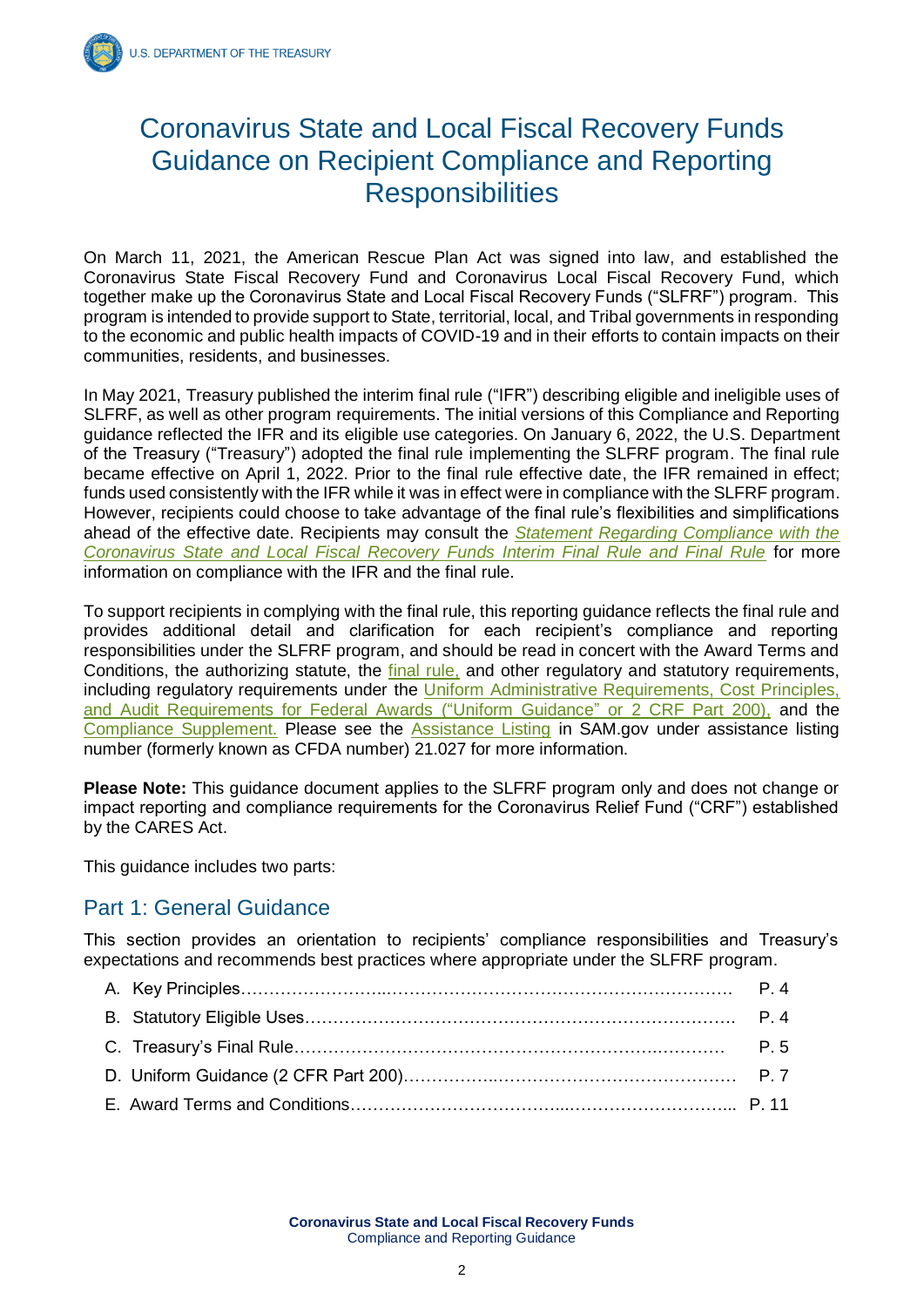

# Part 2: Reporting Requirements

This section provides information on the reporting requirements for the SLFRF program.

| Appendix 3: Expenditure Categories under the Interim Final Rule P. 48 |  |
|-----------------------------------------------------------------------|--|
|                                                                       |  |

OMB Control Number: 1505-0271

OMB Expiration Date: 04/30/2025

#### PAPERWORK REDUCTION ACT NOTICE

The information collected will be used for the U.S. Government to process requests for support. The estimated burden for the collections of information included in this guidance is as follows: 30 minutes for Title VI Assurances, 2 hours per response for the Interim Report, 6 hours per response for the Project and Expenditure Report and 100 hours per response for the Recovery Plan Performance Report (if applicable). Comments concerning the accuracy of this burden estimate and suggestions for reducing this burden should be directed to the Office of Privacy, Transparency and Records, Department of the Treasury, 1500 Pennsylvania Ave., N.W., Washington, D.C. 20220. DO NOT send the form to this address. An agency may not conduct or sponsor, and a person is not required to respond to, a collection of information unless it displays a valid control number assigned by OMB.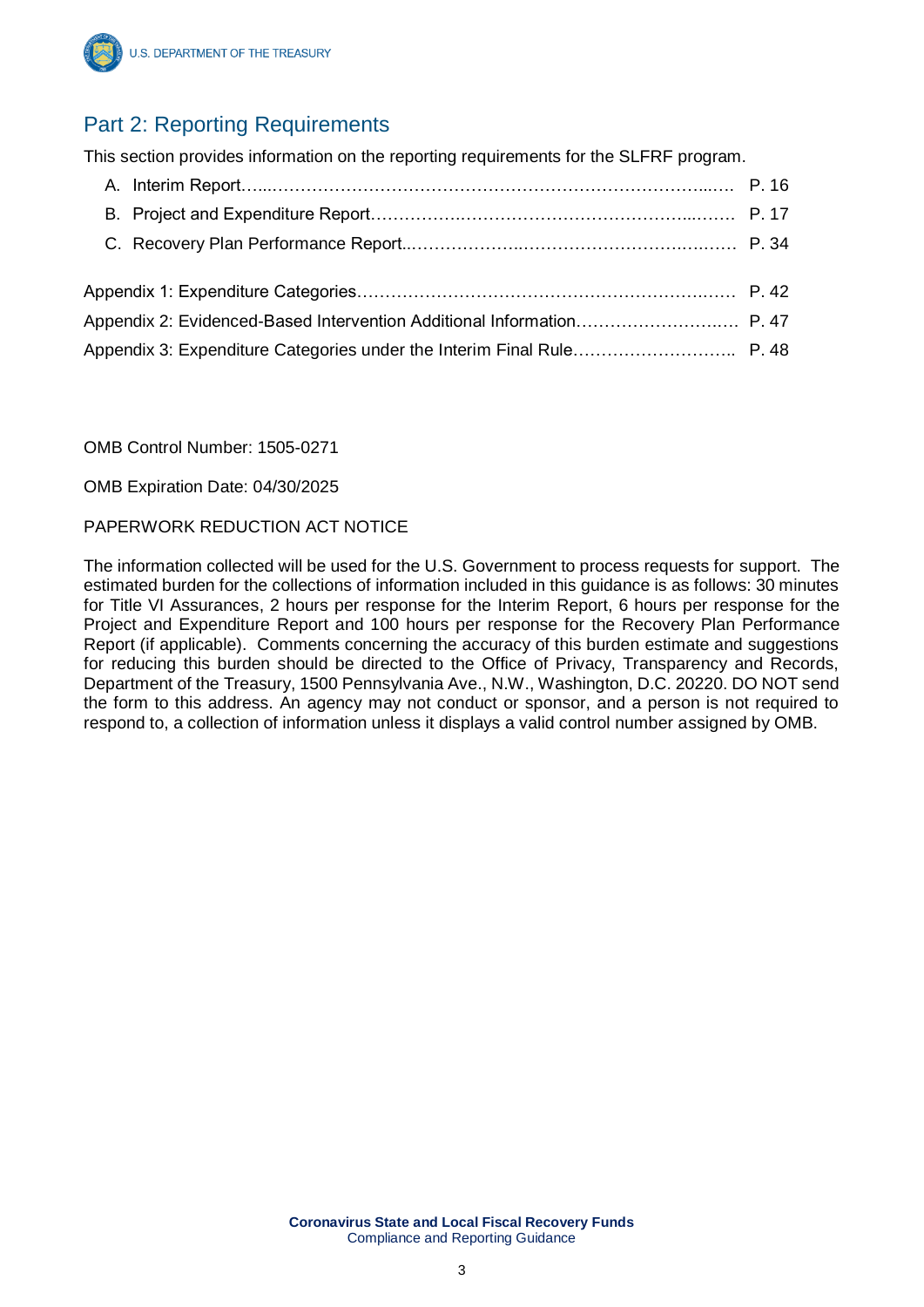

# **Part 1: General Guidance**

This section provides an orientation on recipients' compliance responsibilities and Treasury's expectations and recommended best practices where appropriate under the SLFRF program.

Recipients under the SLFRF program are the eligible entities identified in sections 602 and 603 of the Social Security Act as added by section 9901 of the American Rescue Plan Act of 2021 (the "SLFRF statute") that receive an SLFRF award. Subrecipients under the SLFRF program are entities that receive a subaward from a recipient to carry out the purposes (program or project) of the SLFRF award on behalf of the recipient.

Recipients are accountable to Treasury for oversight of their subrecipients in accordance with 2 CFR 200.332, including ensuring their subrecipients comply with the SLFRF statute, SLFRF Award Terms and Conditions, Treasury's interim final rule and final rule, applicable federal statutes, regulations, and reporting requirements.

#### **A. Key Principles**

There are several guiding principles for developing your own effective compliance regimes:

- Recipients and subrecipients are the first line of defense and responsible for ensuring the SLFRF award funds are not used for ineligible purposes, and there is no fraud, waste, or abuse associated with their SLFRF award:
- Many SLFRF-funded projects respond to the COVID-19 public health emergency and meet urgent community needs. Swift and effective implementation is vital, and recipients must balance facilitating simple and rapid program access widely across the community and maintaining a robust documentation and compliance regime;
- Treasury encourages recipients to use SLFRF-funded projects to advance shared interests and promote equitable delivery of government benefits and opportunities to underserved communities, as outlined in [Executive Order 13985, On Advancing Racial Equity and Support for Underserved](https://www.whitehouse.gov/briefing-room/presidential-actions/2021/01/20/executive-order-advancing-racial-equity-and-support-for-underserved-communities-through-the-federal-government/)  [Communities Through the Federal Government;](https://www.whitehouse.gov/briefing-room/presidential-actions/2021/01/20/executive-order-advancing-racial-equity-and-support-for-underserved-communities-through-the-federal-government/) and
- Transparency and public accountability for SLFRF award funds and use of such funds are critical to upholding program integrity and trust in all levels of government, and SLFRF award funds should be managed consistent with Administration guidance per [Memorandum M-21-20](https://www.whitehouse.gov/wp-content/uploads/2021/03/M_21_20.pdf) and [Memorandum M-20-21.](https://www.whitehouse.gov/wp-content/uploads/2020/04/Implementation-Guidance-for-Supplemental-Funding-Provided-in-Response.pdf)

#### **B. Statutory Eligible Uses**

As a recipient of an SLFRF award, your organization has substantial discretion to use the award funds in the ways that best suit the needs of your constituents – as long as such use fits into one of the following four statutory categories:

- 1. To respond to the COVID-19 public health emergency or its negative economic impacts;
- 2. To respond to workers performing essential work during the COVID-19 public health emergency by providing premium pay to eligible workers of the recipient that are performing such essential work, or by providing grants to eligible employers that have eligible workers who perform essential work;
- 3. For the provision of government services, to the extent of the reduction in revenue of such recipient due to the COVID–19 public health emergency, relative to revenues collected in the most recent full fiscal year of the recipient prior to the emergency; or
- 4. To make necessary investments in water, sewer, or broadband infrastructure.

Treasury adopted an interim final rule in May 2021 and the [final rule o](https://www.federalregister.gov/documents/2022/01/27/2022-00292/coronavirus-state-and-local-fiscal-recovery-funds)n January 6, 2022 to implement these eligible use categories and other restrictions on the use of funds under the SLFRF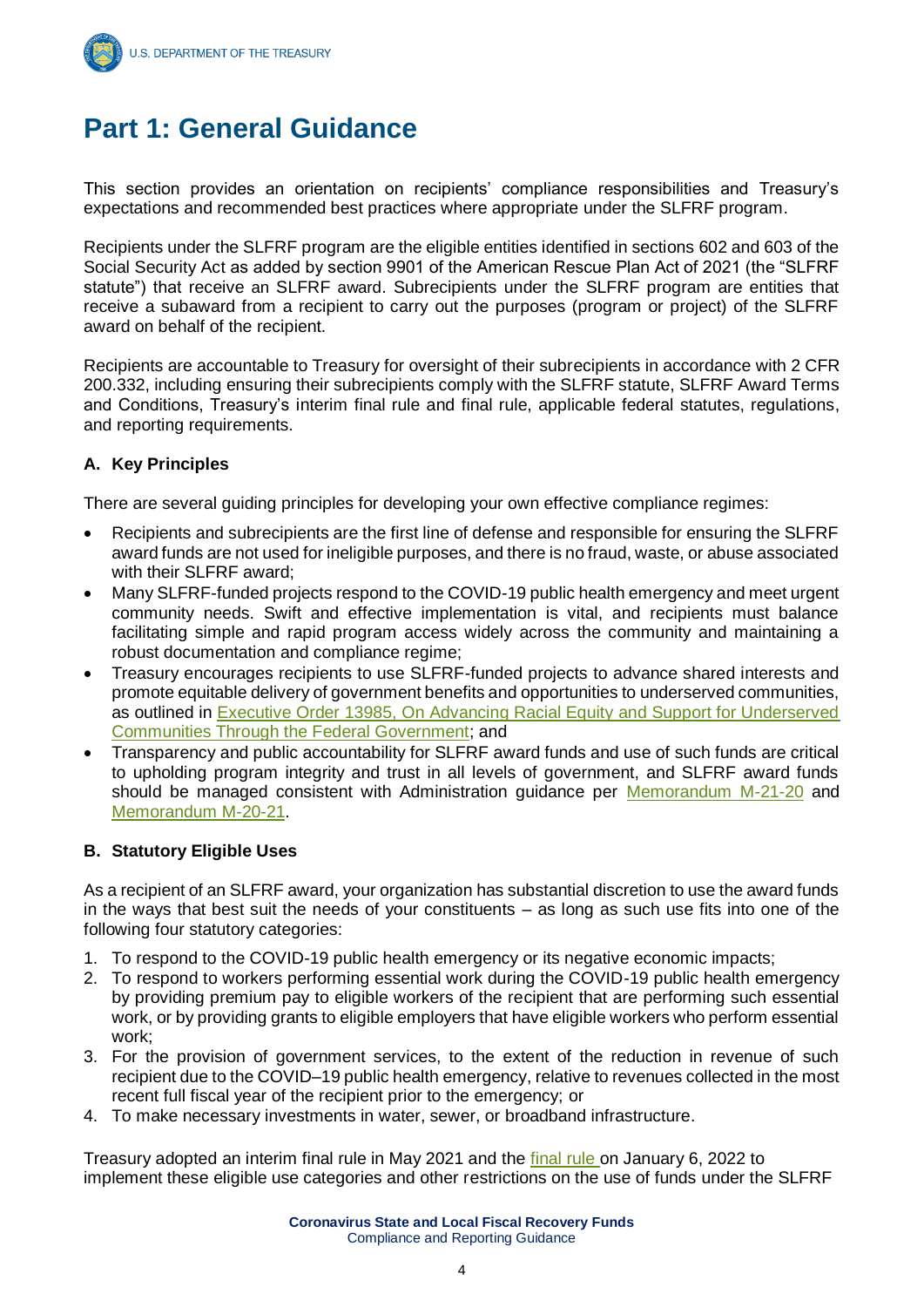

program. The final rule took effect on April 1, 2022, and the interim final rule remained in effect until that time, although recipients could choose to take advantage of the final rule's flexibilities and simplifications prior to April 1, 2022. Recipients may consult the [Statement Regarding Compliance](https://home.treasury.gov/system/files/136/SLFRF-Compliance-Statement.pdf)  [with the Coronavirus State and Local Fiscal Recovery Funds Interim Final Rule and Final Rule](https://home.treasury.gov/system/files/136/SLFRF-Compliance-Statement.pdf) for more information on compliance with the interim final rule and the final rule.

It is the recipient's responsibility to ensure all SLFRF award funds are used in compliance with the program's requirements. In addition, recipients should be mindful of any additional compliance obligations that may apply – for example, additional restrictions imposed upon other sources of funds used in conjunction with SLFRF award funds, or statutes and regulations that may independently apply to water, broadband, and sewer infrastructure projects. Recipients should ensure they maintain proper documentation supporting determinations of costs and applicable compliance requirements, and how they have been satisfied as part of their award management, internal controls, and subrecipient oversight and management.

#### **C. Treasury's Final Rule**

Treasury's [final rule](https://www.federalregister.gov/documents/2022/01/27/2022-00292/coronavirus-state-and-local-fiscal-recovery-funds) details recipients' compliance responsibilities and provides additional information on eligible and restricted uses of SLFRF award funds and reporting requirements. Your organization should review and comply with the information contained in Treasury's [final rule](https://www.federalregister.gov/documents/2022/01/27/2022-00292/coronavirus-state-and-local-fiscal-recovery-funds) when building appropriate controls for SLFRF award funds.

**1. Eligible and Restricted Uses of SLFRF Funds.** As described in the SLFRF statute and summarized above, there are four enumerated eligible uses of SLFRF award funds. As a recipient of an award under the SLFRF program, your organization is responsible for complying with requirements for the use of funds. In addition to determining a given project's eligibility, recipients are also responsible for determining subrecipient's or beneficiaries' eligibility, and must monitor subrecipients' use of SLFRF award funds.

To help recipients build a greater understanding of eligible uses, Treasury's [final rule](https://www.federalregister.gov/documents/2022/01/27/2022-00292/coronavirus-state-and-local-fiscal-recovery-funds) establishes a framework for determining whether a specific project would be eligible under the SLFRF program, including some helpful definitions. For example, Treasury's [final rule e](https://www.federalregister.gov/documents/2022/01/27/2022-00292/coronavirus-state-and-local-fiscal-recovery-funds)stablishes:

- A framework for determining whether a project responds to the COVID-19 public health emergency or its negative economic impacts;
- Definitions of "eligible employers," "essential work," "eligible workers," and "premium pay" for cases where premium pay is an eligible use;
- The option to select between a standard amount of revenue loss or complete a full revenue loss calculation of revenue lost due to the COVID-19 public health emergency;
- A framework for necessary water and sewer infrastructure projects that aligns eligible uses with projects that are eligible under the Environmental Protection Agency's Drinking Water and Clean Water State Revolving Funds along with certain additional projects, including a wider set of lead remediation and stormwater infrastructure projects and aid for residential wells; and
- A framework for necessary broadband projects that allows for projects that are designed to provide service of sufficient speeds to eligible areas, as well as an affordability requirement for providers that provide service to households.

Treasury's [final rule a](https://www.federalregister.gov/documents/2022/01/27/2022-00292/coronavirus-state-and-local-fiscal-recovery-funds)lso provides more information on important restrictions on use of SLFRF award funds, including that recipients other than Tribal governments may not deposit SLFRF funds into a pension fund; and recipients that are States or territories may not use SLFRF funds to offset a reduction in net tax revenue resulting from the recipient's change in law, regulation, or administrative interpretation. In addition, recipients may not use SLFRF funds directly to service debt, satisfy a judgment or settlement, or contribute to a "rainy day" fund. Recipients should refer to Treasury's final rule for more information on these restrictions.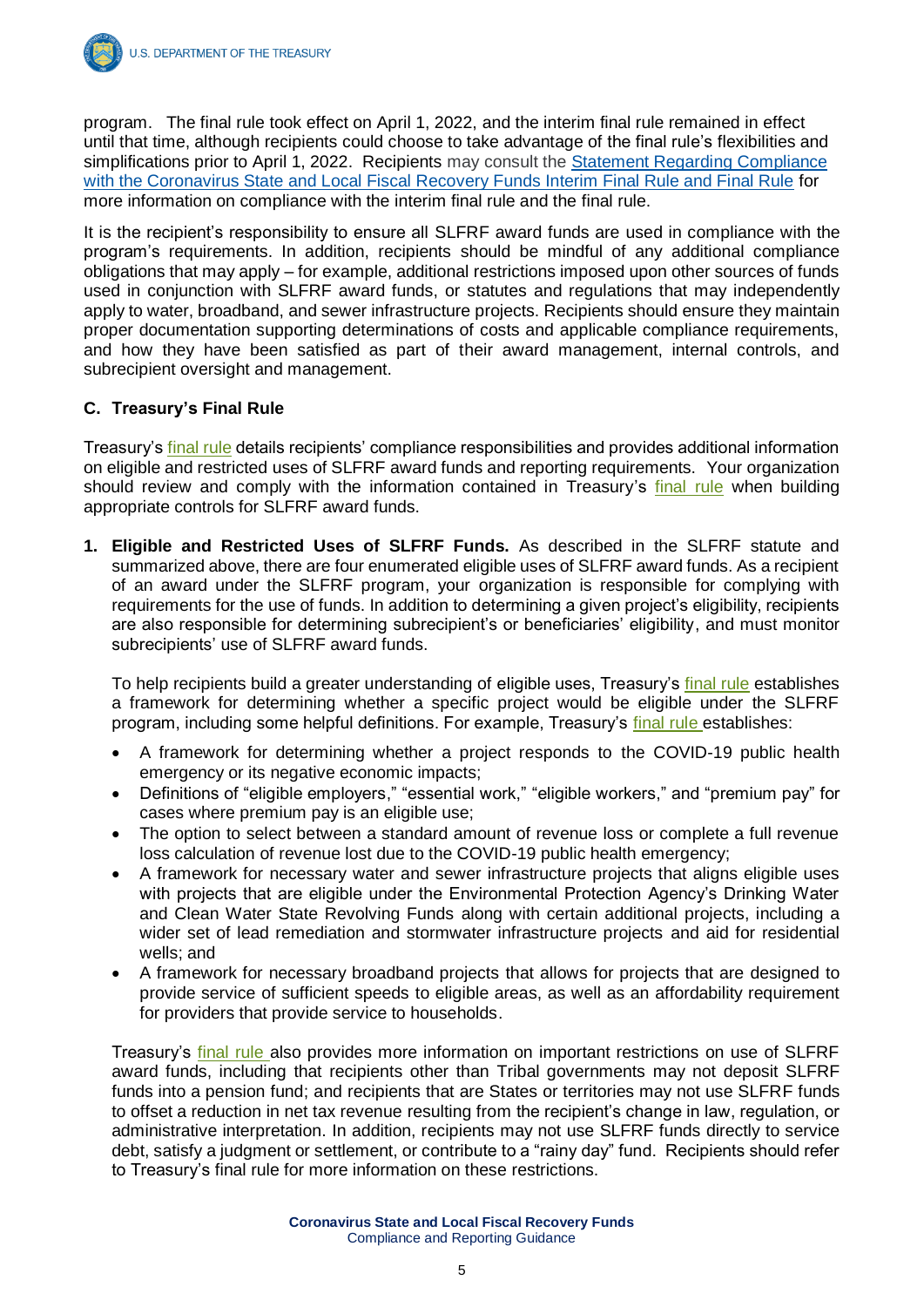Treasury's final rule outlines that funds available under the "revenue loss" eligible use category (sections 602(c)(1)(C) and 603(c)(1)(C) of the Social Security Act) generally may be used to meet the non-federal cost-share or matching requirements of other federal programs. However, the final rule notes that SLFRF funds may not be used as the non-federal share for purposes of a state's Medicaid and CHIP programs because the Office of Management and Budget ("OMB") has approved a waiver as requested by the Centers for Medicare & Medicaid Services pursuant to 2 CFR 200.102 of the Uniform Guidance and related regulations. If a recipient seeks to use SLFRF funds to satisfy match or cost-share requirements for a federal grant program, it should first confirm with the relevant awarding agency that no waiver has been granted for that program, that no other circumstances enumerated under 2 CFR 200.306(b) would limit the use of SLFRF funds to meet the match or cost-share requirement, and that there is no other statutory or regulatory impediment to using the SLFRF funds for the match or cost-share requirement. SLFRF funds beyond those that are available under the revenue loss eligible use category may not be used to meet the non-federal match or cost-share requirements of other federal programs, other than as specifically provided for by statute. For example, the Infrastructure Investment and Jobs Act provides that SLFRF funds may be used to meet the non-federal match requirements of authorized Bureau of Reclamation projects and certain broadband deployment projects.

**2. Eligible Costs Timeframe.** Your organization, as a recipient of an SLFRF award, may use SLFRF funds to cover eligible costs that your organization incurred during the period that begins on March 3, 2021 and ends on December 31, 2024, as long as the award funds for the obligations incurred by December 31, 2024 are expended by December 31, 2026. Costs for projects incurred by the recipient State, territorial, local, or Tribal government prior to March 3, 2021 are not eligible, as provided for in Treasury's final rule.

Recipients may, in certain circumstances, use SLFRF award funds for the eligible use categories described in Treasury's final rule for costs incurred prior to March 3, 2021. Specifically,

- **a.** Public Health/Negative Economic Impacts: Recipients may use SLFRF award funds to provide assistance to households, small businesses, and nonprofits to respond to the public health emergency or negative economic impacts of the pandemic – such as rent, mortgage, or utility assistance – for costs incurred by the beneficiary (e.g., a household) prior to March 3, 2021, provided that the recipient State, territorial, local or Tribal government did not incur the cost of providing such assistance prior to March 3, 2021.
- **b.** Premium Pay: Recipients may provide premium pay retrospectively for work performed at any time since the start of the COVID-19 public health emergency. Such premium pay must be "in addition to" wages and remuneration already received and the obligation to provide such premium pay must not have been incurred by the recipient prior to March 3, 2021.
- **c.** Revenue Loss: Recipients have broad discretion to use funds for the provision of government services to the extent of reduction in revenue. While calculation of lost revenue is based on the recipient's revenue in the last full fiscal year prior to the COVID-19 public health emergency, use of funds for government services must be forward looking for costs incurred by the recipient after March 3, 2021.
- **d.** Investments in Water, Sewer, and Broadband: Recipients may use SLFRF award funds to make necessary investments in water, sewer, and broadband infrastructure. Recipients may use SLFRF award funds to cover costs incurred for eligible projects planned or started prior to March 3, 2021, provided that the project costs covered by the SLFRF award funds were incurred by the recipient after March 3, 2021.

Any funds not obligated or expended for eligible uses by the timelines above must be returned to Treasury, including any unobligated or unexpended funds that have been provided to subrecipients and contractors as part of the award closeout process pursuant to 2 C.F.R. 200.344(d). For the purposes of determining expenditure eligibility, Treasury's final rule provides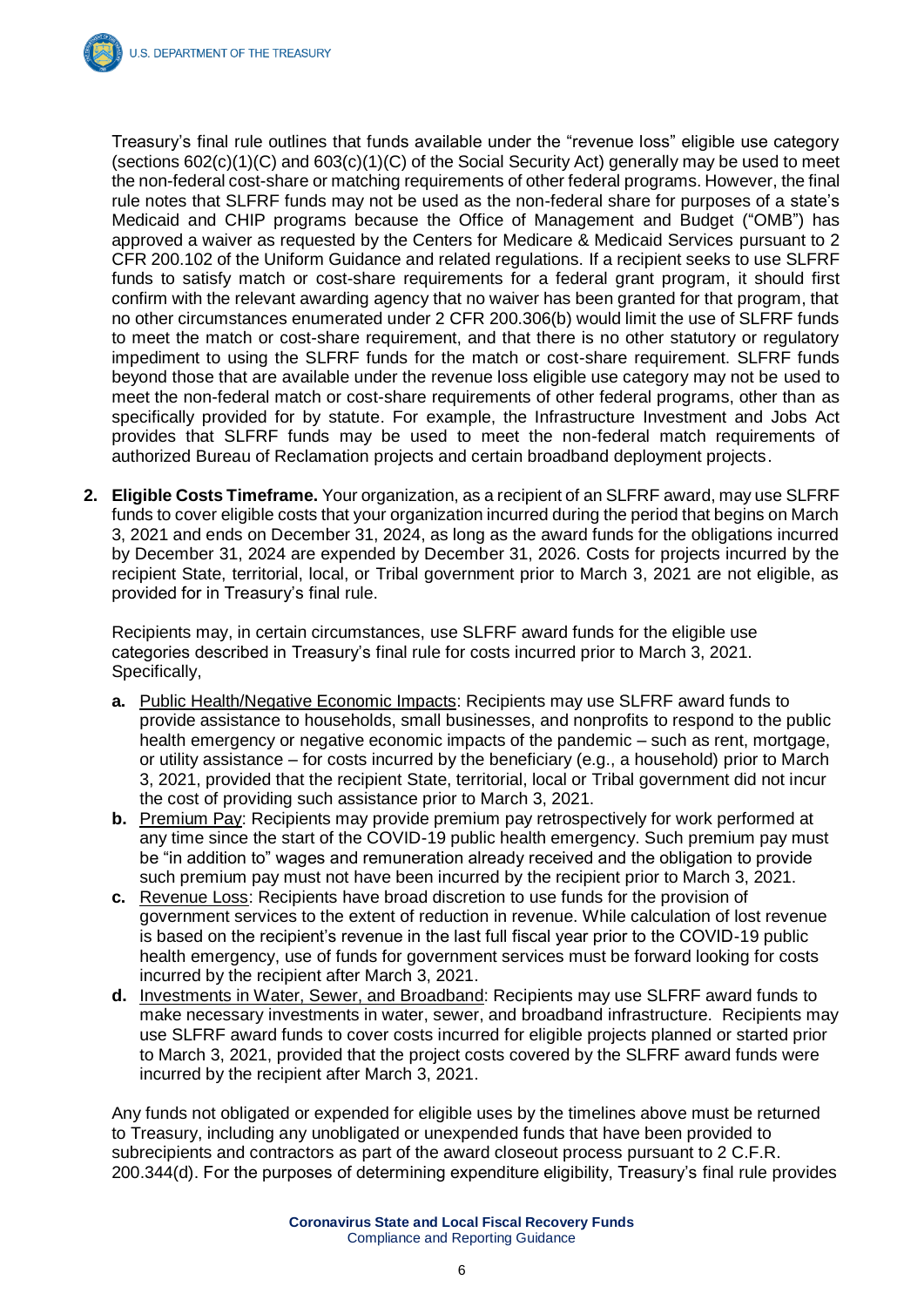

that "incurred" means the recipient has incurred an obligation, which has the same meaning given to "financial obligation" in 2 CFR 200.1.

- **3. Reporting.** Generally, recipients must submit one initial Interim Report, quarterly or annual Project and Expenditure reports which include subaward reporting, and in some cases annual Recovery Plan reports. Treasury's final rule and Part 2 of this guidance provide more detail around SLFRF reporting requirements.
- **4. Expenditure Categories**. Treasury's final rule provides greater flexibility and simplicity for recipients to fight the pandemic and support families and businesses struggling with its impacts, maintain vital services amid revenue shortfalls, and build a strong, resilient, and equitable recovery. As such, recipients report on a broader set of eligible uses and associated Expenditure Categories ("EC"), which began with the April 2022 Project and Expenditure Report. Appendix 1 includes the new ECs, as well as a reference to previous ECs used for reporting under the interim final rule.

## **Assistance Listing**

The Assistance Listing for the Coronavirus State and Local Fiscal Recovery Funds (SLFRF) was published May 28, 2021 on SAM.gov under Assistance Listing Number ("ALN"), formerly known as CFDA Number, **21.027**.

The assistance listing includes helpful information including program purpose, statutory authority, eligibility requirements, and compliance requirements for recipients. The ALN is the unique 5-digit number assigned to identify a federal assistance listing, and can be used to search for federal assistance program information, including funding opportunities, spending on USASpending.gov, or audit results through the Federal Audit Clearinghouse.

To expedite payments and meet statutory timelines Treasury issued initial payments under an existing ALN, 21.019, assigned to the CRF. If you have already received funds or captured the initial number in your records, please update your systems and reporting to reflect the new ALN 21.027 for the SLFRF program. **Recipients must use ALN 21.027 for all financial accounting, subawards, and associated program reporting requirements for the SLFRF awards.**

#### **D. Uniform Administrative Requirements**

The SLFRF awards are generally subject to the requirements set forth in the Uniform Guidance. In all instances, your organization should review the Uniform Guidance requirements applicable to your organization's use of SLFRF funds, and SLFRF-funded projects. Recipients should consider how and whether certain aspects of the Uniform Guidance apply.

The following sections provide a general summary of your organization's compliance responsibilities under applicable statutes and regulations, including the Uniform Guidance, as described in the most recent compliance supplement issued by OMB. Note that the descriptions below are only general summaries and all recipients and subrecipients are advised to carefully review the Uniform Guidance requirements and any additional regulatory and statutory requirements applicable to the program.

**1. Allowable Activities.** Each recipient should review program requirements, including Treasury's final rule and the recipient's Award Terms and Conditions, to determine and record eligible uses of SLFRF funds. Per 2 CFR Part 200.303, your organization must develop and implement effective internal controls to ensure that funding decisions under the SLFRF award constitute eligible uses of funds, and document determinations.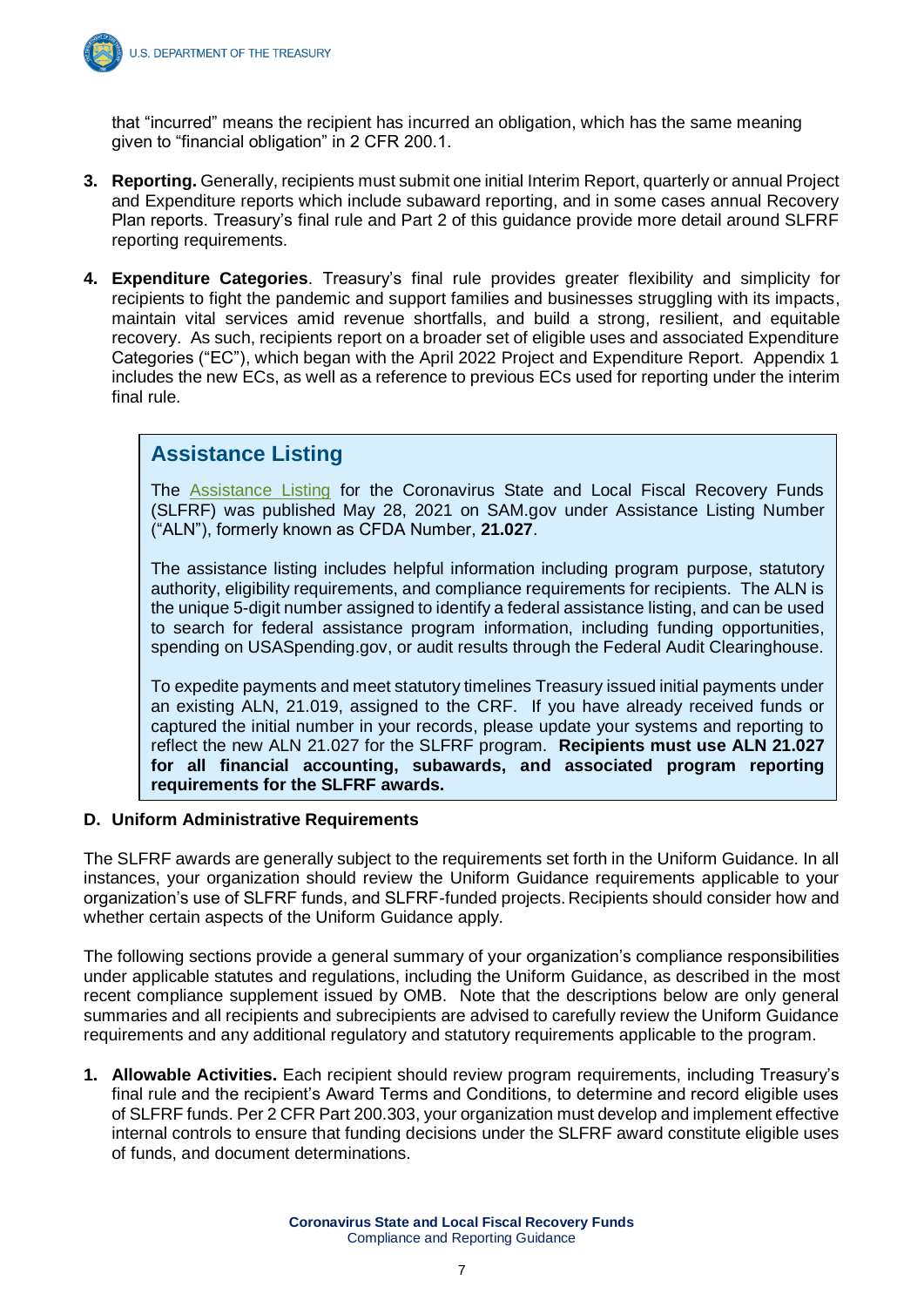

**2. Allowable Costs/Cost Principles.** As outlined in the Uniform Guidance at 2 CFR Part 200, Subpart E regarding Cost Principles, allowable costs are based on the premise that a recipient is responsible for the effective administration of Federal awards, application of sound management practices, and administration of Federal funds in a manner consistent with the program objectives and terms and conditions of the award. Recipients must implement robust internal controls and effective monitoring to ensure compliance with the Cost Principles, which are important for building trust and accountability.

SLFRF funds may be, but are not required to be, used along with other funding sources for a given project. Recipients should note that SLFRF funds available under the "revenue loss" eligible use category generally may be used to meet the non-federal cost-share or matching requirements of other federal programs. If a recipient seeks to use SLFRF funds to satisfy match or cost-share requirements for a federal grant program, the recipient should first confirm with the relevant awarding agency that no waiver has been granted for that program, that no other circumstances enumerated under 2 CFR 200.306(b) would limit the use of SLFRF funds to meet the match or cost-share requirement, and that there is no other statutory or regulatory impediment to using the SLFRF funds for the match or cost-share requirement. For instance, recipients should note that SLFRF funds may not be used as the non-federal share for purposes of a state's Medicaid and CHIP programs because the OMB has approved a waiver from this provision as requested by the Centers for Medicare & Medicaid Services pursuant to 2 CFR 200.102 of the Uniform Guidance and related regulations.

SLFRF funds beyond those that are available under the revenue loss eligible use category may not be used to meet the non-federal match or cost-share requirements of other federal programs, other than as specifically provided for by statute. As an example, the Infrastructure Investment and Jobs Act provides that SLFRF funds may be used to meet the non-federal match requirements of authorized Bureau of Reclamation projects and certain broadband deployment projects. Recipients should consult the final rule for further details if they seek to utilize SLFRF funds as a match for these projects.

Treasury's final rule, program guidance, and the Uniform Guidance outline the types of costs that are allowable, including certain audit costs. For example, per 2 CFR 200.425, a reasonably proportionate share of the costs of audits required by the Single Audit Act Amendments of 1996 are allowable; however, costs for audits that were not performed in accordance with 2 CFR Part 200, Subpart F and the Compliance Supplement are not allowable. Please see 2 CFR Part 200, Subpart E regarding the Cost Principles for more information.

**a.** Administrative costs*:* Recipients may use funds for administering the SLFRF program, including costs of consultants to support effective management and oversight, including consultation for ensuring compliance with legal, regulatory, and other requirements.<sup>1</sup> Further, costs must be reasonable and allocable as outlined in 2 CFR 200.404 and 2 CFR 200.405. Pursuant to the SLFRF Award Terms and Conditions, recipients are permitted to charge both direct and indirect costs to their SLFRF award as administrative costs as long as they are accorded consistent treatment per 2 CFR 200.403. Direct costs are those that are identified specifically as costs of implementing the SLFRF program objectives, such as contract support, materials, and supplies for a project. Indirect costs are general overhead costs of an organization where a portion of such costs are allocable to the SLFRF award such as the cost of facilities or administrative functions like a director's office.<sup>23</sup> Each category of cost should be treated consistently in like circumstances as direct or indirect, and

-

<sup>1</sup> Recipients also may use SLFRF funds directly for administrative costs to improve the design and execution of programs responding to the COVID-19 pandemic and to administer or improve the efficacy of programs addressing the public health emergency or its negative economic impacts. 31 CFR 35.6(b)(3)(ii)(E)(3). <sup>2</sup> 2 CFR 200.413 Direct Costs.

<sup>3</sup> 2 CFR 200.414 Indirect Costs.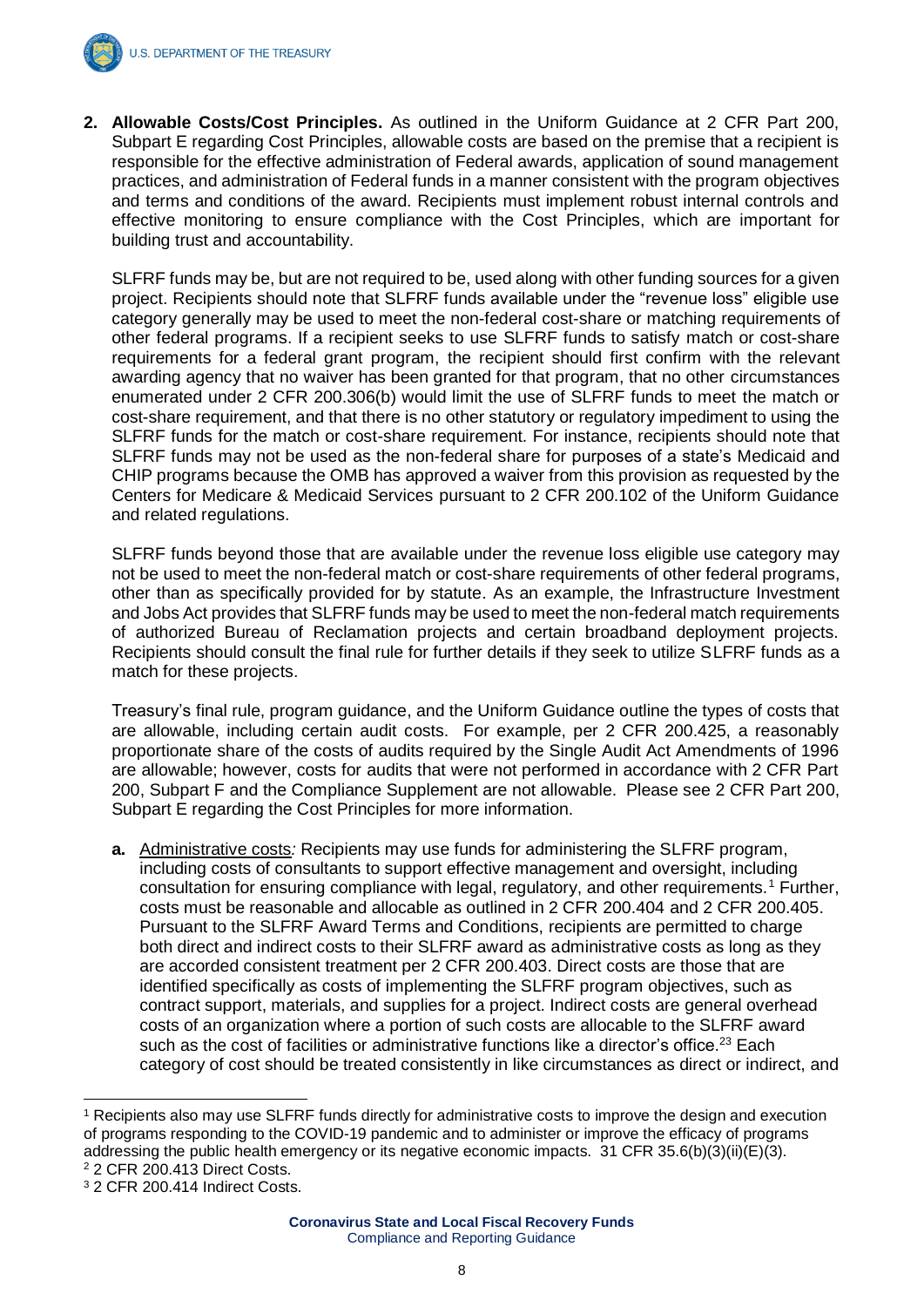

recipients may not charge the same administrative costs to both direct and indirect cost categories, or to other programs. If a recipient has a current Negotiated Indirect Costs Rate Agreement ("NICRA") established with a Federal cognizant agency responsible for reviewing, negotiating, and approving cost allocation plans or indirect cost proposals, then the recipient may use its current NICRA. Alternatively, if the recipient does not have a NICRA, the recipient may elect to use the de minimis rate of 10 percent of the modified total direct costs pursuant to 2 CFR 200.414(f).

- **b.** Salaries and Expenses*:* In general, certain employees' wages, salaries, and covered benefits are an eligible use of SLFRF award funds. Please see Treasury's final rule for details.
- **3. Cash Management.** SLFRF payments made to recipients are not subject to the requirements of the Cash Management Improvement Act and Treasury's implementing regulations at 31 CFR Part 205 or 2 CFR 200.305(b)(8)-(9).

As such, recipients can place funds in interest-bearing accounts, do not need to remit interest to Treasury, and are not limited to using that interest for eligible uses under the SLFRF award.

- **4. Eligibility.** Under this program, recipients are responsible for ensuring funds are used for eligible purposes. Generally, recipients must develop and implement policies and procedures, and retain records, to determine and monitor implementation of criteria for determining the eligibility of beneficiaries and/or subrecipients. Your organization, and if applicable, the subrecipient(s) administering a program on behalf of your organization, will need to maintain procedures for obtaining information evidencing a given beneficiary, subrecipient, or contractor's eligibility, including a valid SAM.gov registration (except with respect to individuals or households for which a SAM.gov registration is not required). Implementing risk-based due diligence for eligibility determinations is a best practice to augment your organization's existing controls.
- **5. Property Management.** Any purchase of real or personal property with SLFRF funds must be consistent with the Uniform Guidance at 2 CFR Part 200, Subpart D, unless stated otherwise by Treasury.
- **6. Matching, Level of Effort, Earmarking.** There are no matching, level of effort, or earmarking compliance responsibilities associated with the SLFRF award. See Section C.1 (Eligible and Restricted Uses of SLFRF Funds) for a discussion of restrictions on use of SLFRF funds. Please see 2. Allowable Costs/Cost Principles above for information on the use of SLFRF funds for non-Federal match or cost-sharing requirements in other Federal programs.
- **7. Period of Performance.** Your organization should also develop and implement internal controls related to activities occurring outside the period of performance. All funds remain subject to statutory and regulatory requirements that they must be used for costs incurred by the recipient during the period that begins on March 3, 2021, and ends on December 31, 2024, and that award funds for the financial obligations incurred by December 31, 2024 must be expended by December 31, 2026. Any funds not used must be returned to Treasury as part of the award closeout process pursuant to 2 C.F.R. 200.344(d).
- **8. Procurement, Suspension & Debarment.** Recipients are responsible for ensuring that any procurement using SLFRF funds, or payments under procurement contracts using such funds, are consistent with the procurement standards set forth in the Uniform Guidance at 2 CFR 200.317 through 2 CFR 200.327, as applicable. The Uniform Guidance establishes in 2 CFR 200.319 that all procurement transactions for property or services must be conducted in a manner providing full and open competition, consistent with standards outlined in 2 CFR 200.320, which allows for non-competitive procurements only in certain circumstances. Recipients must have and use documented procurement procedures that are consistent with the standards outlined in 2 CFR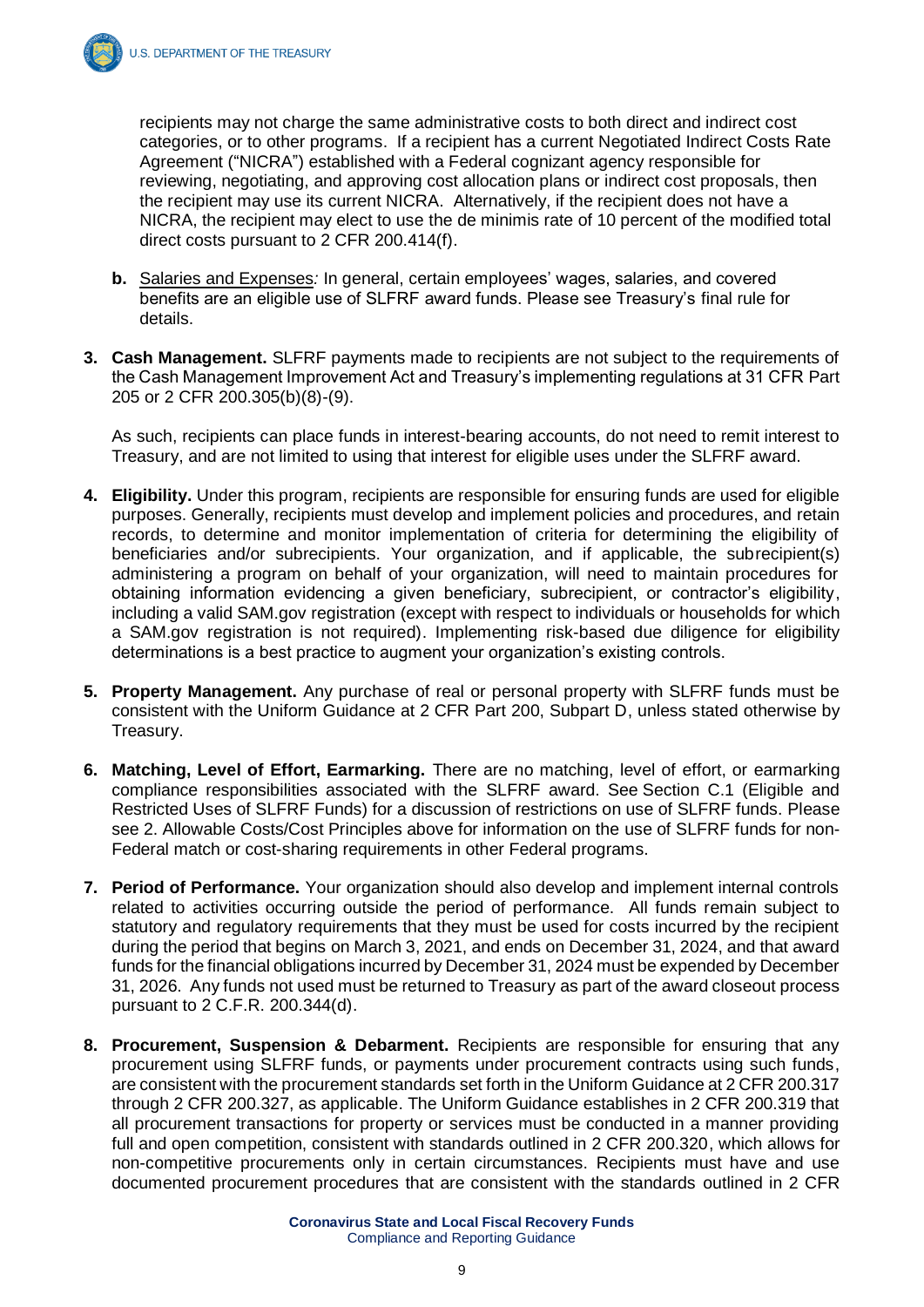200.317 through 2 CFR 200.320. The Uniform Guidance, pursuant to 2 CFR 180, requires an infrastructure for competitive bidding and contractor oversight, including maintaining written standards of conduct and prohibitions on dealing with suspended or debarred parties. Your organization must ensure adherence to all applicable local, State, and federal procurement laws and regulations.

**9. Program Income.** Generally, program income includes, but is not limited to, income from fees for services performed, the use or rental of real or personal property acquired under Federal awards, and principal and interest on loans made with Federal award funds. Program income does not include interest earned on advances of Federal funds, rebates, credits, discounts, or interest on rebates, credits, or discounts. Recipients of SLFRF funds should calculate, document, and record the organization's program income. Additional controls that your organization should implement include written policies that explicitly identify appropriate allocation methods, accounting standards and principles, compliance monitoring checks for program income calculations, and records.

The Uniform Guidance outlines the requirements that pertain to program income at 2 CFR 200.307. Treasury has clarified in its SLFRF Final Rule: Frequently Asked Questions that recipients may add program income to the Federal award. Any program income generated from SLFRF funds must be used for the purposes and under the conditions of the Federal award.

**10. Reporting.** All recipients of federal funds must complete financial, performance, and compliance reporting as required and outlined in Part 2 of this guidance. Expenditures may be reported on a cash or accrual basis, as long as the methodology is disclosed and consistently applied. Reporting must be consistent with the definition of expenditures pursuant to 2 CFR 200.1. Your organization should appropriately maintain accounting records for compiling and reporting accurate, compliant financial data, in accordance with appropriate accounting standards and principles.

In addition, where appropriate, your organization needs to establish controls to ensure completion and timely submission of all mandatory performance and/or compliance reporting. See Part 2 of this guidance for a full overview of recipient reporting responsibilities.

Consolidated jurisdictions or other types of jurisdictions that received multiple SLFRF allocations (e.g., a county and city with a consolidated government) are only required to file once per reporting period, and such reports will cover the total SLFRF allocations received by the jurisdiction. This includes Non-entitlement units of local government ("NEUs") and/or Units of general local government located within counties that are not units of general local government. In addition, the total SLFRF allocations across all sources for a given jurisdiction will be used to identify that jurisdiction's Reporting Tier.

**11. Subrecipient Monitoring.** SLFRF recipients that are pass-through entities as described under 2 CFR 200.1 are required to manage and monitor their subrecipients to ensure compliance with requirements of the SLFRF award pursuant to 2 CFR 200.332 regarding requirements for passthrough entities.

First, your organization must clearly identify to the subrecipient: (1) that the award is a subaward of SLFRF funds; (2) any and all compliance requirements for use of SLFRF funds; and (3) any and all reporting requirements for expenditures of SLFRF funds.

Next, your organization will need to evaluate each subrecipient's risk of noncompliance based on a set of common factors. These risk assessments may include factors such as prior experience in managing Federal funds, previous audits, personnel, and policies or procedures for award execution and oversight. Ongoing monitoring of any given subrecipient should reflect its assessed risk and include monitoring, identification of deficiencies, and follow-up to ensure appropriate remediation.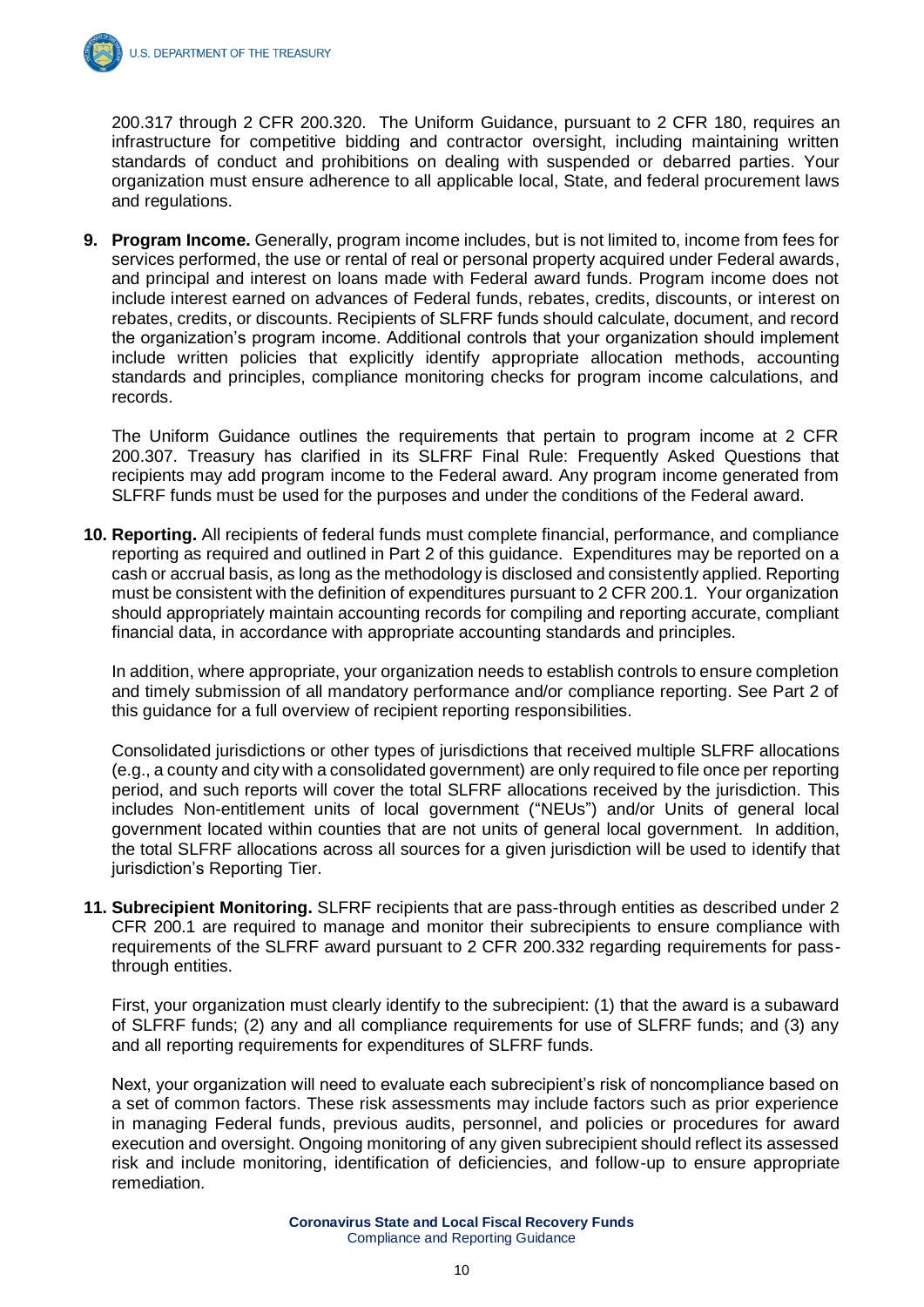

Accordingly, your organization should develop written policies and procedures for subrecipient monitoring and risk assessment and maintain records of all award agreements identifying or otherwise documenting subrecipients' compliance obligations.

Recipients should note that NEUs are not subrecipients under the SLFRF program. They are SLFRF recipients that will report directly to Treasury.

Recipients should also note that subrecipients do not include individuals and organizations that received SLFRF funds as end users. Such individuals and organizations are beneficiaries and not subject to audit pursuant to the Single Audit Act and 2 C.F.R. Part 200, Subpart F.

Many recipients may choose to provide a subaward or contract to other entities to provide services to other end users. For example, a recipient may provide a subaward to a nonprofit to provide homeless services to individuals experiencing homelessness. In this case, the subaward to a nonprofit is based on the services that the recipient intends to provide (assistance to households experiencing homelessness), and the nonprofit is serving as the subrecipient, providing services on behalf of the recipient. Subrecipients are subject to an audit pursuant to the Single Audit Act and 2 CFR part 200, subpart F regarding audit requirements, whereas contractors are not subject to an audit pursuant to the Single Audit Act and 2 CFR part 200, subpart F regarding audit requirements.

**12. Special Tests and Provisions.** Treasury may issue subregulatory guidance as well as frequently asked questions.

| Table 1: Internal controls best practices  |                                                                                   |                                                                                                                   |  |  |  |
|--------------------------------------------|-----------------------------------------------------------------------------------|-------------------------------------------------------------------------------------------------------------------|--|--|--|
| <b>Best Practice</b>                       | <b>Description</b><br><b>Example</b>                                              |                                                                                                                   |  |  |  |
| <b>Written policies and</b><br>procedures  | Formal documentation of<br>recipient policies and<br>procedures                   | Documented procedure for<br>determining worker eligibility<br>for premium pay                                     |  |  |  |
| Written standards of<br>conduct            | Formal statement of<br>mission, values, principles,<br>and professional standards | Documented code of<br>conduct / ethics for<br>subcontractors                                                      |  |  |  |
| <b>Risk-based due diligence</b>            | Pre-payment validations<br>conducted according to an<br>assessed level of risk    | Enhanced eligibility review<br>of subrecipient with<br>imperfect performance<br>history                           |  |  |  |
| <b>Risk-based compliance</b><br>monitoring | Ongoing validations<br>conducted according to an<br>assessed level of risk        | Higher degree of monitoring<br>for projects that have a<br>higher risk of fraud, given<br>program characteristics |  |  |  |
| <b>Record maintenance and</b><br>retention | Creation and storage of<br>financial and non-financial<br>records.                | Storage of all subrecipient<br>payment information.                                                               |  |  |  |

Across each of the compliance requirements above, Treasury has described some best practices for development of internal controls in **Table 1** below, with an example of each best practice.

#### **E. Award Terms and Conditions**

The Award Terms and Conditions of the SLFRF financial assistance agreement sets forth the compliance obligations for recipients pursuant to the SLFRF statute, the Uniform Guidance, Treasury's final rule, and applicable federal laws and regulations. Recipients should ensure they remain in compliance with all Award Terms and Conditions. These obligations include the following items in addition to those described above: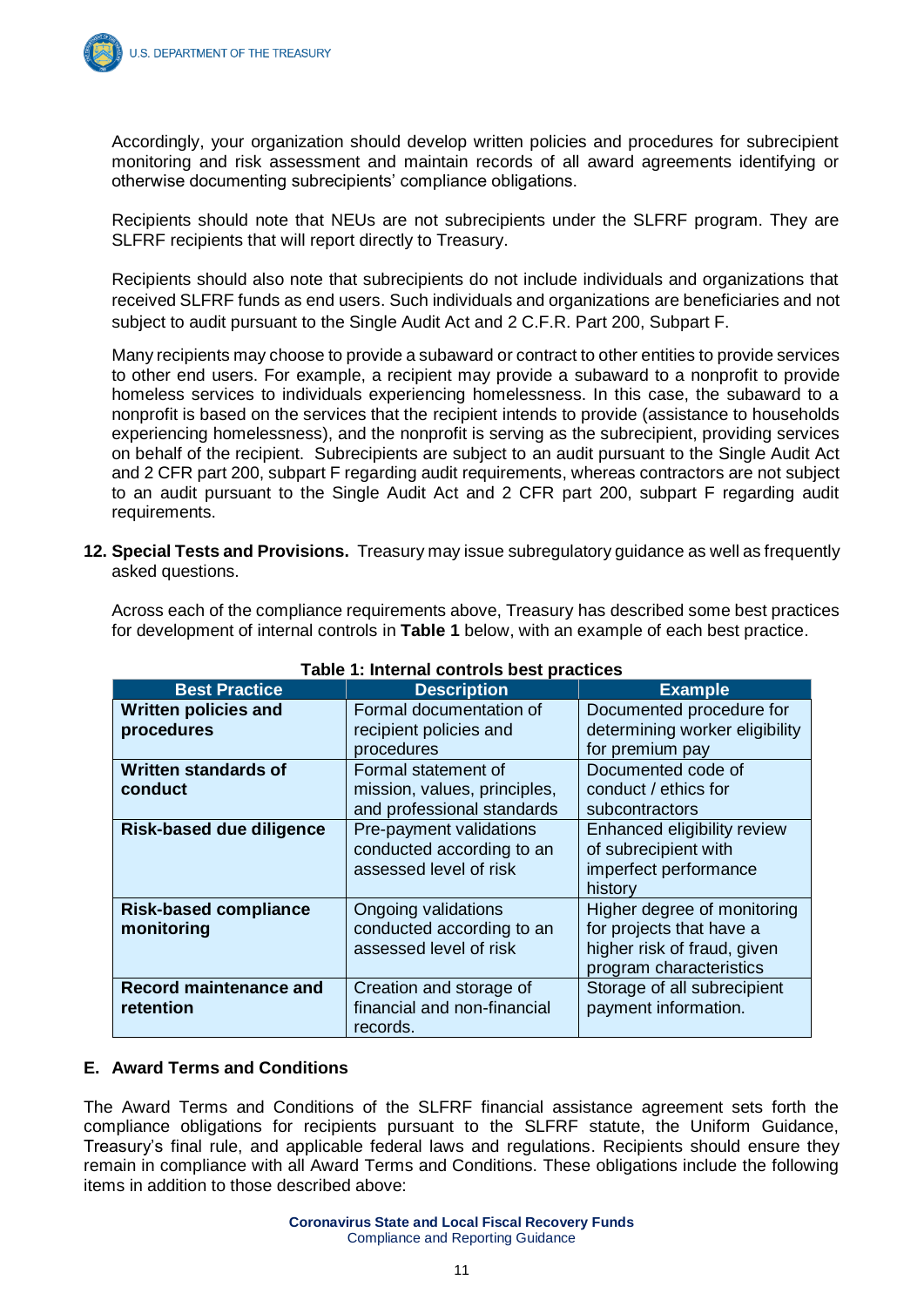

-

- **1. SAM.gov Requirements.** All eligible recipients are required to have an active registration with the System for Award Management ("SAM") [\(https://www.sam.gov\)](https://www.sam.gov/) pursuant to 2 CFR Part 25. To ensure timely receipt of funding, Treasury has stated that NEUs who have not previously registered with SAM.gov may do so after receipt of the award, but before the submission of mandatory reporting.<sup>4</sup>
- **2. Recordkeeping Requirements.** Generally, your organization must maintain records and financial documents for five years after all funds have been expended or returned to Treasury, as outlined in paragraph 4.c. of the Award Terms and Conditions. Treasury may request transfer of records of long-term value at the end of such period. Wherever practicable, such records should be collected, transmitted, and stored in open and machine-readable formats.

Your organization must agree to provide or make available such records to Treasury upon request, and to the Government Accountability Office ("GAO"), Treasury's Office of Inspector General ("OIG"), and their authorized representative in order to conduct audits or other investigations.

- **3. Single Audit Requirements.** Recipients and subrecipients that expend more than \$750,000 in Federal awards during their fiscal year will be subject to an audit under the Single Audit Act and its implementing regulation at 2 CFR Part 200, Subpart F regarding audit requirements.<sup>5</sup> Note that the Compliance Supplement provides information on the existing, important compliance requirements that the federal government expects to be considered as a part of such audit. The Compliance Supplement is routinely updated, and is made available in the Federal Register and on OMB's website: <https://www.whitehouse.gov/omb/office-federal-financial-management/> Recipients and subrecipients should consult the [Federal Audit Clearinghouse](https://facweb.census.gov/uploadpdf.aspx) to see examples of Single Audit submissions.
- **4. Civil Rights Compliance**. Recipients of Federal financial assistance from the Treasury are required to meet legal requirements relating to nondiscrimination and nondiscriminatory use of Federal funds. Those requirements include ensuring that entities receiving Federal financial assistance from the Treasury do not deny benefits or services, or otherwise discriminate on the basis of race, color, national origin (including limited English proficiency), disability, age, or sex (including sexual orientation and gender identity), in accordance with the following authorities: Title VI of the Civil Rights Act of 1964 (Title VI) Public Law 88-352, 42 U.S.C. 2000d-1 et seq., and the Department's implementing regulations, 31 CFR part 22; Section 504 of the Rehabilitation Act of 1973 (Section 504), Public Law 93-112, as amended by Public Law 93-516, 29 U.S.C. 794; Title IX of the Education Amendments of 1972 (Title IX), 20 U.S.C. 1681 et seq., and the Department's implementing regulations, 31 CFR part 28; Age Discrimination Act of 1975, Public Law 94-135, 42 U.S.C. 6101 et seq., and the Department implementing regulations at 31 CFR part 23.

In order to carry out its enforcement responsibilities under Title VI of the Civil Rights Act, Treasury will collect and review information from recipients to ascertain their compliance with the applicable requirements before and after providing financial assistance. Treasury's implementing regulations, 31 CFR part 22, and the Department of Justice (DOJ) regulations, [Coordination of](https://www.justice.gov/crt/28-cfr-42401-42415)  [Non-discrimination in Federally Assisted Programs, 28 CFR part 42,](https://www.justice.gov/crt/28-cfr-42401-42415) provide for the collection of data and information from recipients (see 28 CFR 42.406). Treasury may request that non-tribal recipients submit data for post-award compliance reviews, including information such as a narrative describing their Title VI compliance status. As explained in Treasury FAQ 12.1, the award terms and conditions for Treasury's pandemic recovery programs, including the SLFRF

<sup>4</sup> See flexibility provided in https://www.whitehouse.gov/wp-content/uploads/2021/03/M\_21\_20.pdf.

<sup>5</sup> For-profit entities that receive SLFRF subawards are not subject to Single Audit requirements. However, they are subject to other audits as deemed necessary by authorized governmental entities, including Treasury and Treasury's OIG.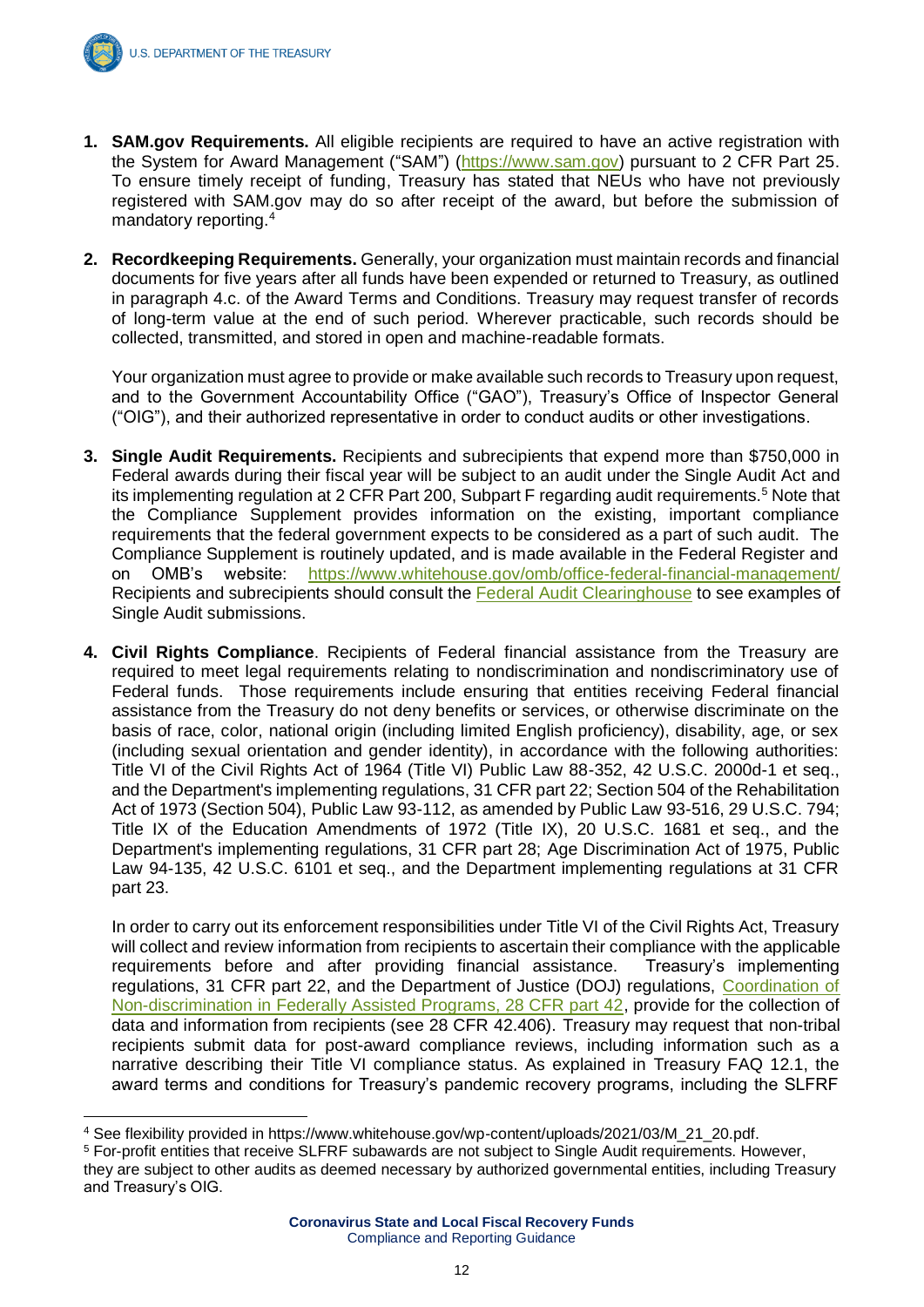

program, do not impose antidiscrimination requirements on Tribal governments beyond what would otherwise apply under federal law.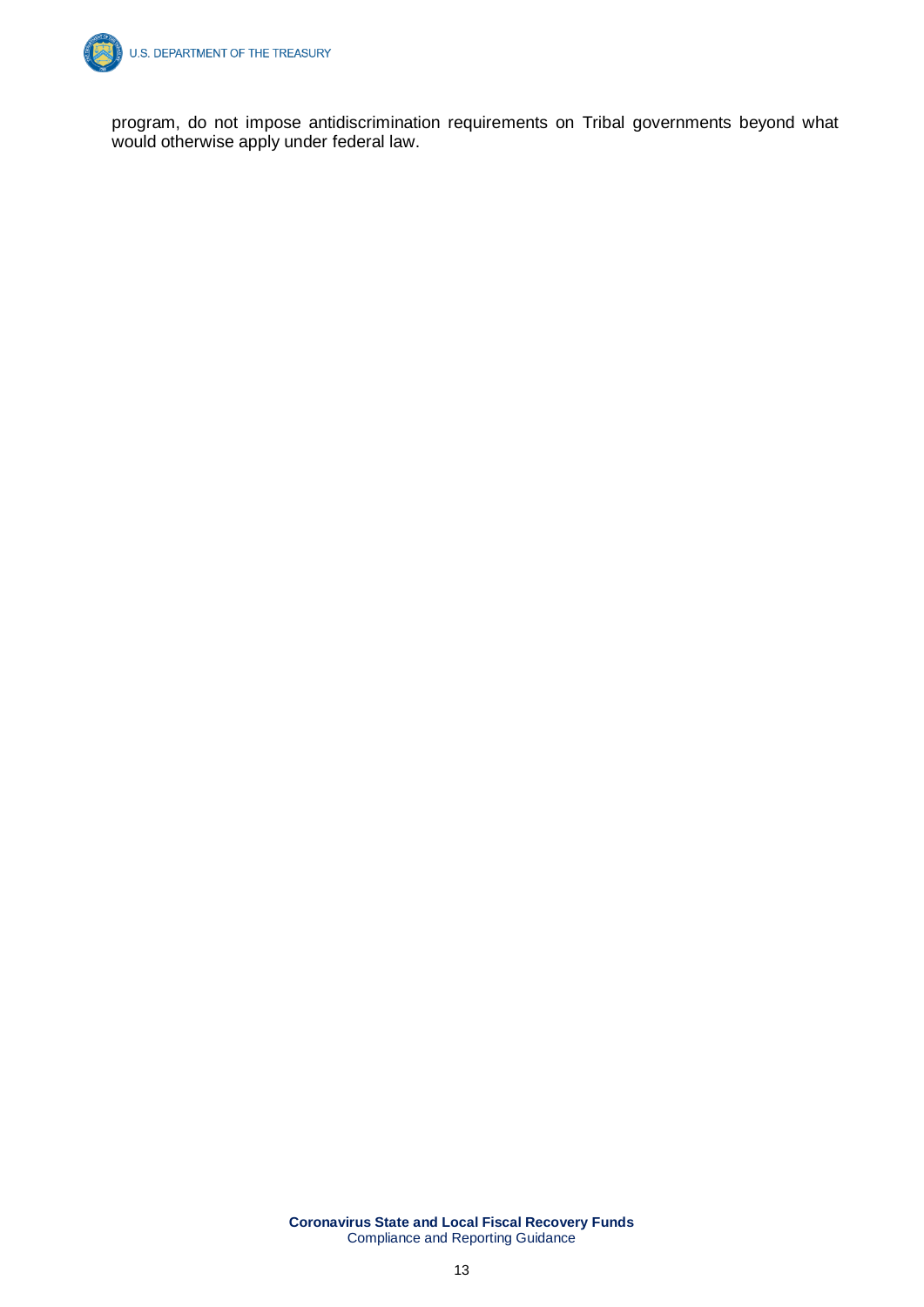

# **Part 2: Reporting Guidance**

There are three types of reporting requirements for the SLFRF program. The report requirements are approved and documented under OMB PRA number - OMB # 1505-0271.

- **Interim Report:** Provide initial overview of status and uses of funding. This is a one-time report. **See Section A, page 16.**
- **Project and Expenditure Report:** Report on projects funded, expenditures, and contracts and subawards equal to or greater than \$50,000, and other information. **See Section B, page 17.**
- **Recovery Plan Performance Report:** The Recovery Plan Performance Report (the "Recovery Plan") will provide information on the projects that large recipients are undertaking with program funding and how they plan to ensure program outcomes are achieved in an effective, efficient, and equitable manner. It will include key performance indicators identified by the recipient and some mandatory indicators identified by Treasury. The Recovery Plan will be posted on the website of the recipient as well as provided to Treasury. **See Section C, page 28.**

The reporting threshold is based on the total award amount allocated by Treasury under the SLFRF program, not the funds received by the recipient as of the time of reporting.

States and territories are also required to submit information on their distributions to NEUs. Please refer to Section D for additional details.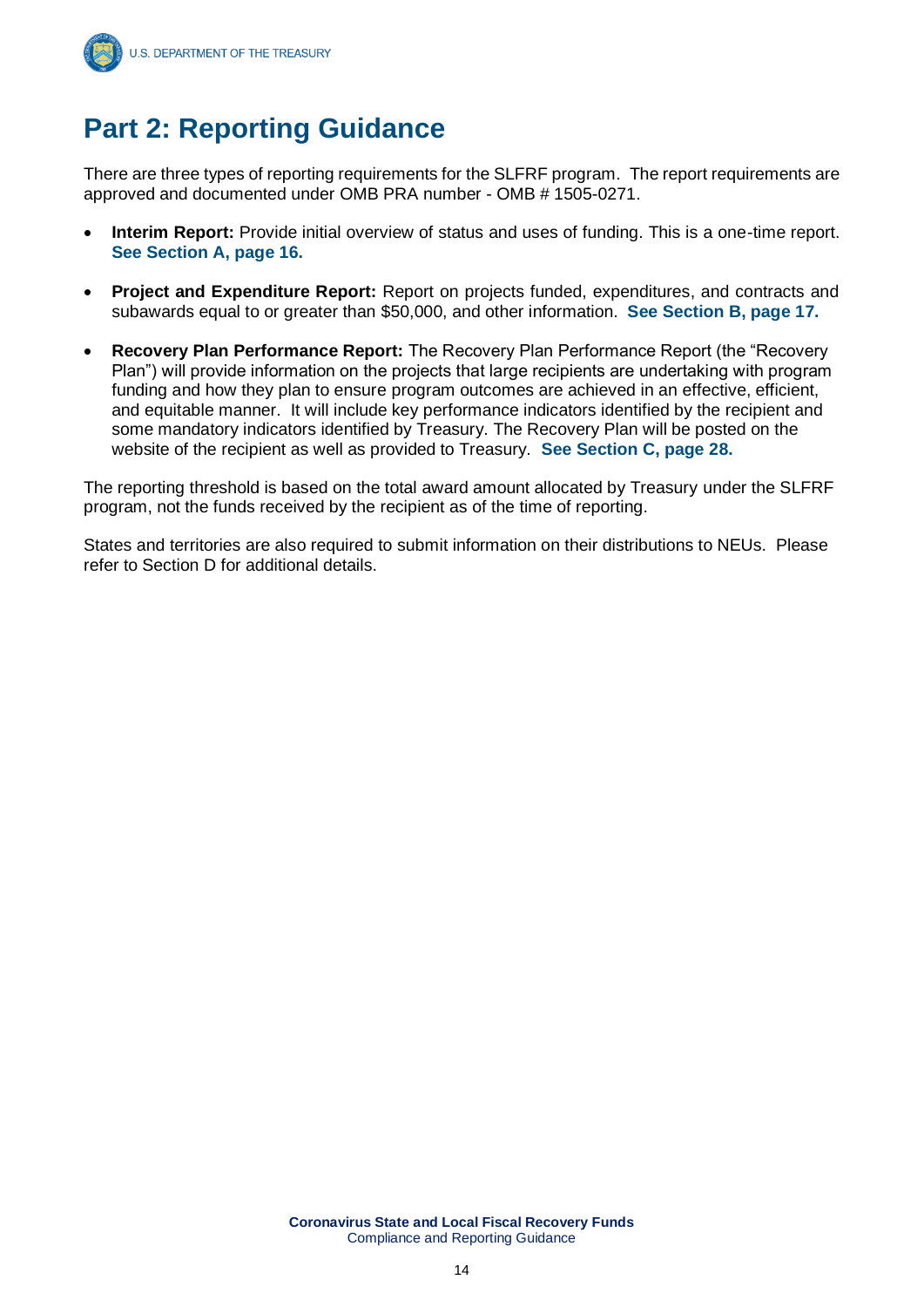| <b>Tier</b>    | <b>Recipient</b>                                                                                                                                                                                                                      | <b>Interim Report</b>                                                                                                                     | . <i>.</i> .<br><b>Project and</b><br><b>Expenditure</b><br><b>Report</b>                                                                                                                | <b>Recovery Plan</b><br><b>Performance</b><br><b>Report</b>                                                 |
|----------------|---------------------------------------------------------------------------------------------------------------------------------------------------------------------------------------------------------------------------------------|-------------------------------------------------------------------------------------------------------------------------------------------|------------------------------------------------------------------------------------------------------------------------------------------------------------------------------------------|-------------------------------------------------------------------------------------------------------------|
| $\mathbf{1}$   | States, U.S. territories,<br>metropolitan cities and<br>counties with a<br>population that exceeds<br>250,000 residents                                                                                                               | By August 31,<br>2021 or 60<br>days after<br>receiving<br>funding if<br>funding was<br>received by                                        | By January 31,<br>2022, and then the<br>last day of the<br>month after the end<br>of each quarter<br>thereafter                                                                          | By August 31,<br>2021 or 60 days<br>after receiving<br>funding, and<br>annually<br>thereafter by<br>July 31 |
| $\overline{2}$ | Metropolitan cities and<br>counties with a<br>population below<br>250,000 residents that<br>are allocated more than<br>\$10 million in SLFRF<br>funding, and NEUs that<br>are allocated more than<br>\$10 million in SLFRF<br>funding | October 15,<br>with<br>expenditures by<br>category.<br><b>Note: NEUs</b><br>were not<br>required to<br>submit an<br><b>Interim Report</b> | <b>Note: NEUs were</b><br>not required to<br>submit a Project<br>and Expenditure<br><b>Report on January</b><br>31, 2022. The first<br>reporting date for<br>NEUs was April 30,<br>2022. |                                                                                                             |
| 3              | <b>Tribal Governments that</b><br>are allocated more than<br>\$30 million in SLFRF<br>funding                                                                                                                                         |                                                                                                                                           |                                                                                                                                                                                          |                                                                                                             |
| $\overline{4}$ | <b>Tribal Governments that</b><br>are allocated less than<br>\$30 million in SLFRF<br>funding                                                                                                                                         |                                                                                                                                           | By April 30, 2022,<br>and then annually<br>thereafter                                                                                                                                    |                                                                                                             |
| 5              | Metropolitan cities and<br>counties with a<br>population below<br>250,000 residents that<br>are allocated less than<br>\$10 million in SLFRF<br>funding, and NEUs that<br>are allocated less than<br>\$10 million in SLFRF<br>funding |                                                                                                                                           |                                                                                                                                                                                          |                                                                                                             |

#### **Table 2: Reporting requirements by recipient type**

Note: Based on the period of performance, reports will be collected through April 30, 2027. See the specific due dates listed in Sections B and C.

As mentioned above, the total SLFRF allocations across all sources for a given jurisdiction will be used to identify that jurisdiction's Reporting Tier, beginning in April of 2022. Treasury may reach out to jurisdictions to update Reporting Tiers.

The remainder of this document describes these reporting requirements. User guides describing how and where to submit required reports are posted at [www.treasury.gov/SLFRPReporting](http://www.treasury.gov/SLFRPReporting) and updated on a regular basis.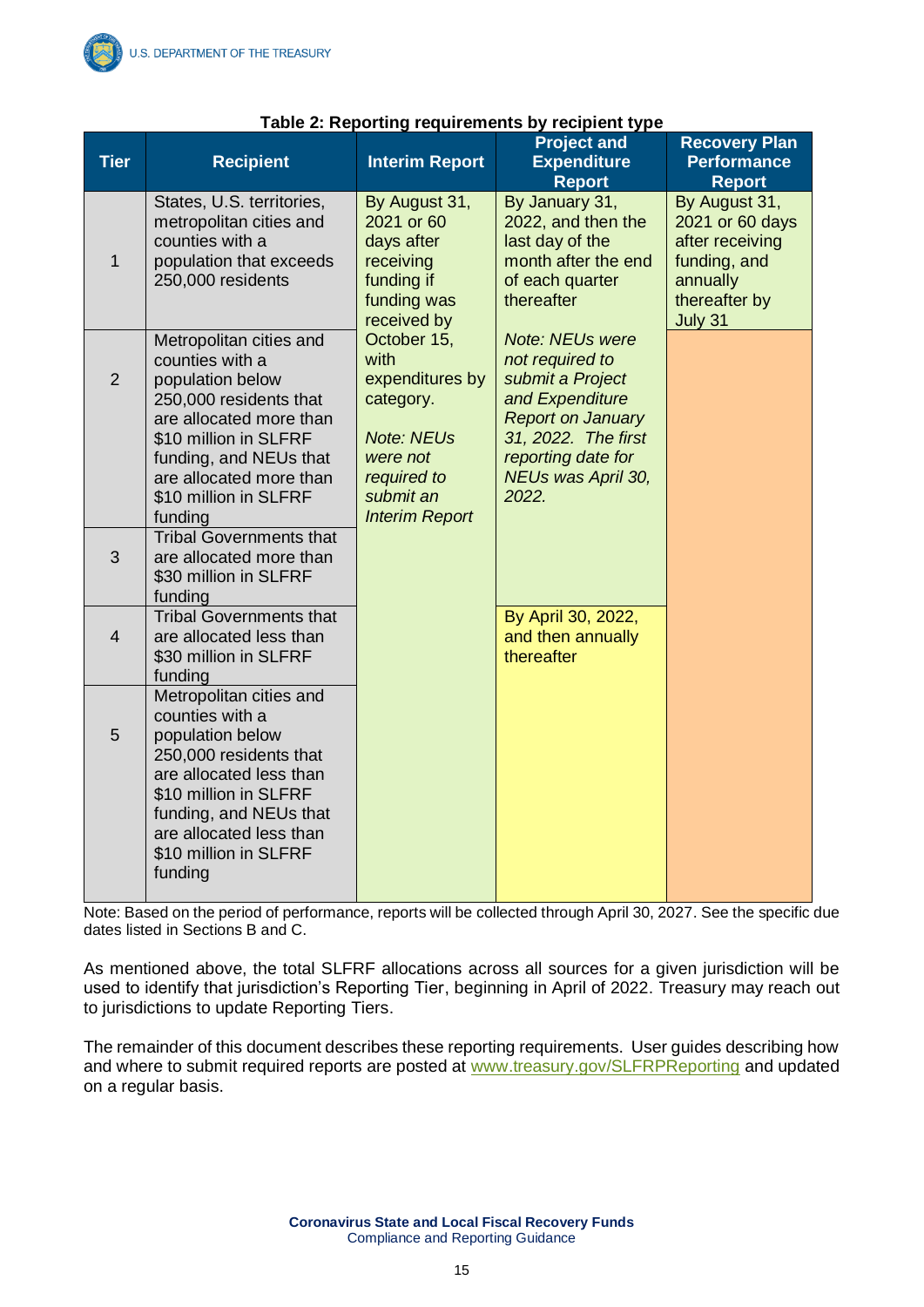

# **Comparison to reporting for the CRF**

This guidance does not change the reporting or compliance requirements pertaining to the CRF. Reporting and compliance requirements for the SLFRF are separate from CRF reporting requirements. Differences between CRF and SLFRF include:

- **Project, Expenditure, and Subaward Reporting**: The SLFRF reporting requirements leverage the existing reporting regime used for CRF to foster continuity and provide many recipients with a familiar reporting mechanism. The data elements for the Project and Expenditure Report will largely mirror those used for CRF, with some minor exceptions noted in this guidance. The users' guide will describe how reporting for CRF funds will relate to reporting for the SLFRF.
- **Timing of Reports**: CRF reports were due within 10 days of each calendar quarter end. For quarterly reporters, SLFRF reporting will be due the last day of the month following the end of the period covered. For annual reporters, SLFRF reporting will be due on an annual schedule (see table in Section B below).
- **Program and Performance Reporting**: The CRF reporting did not include any program or performance reporting. To build public awareness and accountability and allow Treasury to monitor compliance with eligible uses, some program and performance reporting is required for SLFRF.

## **A. Interim Report**

Note: The Interim Reports were submitted under the interim final rule.

States, U.S. territories, metropolitan cities, counties, and Tribal governments were required to submit a one-time interim report with expenditures<sup>6</sup> by Expenditure Category covering the period from March 3rd to July 31, 2021, by August 31, 2021 or sixty (60) days after first receiving funding if the recipient's date of award was between July 15, 2021 and October 15, 2021. The recipient was required to enter  $obligations<sup>7</sup>$  and expenditures and, for each, select the specific expenditure category from the available options. See Appendix 3 for Expenditure Categories applicable for the Interim Report.

#### **1. Required Programmatic Data**

Recipients were also required to provide the following information if they had or planned to have expenditures in the following Expenditure Categories.

- **a.** Revenue replacement (EC 6.1<sup>8</sup>): Key inputs into the revenue replacement formula in the Interim Final Rule and estimated revenue loss due to the Covid-19 public health emergency calculated using the formula in the Interim Final Rule as of December 31, 2020.
	- Base year general revenue (e.g., revenue in the last full fiscal year prior to the public health emergency)
	- Fiscal year end date

 $\overline{a}$ 

- Growth adjustment used (either 4.1 percent or average annual general revenue growth over 3 years prior to pandemic)
- Actual general revenue as of the twelve months ended December 31, 2020

 $6$  For purposes of reporting in the SLFRF portal, an expenditure is the amount that has been incurred as a liability of the entity (the service has been rendered or the good has been delivered to the entity).

<sup>7</sup> For purposes of reporting in the SLFRF portal, an obligation is an order placed for property and services, contracts and subawards made, and similar transactions that require payment.

<sup>&</sup>lt;sup>8</sup> See Appendix 3 for the full Expenditure Category (EC) list. Please note that Appendix 3 includes the expenditure categories under the interim final rule, applicable to the Interim Report.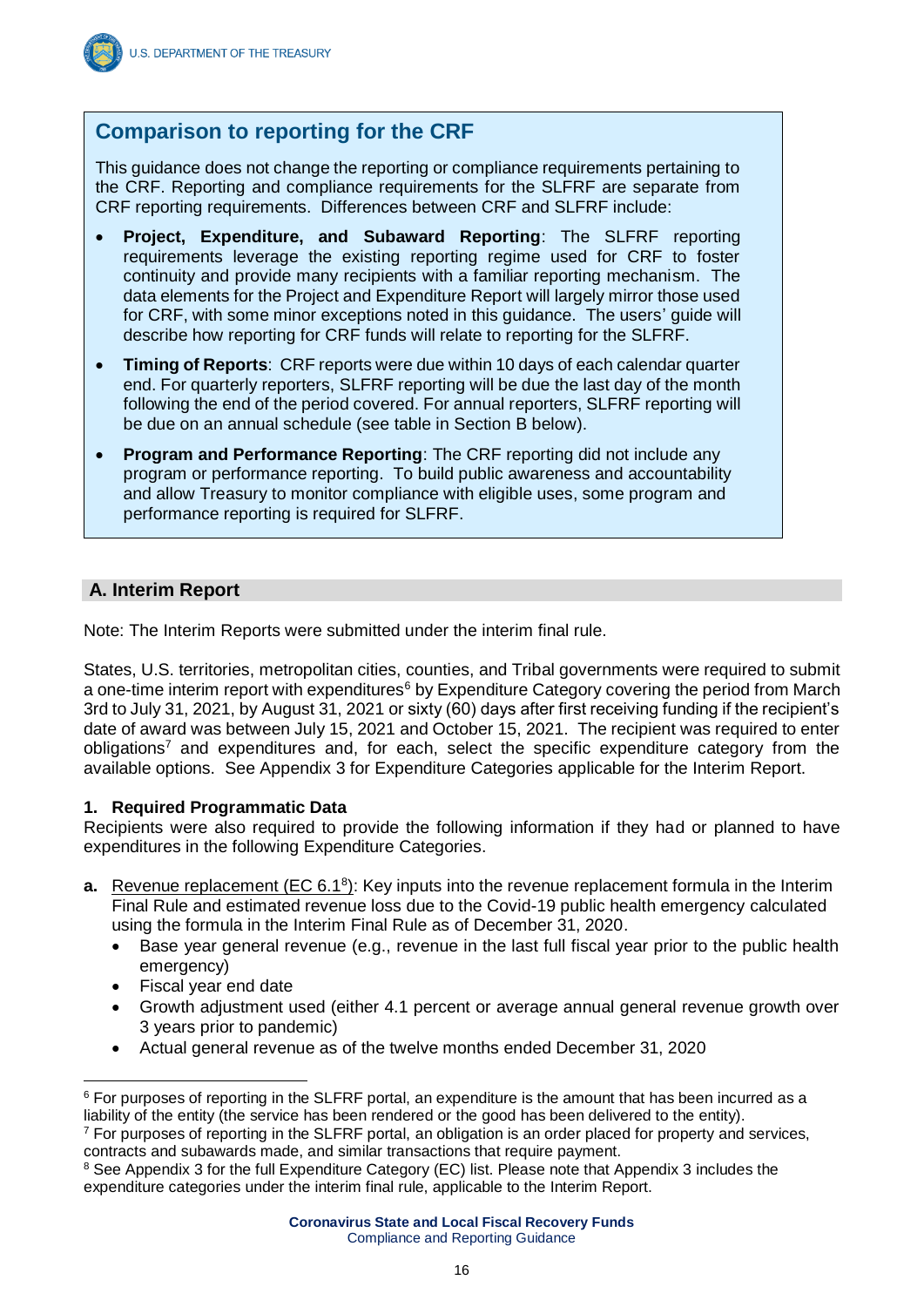

- Estimated revenue loss due to the Covid-19 public health emergency as of December 31, 2020
- An explanation of how revenue replacement funds were allocated to government services (Note: additional instructions was provided in the user guide)

In calculating general revenue and the other items discussed above, recipients should have used audited data if it was available. When audited data was not available, recipients were not required to obtain audited data if substantially accurate figures could be produced on an unaudited basis. Recipients should have used their own data sources to calculate general revenue and did not need to rely on revenue data published by the Census Bureau. Treasury acknowledges that due to differences in timing, data sources, and definitions, recipients' selfreported general revenue figures may differ from those published by the Census Bureau. Recipients were permitted to provide data on a cash, accrual, or modified accrual basis, provided that recipients are consistent in their choice of methodology throughout the covered period and until reporting is no longer required. Recipients' reporting should align with their own financial reporting.

In calculating general revenue, recipients should have excluded all intergovernmental transfers from the federal government. This includes, but is not limited to, federal transfers made via a State to a locality pursuant to the CRF or SLFRF. To the extent federal funds are passed through States or other entities or intermingled with other funds, recipients should have attempted to identify and exclude the federal portion of those funds from the calculation of general revenue on a best-efforts basis.

Consistent with the broad latitude provided to recipients to use funds for government services to the extent of reduction in revenue, recipients were required to submit a description of services provided. This description may be in narrative or in another form, and recipients were encouraged to report based on their existing budget processes and to minimize administrative burden. For example, a recipient with \$100 in revenue replacement funds available could indicate that \$50 were used for law enforcement operating expenses and \$50 were used for pay-go building of sidewalk infrastructure. As discussed in the interim final rule, these services can include a broad range of services but may not be used directly for pension deposits or debt service.

Reporting requirements did not require tracking the indirect effects of Fiscal Recovery Funds, apart from the restrictions on use of Fiscal Recovery Funds to offset a reduction in net tax revenue. In addition, recipients were required to indicate that Fiscal Recovery Funds were not used to make a deposit in a pension fund.

#### **B. Project and Expenditure Report**

All recipients are required to submit Project and Expenditure Reports.

Note on NEUs: To facilitate reporting, each NEU will need an NEU Recipient Number. This is a unique identification code for each NEU assigned by the State or territory to the NEU as part of its request for funding.

#### **1. Quarterly Reporting**

The following recipients are required to submit quarterly Project and Expenditure Reports:

- States and U.S. territories
- Tribal governments that are allocated more than \$30 million in SLFRF funding
- Metropolitan cities and counties with a population that exceeds 250,000 residents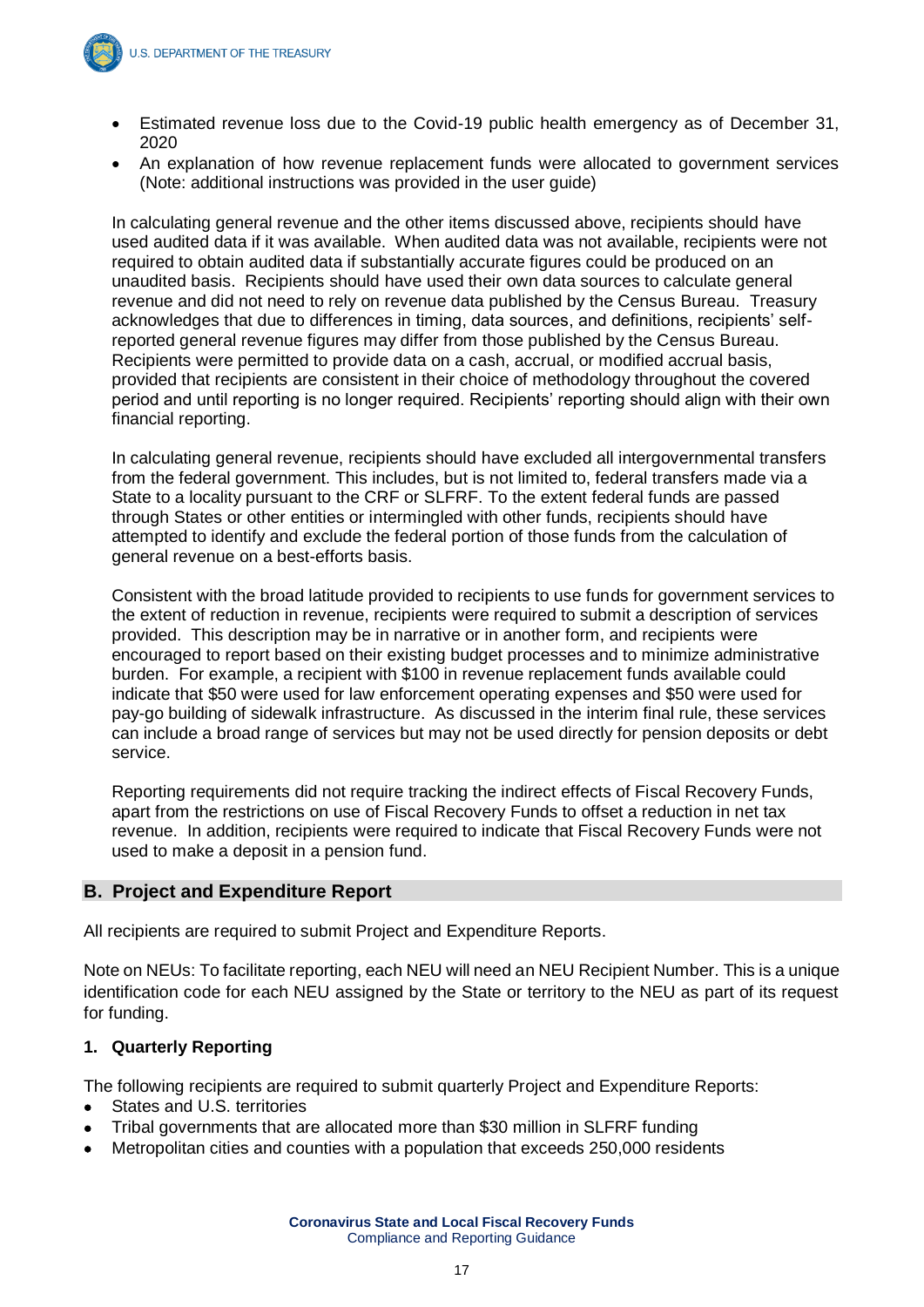

**U.S. DEPARTMENT OF THE TREASURY** 

• Metropolitan cities and counties with a population below 250,000 residents that are allocated more than \$10 million in SLFRF funding and NEUs that are allocated more than \$10 million in SLFRF funding.

For these recipients, the initial quarterly Project and Expenditure Report covers three calendar quarters from March 3, 2021 to December 31, 2021 and was required to be submitted to Treasury by January 31, 2022. The subsequent quarterly reports will cover one calendar quarter and must be submitted to Treasury by the last day of the month following the end of the period covered. Quarterly reports are not due concurrently with applicable annual reports. **Table 3** summarizes the quarterly report timelines:

| <b>Report</b>  | Year | <b>Quarter</b>          | <b>Period Covered</b>                     | <b>Due Date</b>  |
|----------------|------|-------------------------|-------------------------------------------|------------------|
|                | 2021 | $2 - 4$                 | March 3 - December 31                     | January 31, 2022 |
| $\overline{2}$ | 2022 |                         | January 1 - March 31                      | April 30, 2022   |
| 3              | 2022 | $\overline{2}$          | April 1 - June 30                         | July 31, 2022    |
| 4              | 2022 | 3                       | July 1 - September 30                     | October 31, 2022 |
| 5              | 2022 | $\overline{\mathbf{4}}$ | October 1 - December 31                   | January 31, 2023 |
| 6              | 2023 | 1                       | January 1 - March 31                      | April 30, 2023   |
| $\overline{7}$ | 2023 | $\overline{2}$          | April 1 - June 30                         | July 31, 2023    |
| 8              | 2023 | 3                       | July 1 - September 30                     | October 31, 2023 |
| 9              | 2023 | 4                       | October 1 - December 31                   | January 31, 2024 |
| 10             | 2024 | 1                       | January 1 - March 31                      | April 30, 2024   |
| 11             | 2024 | $\overline{2}$          | April 1 - June 30                         | July 31, 2024    |
| 12             | 2024 | 3                       | July 1 - September 30                     | October 31, 2024 |
| 13             | 2024 | 4                       | October 1 - December 31                   | January 31, 2025 |
| 14             | 2025 |                         | January 1 - March 31                      | April 30, 2025   |
| 15             | 2025 | $\overline{2}$          | April 1 - June 30                         | July 31, 2025    |
| 16             | 2025 | 3                       | July 1 - September 30                     | October 31, 2025 |
| 17             | 2025 | 4                       | October 1 - December 31                   | January 31, 2026 |
| 18             | 2026 | 1                       | January 1 - March 31                      | April 30, 2026   |
| 19             | 2026 | $\overline{2}$          | April 1 - June 30                         | July 31, 2026    |
| 20             | 2026 | 3                       | July 1 - September 30<br>October 31, 2026 |                  |
| 21             | 2026 | 4                       | October 1 - December 31                   | April 30, 2027   |

#### **Table 3: Quarterly Project and Expenditure Report Timeline**

#### **2. Annual Reporting**

The following recipients are required to submit annual Project and Expenditure Reports:

- Tribal governments that are allocated less than \$30 million in SLFRF funding
- Metropolitan cities and counties with a population below 250,000 residents that are allocated less than \$10 million in SLFRF funding and NEUs that are allocated less than \$10 million in SLFRF funding.

For these recipients, the initial Project and Expenditure Report covered from March 3, 2021 to March 31, 2022 and was required to be submitted to Treasury by April 30, 2022. The subsequent annual reports will cover one calendar year and must be submitted to Treasury by April 30. **Table 4** summarizes the annual report timelines: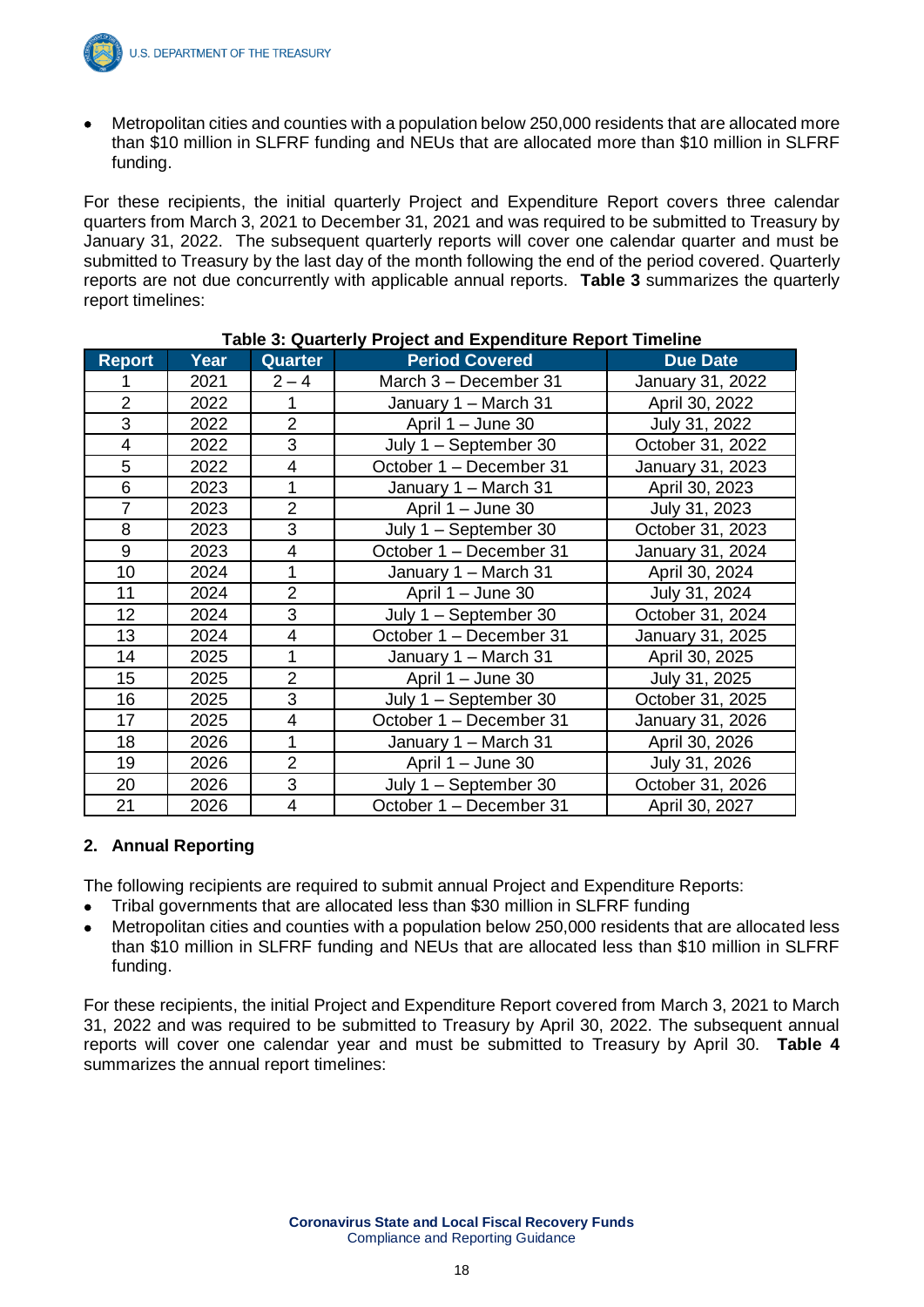

| <b>Report</b> | <b>Period Covered</b>             | <b>Due Date</b> |
|---------------|-----------------------------------|-----------------|
|               | March 3, 2021 - March 31, 2022    | April 30, 2022  |
| ົ             | April 1, 2022 – March 31, 2023    | April 30, 2023  |
| 3             | April 1, 2023 - March 31, 2024    | April 30, 2024  |
| 4             | April 1, 2024 - March 31, 2025    | April 30, 2025  |
| 5             | April 1, 2025 – March 31, 2026    | April 30, 2026  |
| 6             | April 1, 2026 - December 31, 2026 | April 30, 2027  |

#### **Table 4: Annual Project and Expenditure Report timeline**

#### **3. Required Information**

The following information is required in Project and Expenditure Reports for both quarterly and annual reporting:

a. Projects: Provide information on all SLFRF funded projects. Projects are defined as a grouping of closely related activities that together are intended to achieve a specific goal or are directed toward a common purpose. These activities can include new or existing eligible government services or investments funded in whole or in part by SLFRF funding. For each project, the recipient is required to enter the project name, identification number (created by the recipient), project expenditure category (see Appendix 1), description, and status of completion. Project descriptions must describe the project in sufficient detail to provide an understanding of the major activities that will occur, and must be between 50 and 250 words. Projects should be defined to include only closely related activities directed toward a common purpose. Recipients should review the Required Programmatic Data described in 3.g. below and define their projects at a sufficient level of granularity.

Note: For each project, the recipient is asked to select the appropriate Expenditure Category based on the scope of the project (see Appendix 1). Projects should be scoped to align to a single Expenditure Category. For select Expenditure Categories, the recipient also is asked to provide additional programmatic data (described further below).

- b. Obligations and Expenditures: Once a project is entered the recipient will be able to report on the project's obligations and expenditures. Recipients will be asked to report:
	- Current period obligation
	- Cumulative obligation
	- Current period expenditure
	- Cumulative expenditure
- c. Project Status: Once a project is entered the recipient will be asked to report on project status each reporting period, in four categories:
	- Not Started
	- Completed less than 50 percent
	- Completed 50 percent or more
	- **Completed**
- d. Program Income: Recipients should report the program income earned and expended to cover eligible project costs, if applicable.
- e. Adopted Budget *(States, U.S. territories, metropolitan cities and counties with a population that exceeds 250,000 residents only*): Each state, territory and metropolitan city and county with a population that exceeds 250,000 residents will provide the budget adopted for each project by its jurisdiction associated with SLFRF funds. Treasury will use this information to better understand the intended impact, identify opportunities for outreach, and understand the recipient's progress in program implementation. Treasury is not approving or pre-approving projects or budgets.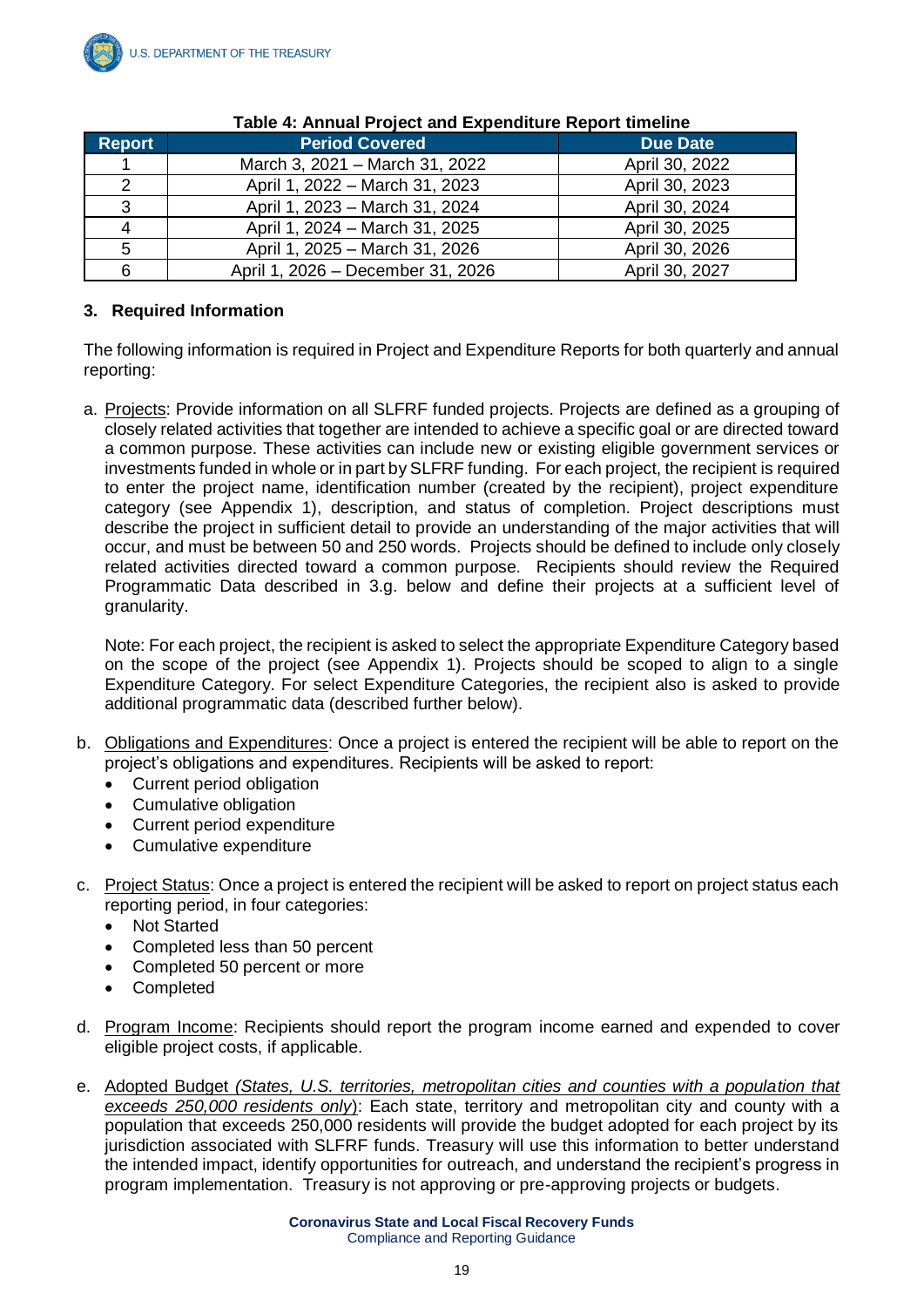

-

**U.S. DEPARTMENT OF THE TREASURY** 

- Recipients will enter the Adopted Budget based on information that exists currently in the recipient's financial systems and the recipient's established budget process. Treasury understands that recipients may use different budget processes. For example, a recipient may consider a project budgeted once a legislature has appropriated funds; whereas another recipient may consider a project budgeted at the moment when the funds have been obligated.
- Additional information is provided on the differences between Adopted Budget, Obligations, and Expenditures as part of the user guide posted at [www.treasury.gov/SLFRPReporting.](http://www.treasury.gov/SLFRPReporting)
- f. Project Demographic Distribution (applicable to Public Health and Negative Economic Impact ECs: EC 1.1-2.37)– *Collection began April 2022*

Recognizing the disproportionate public health and negative economic impacts of the pandemic on many households, communities, and other entities, recipients must report whether certain types of projects are targeted to impacted and disproportionately impacted communities. Recipients will be asked to respond to the following:

- a. What Impacted and/or Disproportionally Impacted population does this project primarily serve? Please select the population primarily served.
- b. If this project primarily serves more than one Impacted and/or Disproportionately Impacted population, please select up to two additional populations served.

|                                    | <b>Impacted</b>                                                                    | <b>Disproportionately Impacted</b>                                    |
|------------------------------------|------------------------------------------------------------------------------------|-----------------------------------------------------------------------|
| Public Health                      | <b>General Public</b><br>$\bullet$                                                 |                                                                       |
| Assistance to<br><b>Households</b> | Low- or-moderate income<br>$\bullet$<br>households or populations <sup>9</sup>     | Low-income households and<br>populations <sup>11</sup>                |
|                                    | Households that experienced<br>unemployment                                        | Households and populations<br>residing in Qualified Census Tracts     |
|                                    | Households that experienced<br>$\bullet$<br>increased food or housing insecurity   | Households that qualify for certain<br>federal programs <sup>12</sup> |
|                                    | Households that qualify for certain<br>$\bullet$<br>federal programs <sup>10</sup> | Households receiving services<br>provided by Tribal governments       |
|                                    | For services to address lost<br>$\bullet$                                          | Households residing in the U.S.                                       |
|                                    | instructional time in K-12 schools:                                                | territories or receiving services from                                |
|                                    | any students that lost access to in-                                               | these governments                                                     |

Recipients will select from the following options:

<sup>9</sup> Low or moderate-income households and communities are those with (i) income at or below 300 percent of the Federal Poverty Guidelines for the size of the household based on the most recently published poverty guidelines by the Department of Health and Human Services (HHS) or (ii) income at or below 65 percent of the Area Median Income for the county and size of household based on the most recently published data by the Department of Housing and Urban Development (HUD).

<sup>&</sup>lt;sup>10</sup> For Impacted households, these programs are Children's Health Insurance Program ("CHIP"); Childcare Subsidies through the Child Care and Development Fund ("CCDF") Program; Medicaid; National Housing Trust Fund ("HTF"), for affordable housing programs only; Home Investment Partnerships Program ("HOME"), for affordable housing programs only.

<sup>&</sup>lt;sup>11</sup> Low-income households and communities are those with (i) income at or below 185 percent of the Federal Poverty Guidelines for the size of the household based on the most recently published poverty guidelines by HHS or (ii) income at or below 40 percent of Area Median Income for its county and size of household based on the most recently published data by HUD.

<sup>&</sup>lt;sup>12</sup> For Disproportionately Impacted households, these programs are Temporary Assistance for Needy Families ("TANF"), Supplemental Nutrition Assistance Program ("SNAP"), Free- and Reduced-Price Lunch ("NSLP") and/or School Breakfast ("SBP") programs, Medicare Part D Low-Income Subsidies, Supplemental Security Income ("SSI"), Head Start, Special Supplemental Nutrition Program for Women, Infants, and Children ("WIC"), Section 8 Vouchers, Low-Income Home Energy Assistance Program ("LIHEAP"), and Pell Grants.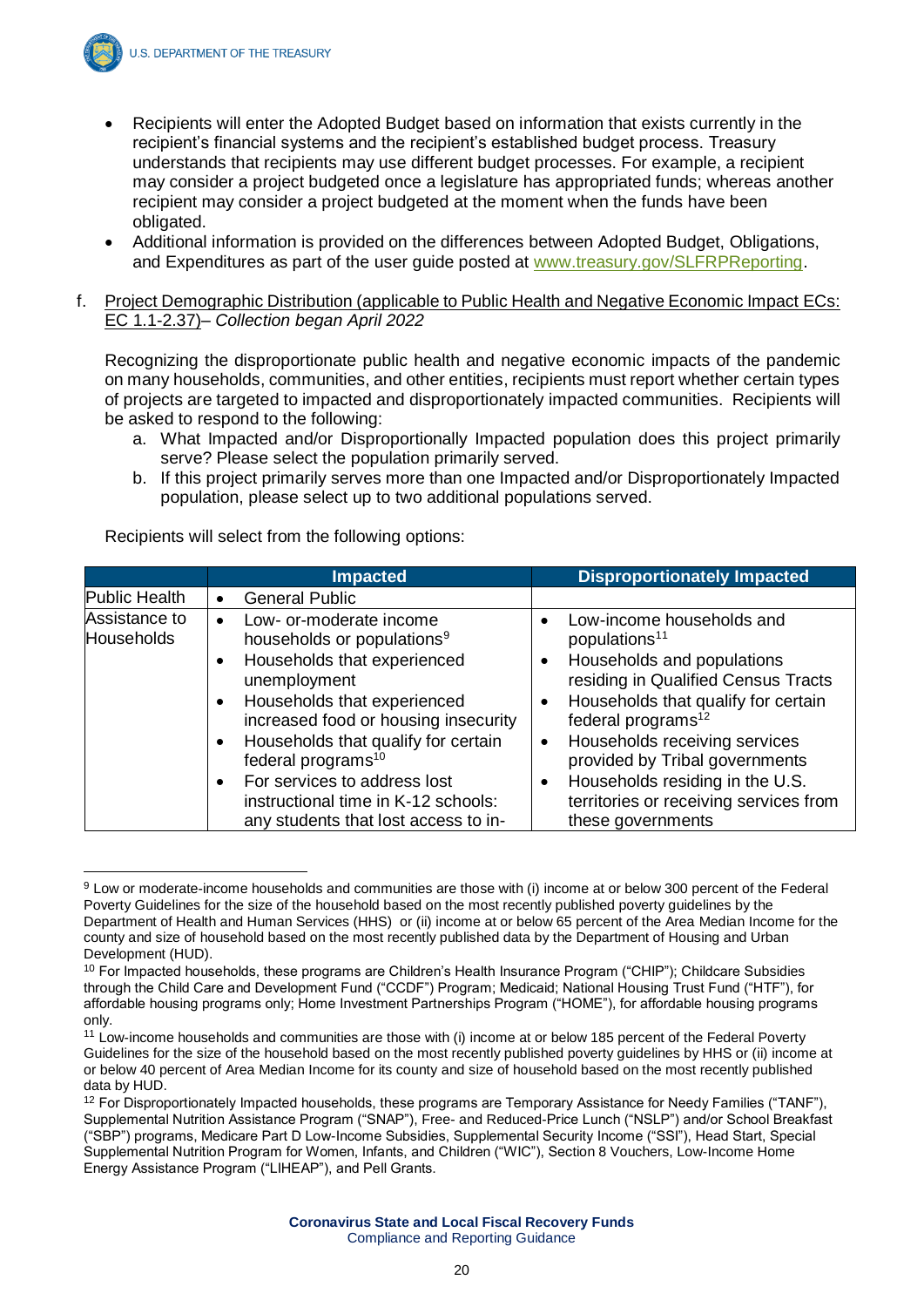

 $\overline{a}$ 

|                                             | <b>Impacted</b>                                                                                                                                                                                                                                                           | <b>Disproportionately Impacted</b>                                                                                                                                                                                                                                                                                                    |
|---------------------------------------------|---------------------------------------------------------------------------------------------------------------------------------------------------------------------------------------------------------------------------------------------------------------------------|---------------------------------------------------------------------------------------------------------------------------------------------------------------------------------------------------------------------------------------------------------------------------------------------------------------------------------------|
|                                             | person instruction for a significant<br>period of time<br>Other households or populations<br>$\bullet$<br>that experienced a negative<br>economic impact of the pandemic<br>other than those listed above<br>(please specify)                                             | For services to address educational<br>$\bullet$<br>disparities, Title I eligible schools <sup>13</sup><br>Other households or populations<br>$\bullet$<br>that experienced a disproportionate<br>negative economic impact of the<br>pandemic other than those listed<br>above (please specify)                                       |
| Assistance to<br>Small<br><b>Businesses</b> | Small businesses that experienced a<br>$\bullet$<br>negative economic impact of the<br>pandemic<br>Classes of small businesses<br>$\bullet$<br>designated as negatively<br>economically impacted by the<br>pandemic (please specify)                                      | Small businesses operating in<br>$\bullet$<br><b>Qualified Census Tracts</b><br>Small businesses operated by Tribal<br>$\bullet$<br>governments or on Tribal lands<br>Small businesses operating in the<br>$\bullet$<br>U.S. territories<br>Other small businesses<br>disproportionately impacted by the<br>pandemic (please specify) |
| Assistance to<br>Non-Profits                | Non-profits that experienced a<br>$\bullet$<br>negative economic impact of the<br>pandemic (please specify)<br>Classes of non-profits designated as<br>$\bullet$<br>negatively economically impacted by<br>the pandemic (please specify)                                  | Non-profits operating in Qualified<br>$\bullet$<br><b>Census Tracts</b><br>Non-profits operated by Tribal<br>$\bullet$<br>governments or on Tribal lands<br>Non-profits operating in the U.S.<br>$\bullet$<br>territories<br>Other non-profits disproportionately<br>$\bullet$<br>impacted by the pandemic (please<br>specify)        |
| Aid to Impacted<br>Industries               | Travel, tourism, or hospitality sectors<br>$\bullet$<br>(including Tribal development<br>districts)<br>Industry outside the travel, tourism,<br>$\bullet$<br>or hospitality sectors that<br>experienced a negative economic<br>impact of the pandemic (please<br>specify) | N/A                                                                                                                                                                                                                                                                                                                                   |

g. Subawards, Contracts, Grants, Loans, Transfers, and Direct Payments: Each recipient shall also provide detailed obligation and expenditure information for any contracts and grants awarded, loans issued, transfers made to other government entities, and direct payments made by the recipient that are equal to or greater than \$50,000.

Recipients do not need to submit separate monthly subaward reports to FSRS.gov as required pursuant to the 2 CFR Part 170, Appendix A award term regarding reporting subaward and executive compensation, which is included in the SLFRF Award Terms and Conditions. Treasury will submit this reporting on behalf of recipients using the \$50,000 reporting threshold, timing, and data elements discussed in this guidance. If recipients choose to continue reporting to FSRS.gov in addition to reporting directly to Treasury on these funds, they may do so and will be asked to notify Treasury as part of their quarterly submission.

<sup>&</sup>lt;sup>13</sup> For educational services and other efforts to address educational disparities, Treasury will recognize Title I eligible schools as disproportionately impacted and responsive services that support the school generally or support the whole school service as eligible. "Title I eligible schools" means schools eligible to receive services under section 1113 of Title I, Part A of the Elementary and Secondary Education Act of 1965, as amended (20 U.S.C. 6313), including schools served under section 1113(b)(1)(C) of that Act.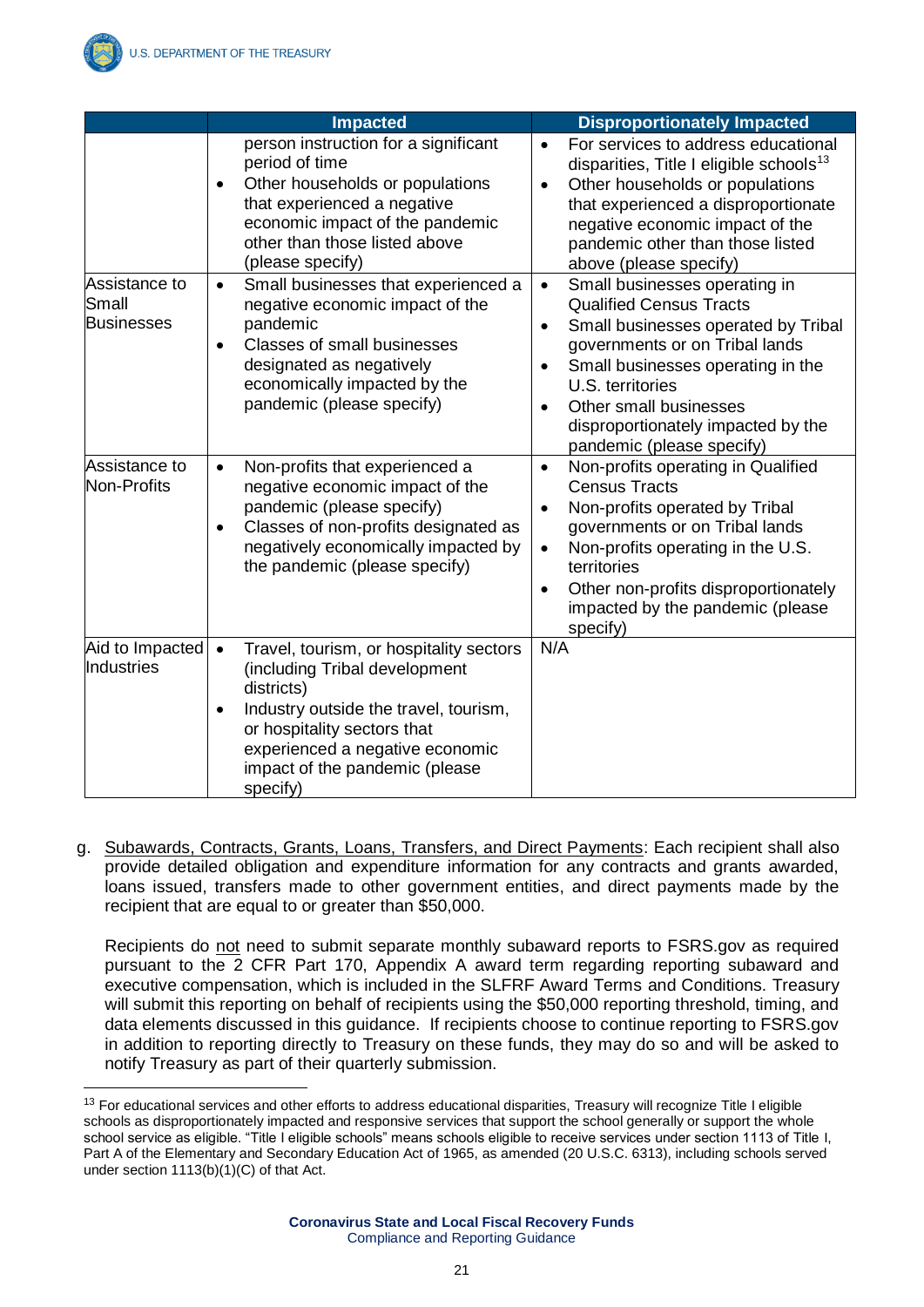

In general, recipients will be asked to provide the following information for each Contract, Grant, Loan, Transfer, or Direct Payment equal to or greater than \$50,000:

- Subrecipient identifying and demographic information (e.g., UEI/TIN number and location)
- Award number (e.g., Award number, Contract number, Loan number)
- Award date, type, amount, and description
- Award payment method (reimbursable or lump sum payment(s))
- For loans, expiration date (date when loan expected to be paid in full)
- Primary place of performance
- Related project name(s)
- Related project identification number(s) (created by the recipient)
- Period of performance start date
- Period of performance end date
- Quarterly obligation amount
- Quarterly expenditure amount
- Project(s)

-

• Additional programmatic performance indicators for select Expenditure Categories (see below)

Aggregate reporting is required for contracts, grants, transfers made to other government entities, loans, and direct payments that are below \$50,000. This information will be accounted for by Expenditure Category at the project level. Note that all obligations and expenditures made directly to individuals, regardless of dollar amount, should be included in aggregate reporting.

As required by the 2 CFR Part 170, Appendix A award term regarding reporting subaward and executive compensation, recipients must also report the names and total compensation of their five most highly compensated executives and their subrecipients' executives for the preceding completed fiscal year if (1) the recipient received 80 percent or more of its annual gross revenues from Federal procurement contracts (and subcontracts) and Federal financial assistance subject to the Transparency Act, as provided by 2 CFR 170.320 (and subawards), and received \$25,000,000 or more in annual gross revenues from Federal procurement contracts (and subcontracts) and Federal financial assistance subject to the Transparency Act (and subawards), and (2) if the information is not otherwise public. In general, most SLFRF recipients are governmental entities with executive salaries that are already disclosed, so no additional information would be required to be reported for them. The recipient is responsible for the subrecipients' compliance with registering and maintaining an updated profile on SAM.gov.

- h. Civil Rights Compliance: Treasury will request information on recipients' compliance with Title VI of the Civil Rights Act of 1964, as applicable, on an annual basis. This information may include a narrative describing the recipient's compliance with Title VI, along with other questions and assurances. This collection does not apply to Tribal governments<sup>14</sup>
- i. Ineligible Activities: Tax Offset Provision (States and territories only): Section 602(c)(2)(A) of the Social Security Act prohibits a State or territory from using SLFRF funds to directly or indirectly offset a reduction in the net tax revenue of the State or territory resulting from a change in law, regulation, or administrative interpretation during the covered period (the "Tax Offset Provision"). The Final Rule implements the Tax Offset Provision at 31 CFR § 35.8. Violations of the Tax Offset Provision may be subject to recoupment. The following information is required for Treasury to ensure SLFRF funding is not used for ineligible activities related to the Tax Offset Provision.

<sup>&</sup>lt;sup>14</sup> Please note, as explained in Treasury  $FAQ 12.1$ , that the award terms and conditions for Treasury's pandemic recovery programs, including the SLFRF, do not impose antidiscrimination requirements on Tribal governments beyond what would otherwise apply under federal law.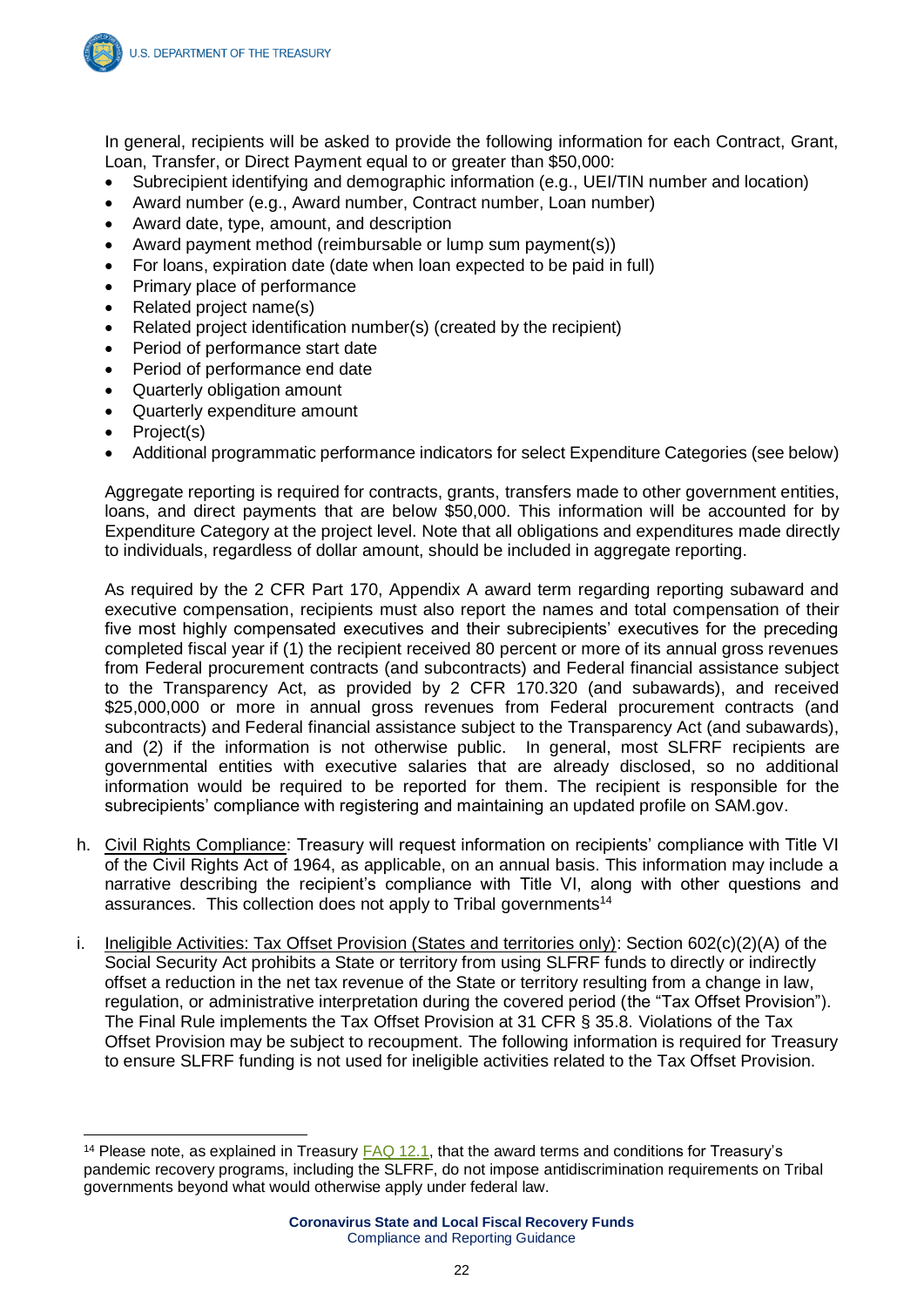

For each reporting year, in the quarterly reporting cycle occurring 90 days after the end of the recipient's fiscal year, States and territories will report certain items related to the Tax Offset Provision, as detailed below. For example, if a recipient's fiscal year ends June 30, 2022, reporting on the Tax Offset Provision for fiscal year 2022 will be due in October 2022. All States and territories will report on the Tax Offset Provision for fiscal year 2021 in July 2022.

As indicated in the final rule, Treasury is implementing a tiered approach to reporting on the Tax Offset Provision, which is described below. Although Treasury is implementing a tiered approach to reporting, recipients should maintain records to support their compliance with the Tax Offset Provision.

The terms "reporting year," "baseline," "covered change," "covered period," "net reduction in total spending," and "tax revenue" are defined in the Final Rule, 31 CFR § 35.3. For purposes of calculating a net reduction in total spending, total spending for the fiscal year ending 2019 should be reported on an inflation-adjusted basis, consistent with the Final Rule. Similarly, for purposes of calculating baseline tax revenue, tax revenue for the fiscal year 2019 should be reported on an inflation-adjusted basis, consistent with the Final Rule.

For purposes of reporting actual tax revenue for the requested fiscal year and baseline tax revenue for the fiscal year ending 2019,<sup>15</sup> (a) if available, recipients should report information using audited financials and (b) recipients may provide data on a cash, accrual, or modified accrual basis, but must be consistent in their approach across all reporting periods. Similarly, for purposes of calculating a net reduction in total spending, recipients should report data using audited financials where available.

Recipients will first answer a series of summary questions to determine the tiering of their tax offset reporting:

#### **Summary Questions**

-

- Do you have revenue-reducing covered change(s) to report for the requested fiscal year and for future fiscal years? Yes/No
	- $\circ$  If no, recipients have no further reporting requirements in the tax offset section. (Remaining summary questions will be greyed out).
	- o If yes, recipients will complete part 1 and additional fields.
- Is the aggregate value of your revenue-reducing covered change(s) for the requested fiscal year less than the de minimis? Yes/No.
	- $\circ$  If yes, recipients will complete parts 1 and 2, and no further reporting is required in the tax offset section. (Remaining summary questions will be greyed out).
	- If no, recipients will complete parts 1, 2 and additional fields.
- Do you have a reduction in net tax revenue for the requested fiscal year, meaning that actual tax revenue for the requested fiscal year is less than baseline tax revenue? Yes/No.
	- o If yes, recipients will complete parts 1, 2, and 3 and additional fields.
	- $\circ$  If no, recipients will complete parts 1, 2, and 3, and no further reporting is required in the tax offset section. (Remaining summary questions will be greyed out).
- Do you have revenue-increasing covered change(s) and/or covered spending cuts to report for the requested fiscal year? Yes/No
	- o If yes, recipients will complete parts 1, 2, 3, and 4.
	- o If no, recipients will complete the revenue reduction cap.

#### **Reporting Part 1: Revenue-reducing Covered Changes**

• Do you have revenue-reducing covered change(s) to report for the requested fiscal year and for future fiscal years? Yes/No

<sup>&</sup>lt;sup>15</sup> Tax revenue for fiscal year ending 2019 is relevant for calculating the recipient's baseline.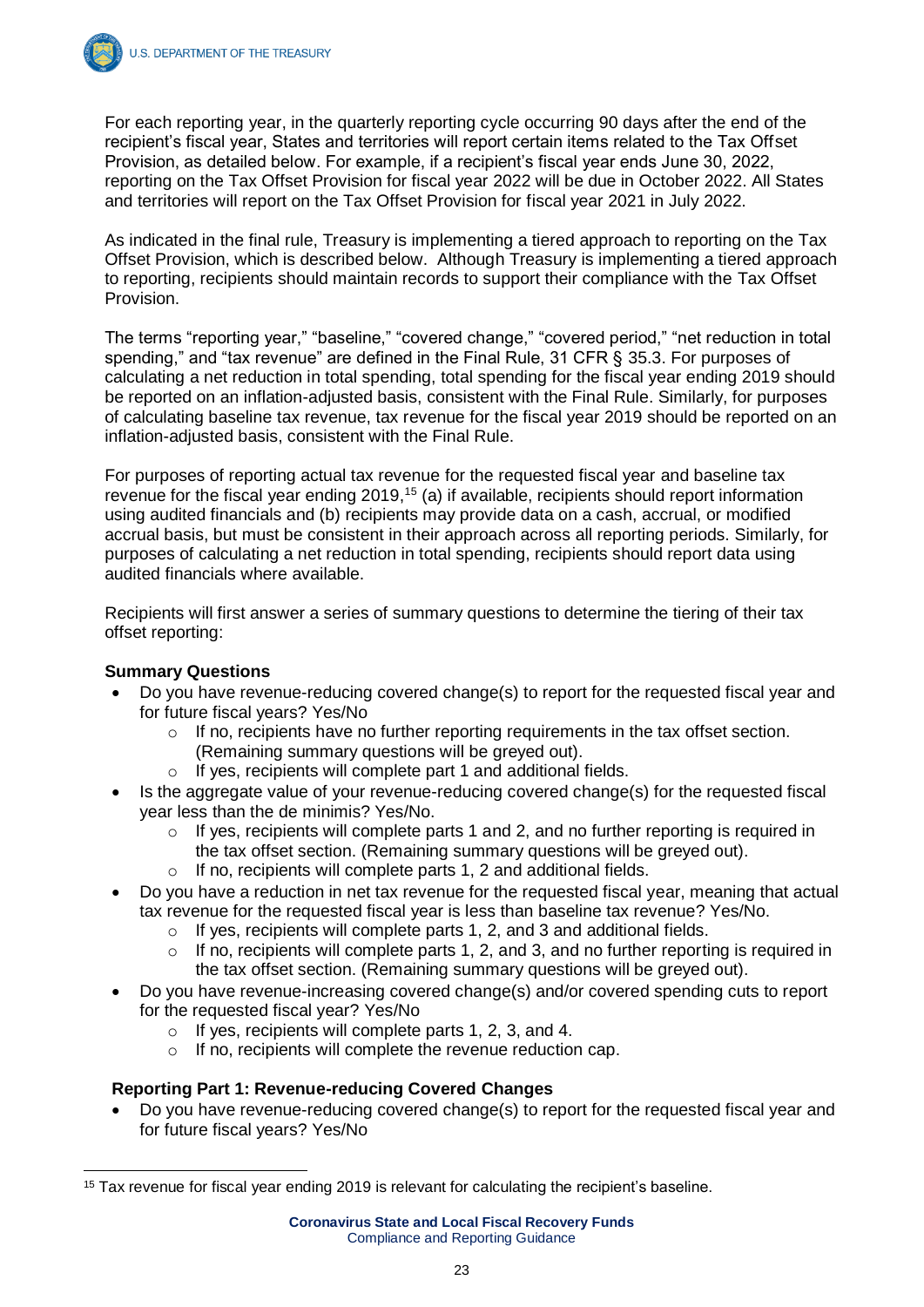

- $\circ$  If yes, complete grid or upload spreadsheet with the name of each revenue-reducing covered change and the value of the revenue-reducing covered change for the requested fiscal year and for future fiscal years.
- o If no, a recipient has no revenue-reducing covered changes to report, no additional reporting is required.
- Enter in the aggregate value of all revenue-reducing covered change(s) for the requested fiscal year.<sup>16</sup>

#### Revenue-reducing Covered Changes: Guidance

For each reporting year, a recipient must report the value of covered changes that the recipient predicts will have the effect of reducing tax revenue in a given reporting year (revenue-reducing covered changes), similar to the way it would in the ordinary course of its budgeting process. The value of these revenue-reducing covered changes may be reported based on estimated values produced by a budget model, incorporating reasonable assumptions, that aligns with the recipient government's existing approach for measuring the effects of fiscal policies, and that measures relative to a current law baseline. The revenue-reducing covered changes may also be reported based on actual values using a statistical methodology to isolate the change in yearover-year revenue attributable to the covered change(s), relative to the current law baseline prior to the change(s). Estimation approaches should not use dynamic methodologies that incorporate the projected effects of the policies on macroeconomic growth. In general and where possible, reported values should be produced by the agency of the recipient government responsible for estimating the costs and effects of fiscal policy changes. Recipients must maintain records regarding the identification and predicted effects of revenue-reducing covered changes.

#### **Reporting Part 2: Baseline Revenue and De Minimis Threshold**

- Enter Baseline Revenue:
- Enter in the aggregate value of the revenue-reducing covered change(s) for the requested fiscal year as a percentage of baseline revenue:
- Is the aggregate value of the revenue-reducing covered change(s) for the requested fiscal year less than one percent of baseline revenue? Y/N
	- $\circ$  If yes, a recipient's aggregate value of the revenue-reducing covered changes in the reporting year is less than the *de minimis threshold*, and no additional reporting is required.

#### Baseline Revenue: Guidance

 $\overline{a}$ 

Baseline has the meaning defined in the Final Rule, 31 CFR 35.3.

Recipients must determine whether the aggregate value of the revenue-reducing covered changes in the reporting year is less than one percent of baseline revenue (the de minimis threshold).

#### **Reporting Part 3: Actual Tax Revenue and Reduction in Net Tax Revenue**

- Enter Actual Tax Revenue for the requested fiscal year:
- Enter Reduction in Net Tax Revenue: baseline revenue minus actual tax revenue
	- o If the value of the reduction in net tax revenue is zero or negative (meaning that actual tax revenue is equal to or greater than baseline revenue), no additional reporting is required.

<sup>16</sup> The final rule defines covered change. "Covered change means a change in law, regulation, or administrative interpretation that reduces any tax (by providing for a reduction in a rate, a rebate, a deduction, a credit, or otherwise) or delays the imposition of any tax or tax increase. A change in law includes any final legislative or regulatory action, a new or changed administrative interpretation, and the phase-in or taking effect of any statute or rule if the phase-in or taking effect was not prescribed prior to the start of the covered period."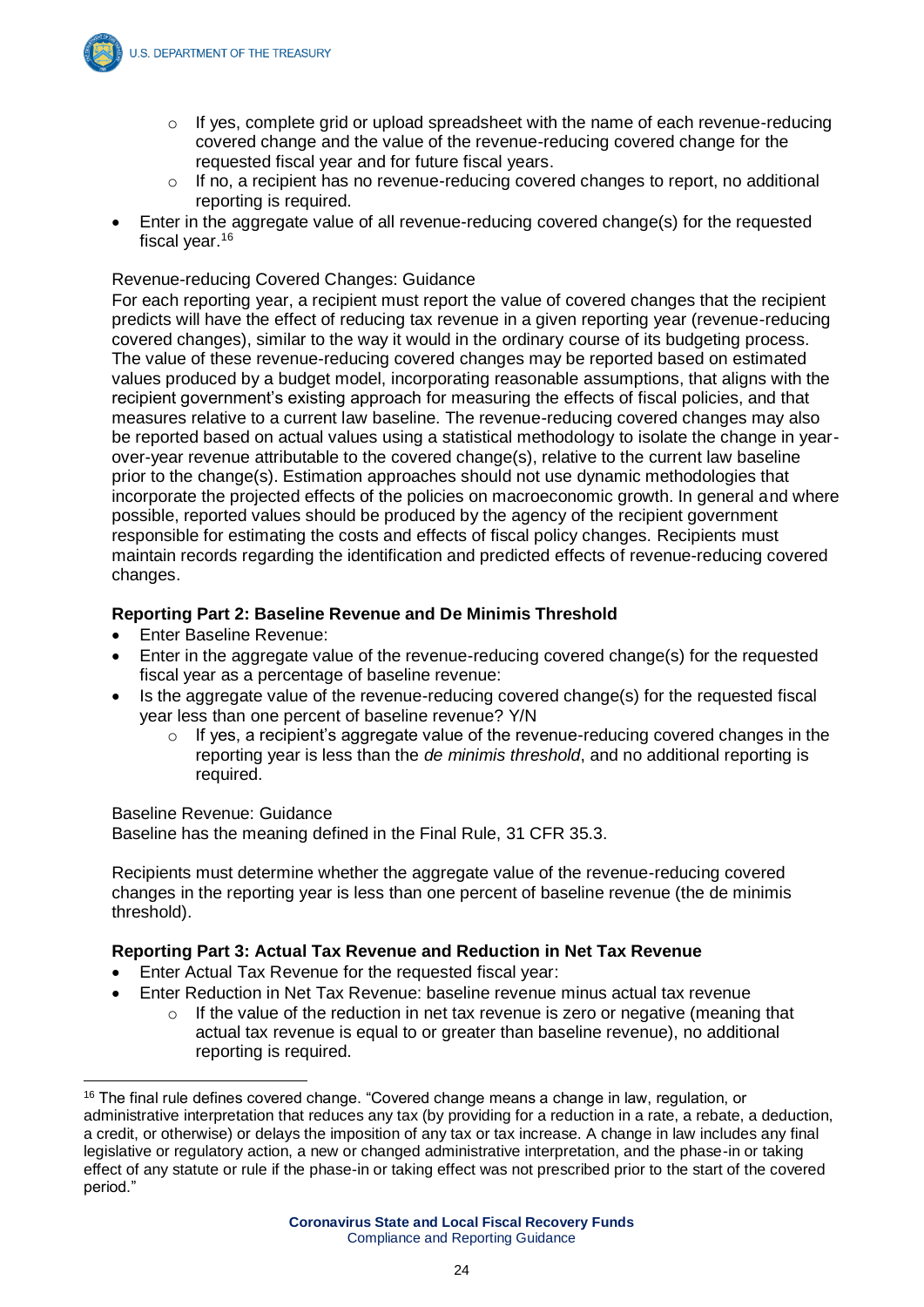

#### Actual Tax Revenue: Guidance

Actual tax revenue means the tax revenue received by the recipient government in the reporting year. Tax revenue has the meaning defined in the Final Rule, 31 CFR 35.3.

#### Reduction in Net Tax Revenue: Guidance

The reduction in net tax revenue is equal to baseline revenue minus actual tax revenue in each reporting year. If this value is zero or negative, there is no reduction in net tax revenue.

#### **Reporting Part 4: Revenue-increasing Covered Changes and Covered Spending Cuts**

- Do you have revenue-increasing covered change(s) and/or covered spending cuts to report for the requested fiscal year? Yes/No.
- If yes, complete grid or upload spreadsheet with the name of each revenue-increasing covered change and the value.
- Enter in the aggregate value of revenue-increasing covered change(s):
- Enter net reduction in total spending for the requested fiscal year:
- Complete grid or upload spreadsheet of specific spending cuts and the corresponding "reporting unit", including the name of the reporting unit, description of the spending cut, the amount of the reduction in spending in the reporting unit for the reporting year relative to its inflation-adjusted FY 2019 level, the amount of any Fiscal Recovery Funds spent in the reporting unit in the reporting year, and the amount by which the reduction in spending in the reporting unit in the reporting year exceeds the Fiscal Recovery Funds spent in the reporting unit in the reporting year, if at all.
- Enter the aggregate value of covered spending cuts.
- Enter the aggregate value of revenue-increasing covered changes + the aggregate value of covered spending cuts.
- Enter the total value of revenue-reducing covered changes minus the total of (aggregate value of revenue-increasing covered changes + aggregate value of covered spending cuts).
- Is the aggregate value of revenue-reducing covered changes minus the total of (aggregate value of revenue-increasing changes + aggregate value of covered spending cuts) negative or equal to zero? (Yes/No)
	- $\circ$  If yes, recipients have no further reporting requirements related to the Tax Offset Provision.
	- $\circ$  If no, recipients must move on to the calculation of the revenue reduction cap.

#### Revenue-increasing covered changes: Guidance

If a recipient has revenue-reducing covered changes, the aggregate value of which exceed the de minimis threshold, and its actual tax revenue does not exceed baseline tax revenue, a recipient must report the value of covered changes that have had or that the recipient predicts will have the effect of increasing tax revenue in a given reporting year (revenue-increasing covered changes), similar to the way it would in the ordinary course of its budgeting process. The value of these revenue-increasing covered changes may be reported based on estimated values produced by a budget model, incorporating reasonable assumptions, that aligns with the recipient's existing approach for measuring the effects of fiscal policies, and that measures relative to a current law baseline. The revenue-increasing covered changes may also be reported based on actual values using a statistical methodology to isolate the change in yearover-year revenue attributable to the revenue-increasing covered change(s), relative to the current law baseline prior to the change(s). Estimation approaches should not use dynamic methodologies that incorporate the projected effects of the policies on macroeconomic growth. In general and where possible, reporting should be produced by the agency of the recipient responsible for estimating the costs and effects of fiscal policy changes. Recipients should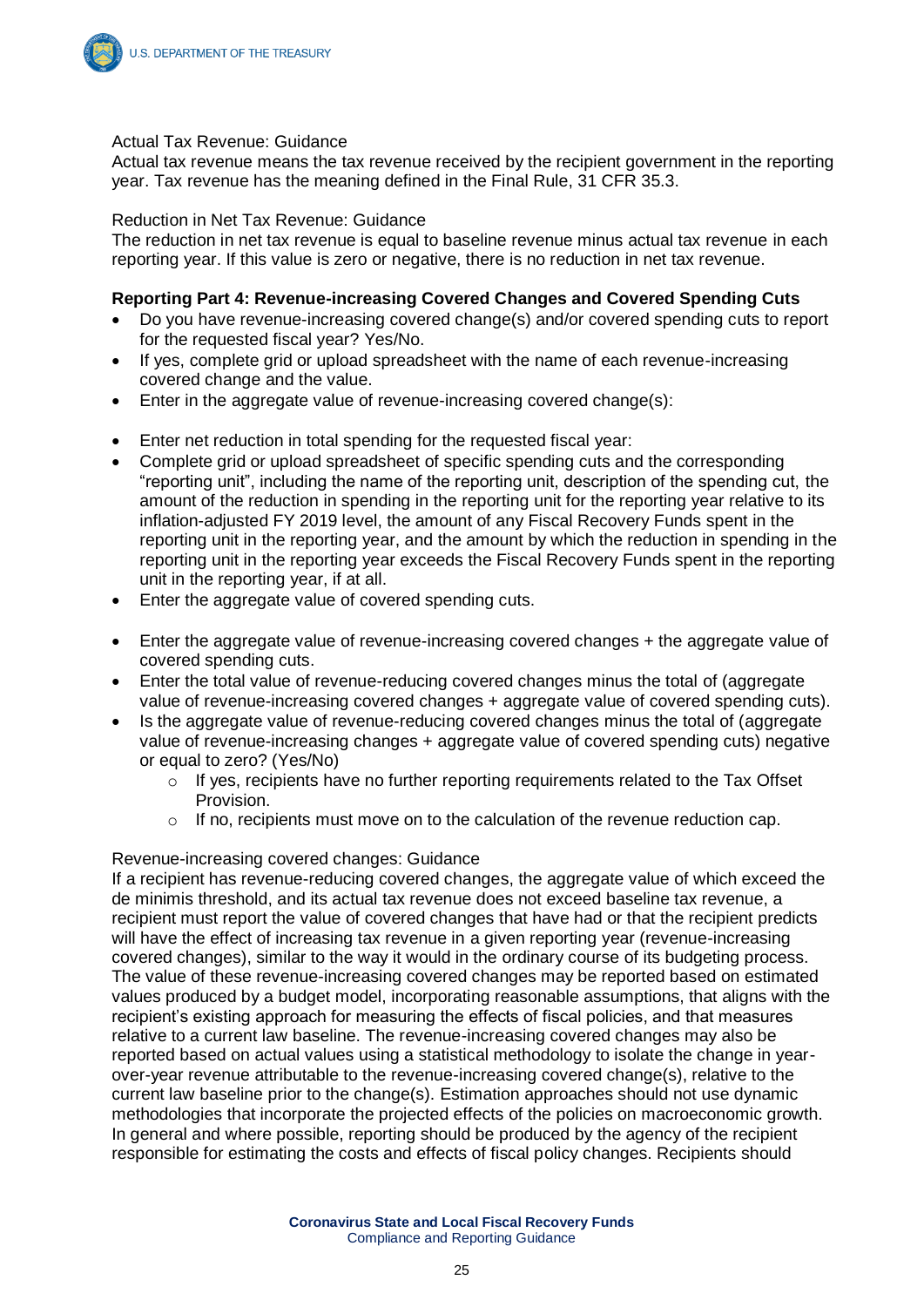maintain records regarding revenue-increasing covered changes and estimates of such changes.

Net reduction in total spending, and tables of specific spending cuts: Guidance Recipients may cut spending in certain areas to pay for revenue-reducing covered changes, up to the amount of the recipient's net reduction in total spending. To calculate the amount of spending cuts that are available to offset a reduction in tax revenue, the recipient must first consider whether there has been a reduction in total net spending, excluding Fiscal Recovery Funds (net reduction in total spending). As defined in the Final Rule, 35 CFR 35.3, net reduction in total spending is measured as the recipient government's total spending for a given reporting year excluding Fiscal Recovery Funds, subtracted from its total spending for its fiscal year ending in 2019, adjusted for inflation using the Bureau of Economic Analysis's Implicit Price Deflator for the gross domestic product of the United States for that reporting year. If that calculation yields a positive value, there has been a net reduction in total spending; if it yields zero or a negative value, there has not been a net reduction in total spending. If there has been no net reduction in total spending, a recipient will have no spending cuts to offset a reduction in net tax revenue.

Next, a recipient must determine and aggregate the value of spending cuts in each "reporting unit." "Reporting units" are departments, agencies, or authorities of the recipient's government. For each reporting unit, the recipient must report (1) the amount of the reduction in spending in the reporting unit for the reporting year relative to its inflation-adjusted FY 2019 level, (2) the amount of any Fiscal Recovery Funds spent in the reporting unit in the reporting year, and (3) the amount by which the reduction in spending in the reporting year exceeds the Fiscal Recovery funds spent in the reporting unit in the reporting year. If a recipient has not spent amounts received from the Fiscal Recovery Funds in a reporting unit, the full amount of the reduction in spending counts as a covered spending cut and may be included in the aggregate value of spending cuts. If the recipient has spent amounts received from the Fiscal Recovery Funds, such amounts generally would be deemed to have replaced the amount of spending cut, and only reductions in spending above the amount of Fiscal Recovery Funds spent on the reporting unit would be eligible to offset a reduction in net tax revenue. Only such amounts above the amount of Fiscal Recovery Funds spent on the reporting unit should be included in the aggregate value of spending cuts.

To align with existing reporting and accounting, the Final Rule considers the department, agency, or authority from which spending has been cut and whether the recipient government has spent amounts received from the Fiscal Recovery Funds on that same department, agency, or authority. Some commenters on the interim final rule argued that the methodology for identifying offsetting spending cuts at the department, agency, or authority level was too restrictive, but as discussed in the final rule, Treasury maintained the approach of requiring this reporting at the department, agency, or authority level. Recipients are encouraged to define reporting units in a manner consistent with their existing budget process and should, to the extent possible, report using the same reporting unit in each reporting year. Spending cuts must be reported relative to FY 2019 spending levels, adjusted for inflation, and excluding Fiscal Recovery Funds from reporting year spending levels.

Recipients should maintain records regarding spending cuts.

#### **Reporting Part 5: Revenue Reduction Cap**

The "revenue reduction cap," together with Part 3, ensures that recipient governments can use organic revenue growth to offset the cost of revenue-reducing covered changes. If, based on the calculations completed so far, a recipient has not yet demonstrated how its revenue-reducing covered changes were offset by non-SLFRF sources, the reporting portal will auto-calculate the revenue reduction cap, which will be the lesser of the following two amounts: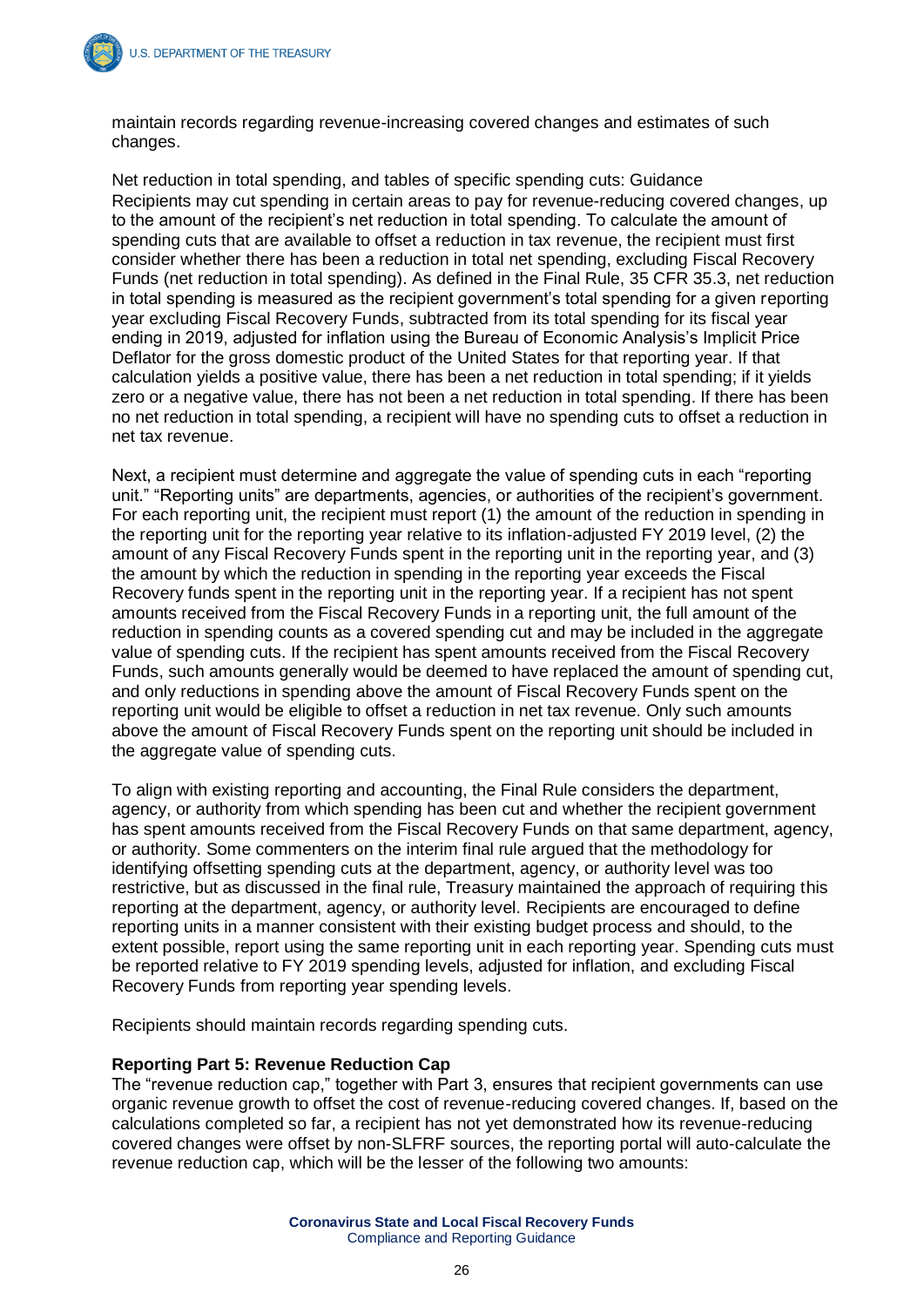

 $\overline{a}$ 

**U.S. DEPARTMENT OF THE TREASURY** 

- Reduction in Net Tax Revenue (baseline tax revenue minus actual tax revenue) [prepopulated from Part 3] and
- Aggregate Value of revenue-reducing covered changes minus (total of (aggregate value of revenue-increasing changes + aggregate value of covered spending cuts) [pre-populated from Part 4].
- j. Required Programmatic Data (other than infrastructure projects): For all projects listed under the following Expenditure Categories (see Appendix 1), the information listed must be provided in each report.
	- 1. Public Health and Negative Economic Impact (EC 1.1-3.5) *Collection began in April 2022*
		- Brief description of structure and objectives of assistance program(s), including public health or negative economic impact experienced
		- Brief description of how a recipient's response is related and reasonably proportional to a public health or negative economic impact of COVID-19.<sup>17</sup>

*Note:* The final rule presumes that all enumerated eligible uses for programs and services, including COVID-19 mitigation and prevention programs and services, are reasonably proportional responses to the harm identified unless a response is grossly disproportionate to the type or extent of harm experienced. Many of the Eligibility Categories encompass multiple specific enumerated eligible uses and may be provided to a variety of populations. For example, EC 2.13 *Healthy Childhood Environments: Services to Foster Youth or Families Involved in Child Welfare System* includes a wide array of financial, educational, child development, or health supports, or other supports necessary, including supports for kinship care, and may be provided to foster youth and/or families involved in the child welfare system. Between these two fields above, recipients should provide enough information to identify the type of enumerated eligible use being provided within the EC (e.g., kinship care support services), the public health or economic impact experienced, who the program and/or service is being provided to, and what services are being provided (e.g., respite resources). For enumerated eligible uses, recipients are not required to provide substantive documentation that the response is related and reasonably proportional in the Project and Expenditure Report.

- 2. Capital Expenditures (EC 1.1-3.5) *Collection began in January 2022, with additional fields required starting in July 2022*
	- Does this project include a capital expenditure? *(Collection began in January 2022)*
	- Total expected capital expenditure, including pre-development costs, if applicable *(Collection began in January 2022)*
	- Type of capital expenditure, based on the following enumerated uses (This field is *required beginning July 2022*):
		- COVID-19 testing sites and laboratories, and acquisition of related equipment
		- COVID-19 vaccination sites
		- Medical facilities generally dedicated to COVID-19 treatment and mitigation (e.g., emergency rooms, intensive care units, telemedicine capabilities for COVID-19 related treatment)
		- Temporary medical facilities and other measures to increase COVID-19 treatment capacity, including related construction costs
		- Acquisition of equipment for COVID-19 prevention and treatment, including ventilators, ambulances, and other medical or emergency services equipment
		- Emergency operations centers and acquisition of emergency response equipment (e.g., emergency response radio systems)

<sup>&</sup>lt;sup>17</sup> Please note that capital expenditures are not considered "programs and services" and are not presumed to be reasonably proportional responses to an identified harm except as provided in the final rule.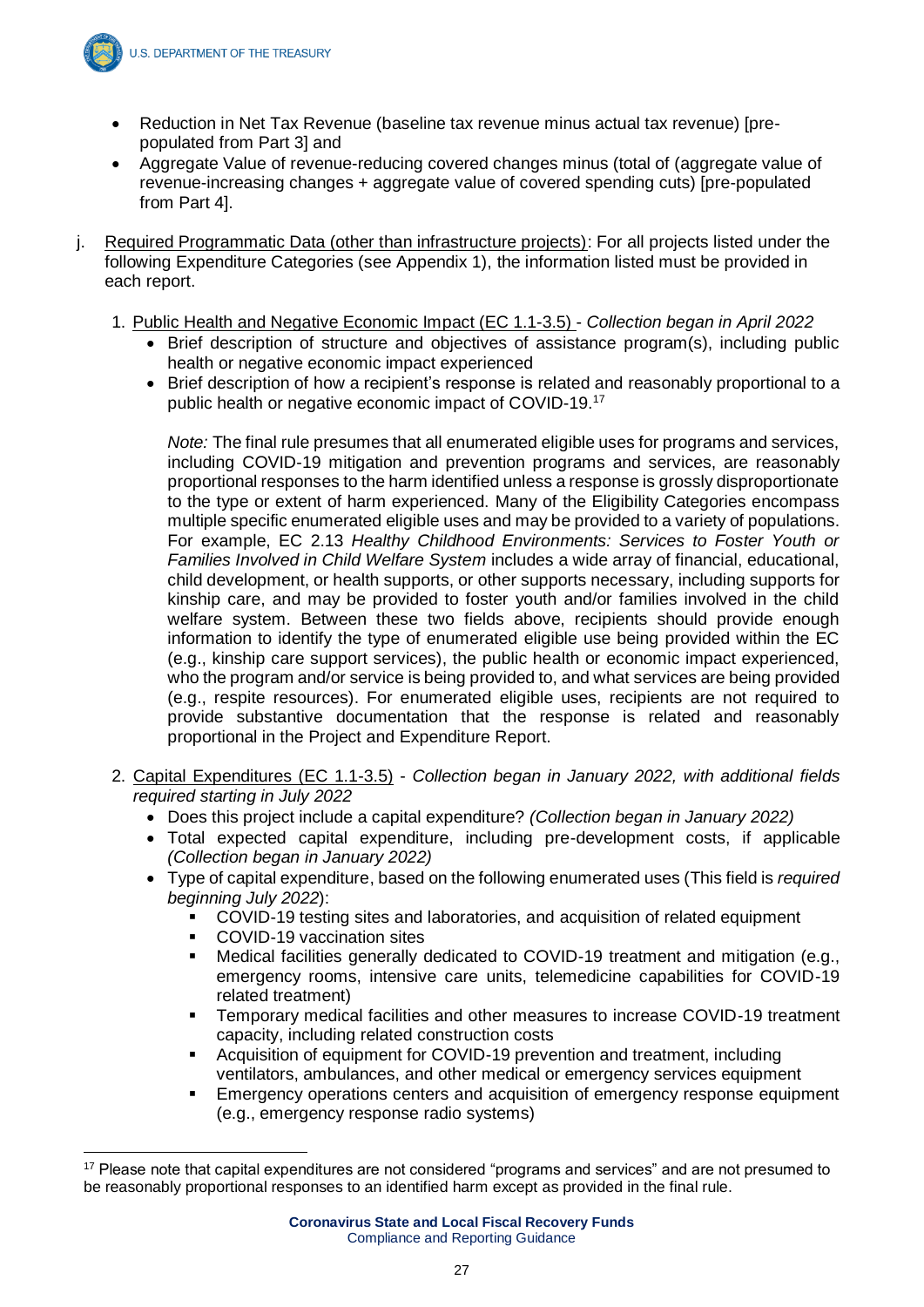- **EXECT** Installation and improvement of ventilation systems in congregate settings, health facilities, or other public facilities
- Public health data systems, including technology infrastructure
- Adaptations to congregate living facilities, including skilled nursing facilities, other long-term care facilities, incarceration settings, homeless shelters, residential foster care facilities, residential behavioral health treatment, and other group living facilities, as well as public facilities and schools (excluding construction of new facilities for the purpose of mitigating spread of COVID-19 in the facility)
- Mitigation measures in small businesses, nonprofits, and impacted industries (e.g., developing outdoor spaces)
- Behavioral health facilities and equipment (e.g., inpatient or outpatient mental health or substance use treatment facilities, crisis centers, diversion centers)
- **EXECT** Technology and equipment to allow law enforcement to efficiently and effectively respond to the rise in gun violence resulting from the pandemic
- **EXEDENT** Affordable housing, supportive housing, or recovery housing development
- Food banks and other facilities primarily dedicated to addressing food insecurity
- Transitional shelters (e.g., temporary residences for people experiencing homelessness)
- Devices and equipment that assist households in accessing the internet (e.g., tablets, computers, or routers)
- Childcare, daycare, and early learning facilities
- Job and workforce training centers
- **•** Improvements to existing facilities to remediate lead contaminants (e.g., removal of lead paint)
- Medical equipment and facilities designed to address disparities in public health outcomes (includes primary care clinics, hospitals, or integrations of health services into other settings)
- Parks, green spaces, recreational facilities, sidewalks, pedestrian safety features like crosswalks, streetlights, neighborhood cleanup, and other projects to revitalize public spaces
- Rehabilitations, renovation, remediation, cleanup, or conversions of vacant or abandoned properties
- Schools and other educational facilities or equipment to address educational disparities
- **EXECT** Technology and tools to effectively develop, execute, and evaluate government programs
- Technology infrastructure to adapt government operations to the pandemic (e.g., video-conferencing software, improvements to case management systems or data sharing resources), reduce government backlogs, or meet increased maintenance needs
- Other (please specify)
- For recipients (other than Tribal governments) investing in projects with total expected capital expenditures for an enumerated eligible use of \$10 million or more, as well as projects with total expected capital expenditures for an "other" use of \$1 million or more, provide a written justification (This field is *required beginning July 2022)*
- For projects with total expected capital expenditures of over \$10 million, provide labor reporting as outlined for infrastructure projects on pages 26 and 27 (This field is *required beginning July 2022*)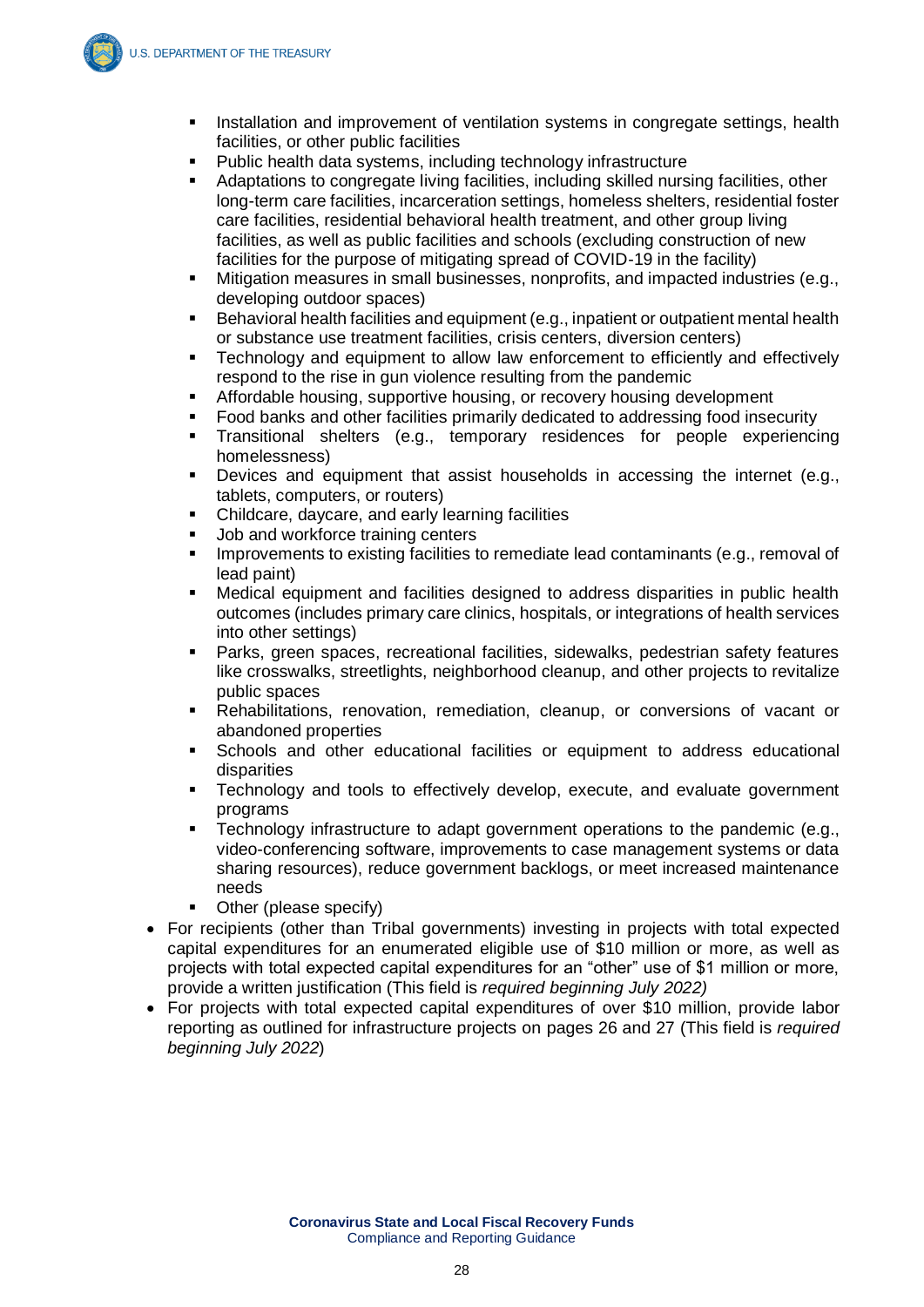

- 3. Household Assistance (EC 2.1-2.8) *Collection began January 2022*:
	- Number of households served (by program if recipient establishes multiple separate household assistance programs)
- 4. Small Business Economic Assistance (EC 1.8, 2.29-2.33) *Collection began April 2022*
	- Number of small businesses served (by program if recipient establishes multiple separate small business assistance programs)
- 5. Assistance to Non-Profits (EC 1.9, 2.34)- *Collection began April 2022*
	- Number of Non-Profits served (by program if recipient establishes multiple separate nonprofit assistance programs)
- 6. Aid to Travel, Tourism, and Hospitality or Other Impacted Industries (EC 1.10, 2.35-2.36) *Collection began April 2022*:
	- If aid is provided to industries other than travel, tourism, and hospitality (EC 2.36), describe if the industry experienced at least 8 percent employment loss from prepandemic levels, or the industry is experiencing comparable or worse economic impacts as the national tourism, travel, and hospitality industries as of the date of the final rule, and rationale for providing aid to the industry
	- For each subaward:

 $\overline{a}$ 

- $\circ$  Sector of employer (Note: additional detail, including list of sectors, to be provided in the user guide posted to [www.treasury.gov/SLFRP\)](http://www.treasury.gov/SLFRP)
- o Purpose of funds (e.g., payroll support, safety measure implementation)
- 7. Education Assistance (EC 2.14, 2.24-.2.27) *Collection began in January 2022*:
	- The National Center for Education Statistics ("NCES") School ID or NCES District ID. List the School District if all schools within the school district received some funds. If not all schools within the school district received funds, list the School ID of the schools that received funds. These can allow evaluators to link data from the NCES to look at schoollevel demographics and, eventually, student performance.<sup>18</sup>
- 8. Payroll for Public Health and Safety Employees (EC 3.1) *Collection began in January 2022*:
	- Number of government FTEs responding to COVID-19 supported under this authority
- 9. Rehiring Public Sector Staff (EC 3.2) *Collection began in January 2022*:
	- Number of FTEs rehired by governments under this authority
- 10. Premium Pay (both Public Sector EC 4.1 and Private Sector EC 4.2) *Collection began in January 2022*; *additional field began in April 2022*
	- List of sectors designated as critical to protecting the health and well-being of residents by the chief executive of the jurisdiction, if beyond those included in the final rule *(Collection began January 2022)*
	- Number of workers to be served (*Collection began January 2022)*
	- Employer sector for all subawards to third-party employers (i.e., employers other than the State, local, or Tribal government) (*Collection began January 2022)*
	- For groups of workers (e.g., an operating unit, a classification of worker, etc.) or, to the extent applicable, individual workers, other than those where the eligible worker receiving premium pay is earning (with the premium pay included) below 150 percent of their residing state or county's average annual wage for all occupations, as defined by the Bureau of Labor Statistics Occupational Employment and Wage Statistics, whichever is

<sup>18</sup> For more information on NCES identification numbers see<https://nces.ed.gov/ccd/districtsearch/> (districts) and<https://nces.ed.gov/ccd/schoolsearch/> (schools).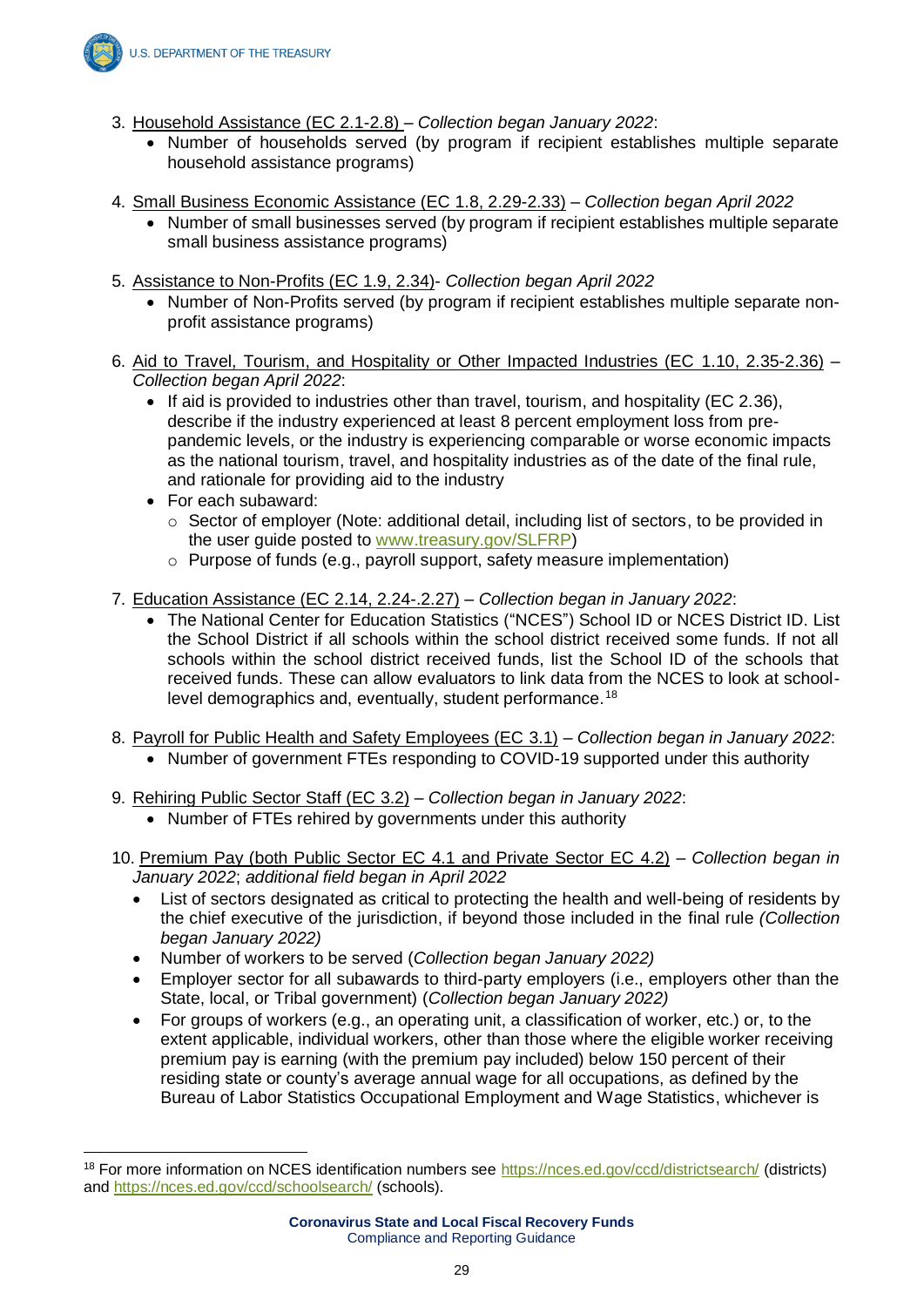

higher, on an annual basis; OR the eligible worker receiving premium pay is not exempt from the Fair Labor Standards Act overtime provisions:

- A brief written narrative justification of how the premium pay or grant is responsive to workers performing essential work during the public health emergency. This could include a description of the essential workers' duties, health or financial risks faced due to COVID-19, and why the recipient government determined that the premium pay was responsive to workers performing essential work during the pandemic. This description should not include personally identifiable information; when addressing individual workers, recipients should be careful not to include this information. Recipients may consider describing the workers' occupations and duties in a general manner as necessary to protect privacy (*Collection began January 2022)*
- Number of workers to be served with premium pay in K-12 schools (*Collection began April 2022)*
- 11. Revenue replacement (EC 6.1) *Collection began in August 2021*:

As outlined in the final rule, recipients have the option to make a one-time decision to calculate revenue loss according to the formula outlined in the final rule or elect a "Standard Allowance" of up to \$10 million, not to exceed the award allocation, to spend on government services throughout the period of performance. The option to make this one-time decision was provided during the April 30, 2022 reporting deadline.

For recipients electing the "Standard Allowance," Treasury will presume that up to \$10 million, not to exceed the award allocation, in revenue has been lost due to the public health emergency. Recipients are permitted to use that amount to fund "government services." Please note that electing the standard allowance does not change a recipient's total allocation. Recipients that elect to use this standard allowance will make this election instead of calculating lost revenue using the formula.

For recipients calculating revenue loss according to the formula, the final rule permits recipients to choose whether to use calendar or fiscal year calculation dates. Recipients must use the same calculation time frame (calendar or fiscal year) throughout the award period.

Recipients calculating lost revenue using the formula should report the following:

- Choice of fiscal or calendar year revenue loss (choice must remain consistent throughout award period)
- General revenue collected over the past 12 months as of the most recent calculation date, as outlined in the final rule.
- Calculated revenue loss due to the Covid-19 public health emergency; and
- An explanation of how the revenue replacement funds were allocated to government services (note: additional instructions and/or template provided in the user guide posted at [www.treasury.gov/SLFRPReporting\)](http://www.treasury.gov/SLFRPReporting).

For information on treatment of future tax changes, please see the *[Statement Regarding](https://home.treasury.gov/system/files/136/SLFRF-Compliance-Statement.pdf)  [Compliance with the Coronavirus State and Local Fiscal Recovery Funds Interim Final](https://home.treasury.gov/system/files/136/SLFRF-Compliance-Statement.pdf)  [Rule and Final Rule.](https://home.treasury.gov/system/files/136/SLFRF-Compliance-Statement.pdf)*

- k. Required Programmatic Data for Infrastructure Projects (EC 5): For all projects listed under the Water, Sewer, and Broadband Expenditure Categories (see Appendix 1), more detailed projectlevel information is required. Each project will be required to report expenditure data as described above, but will also report the following information:
	- 1. All infrastructure projects (EC 5) *Collection began in January 2022:*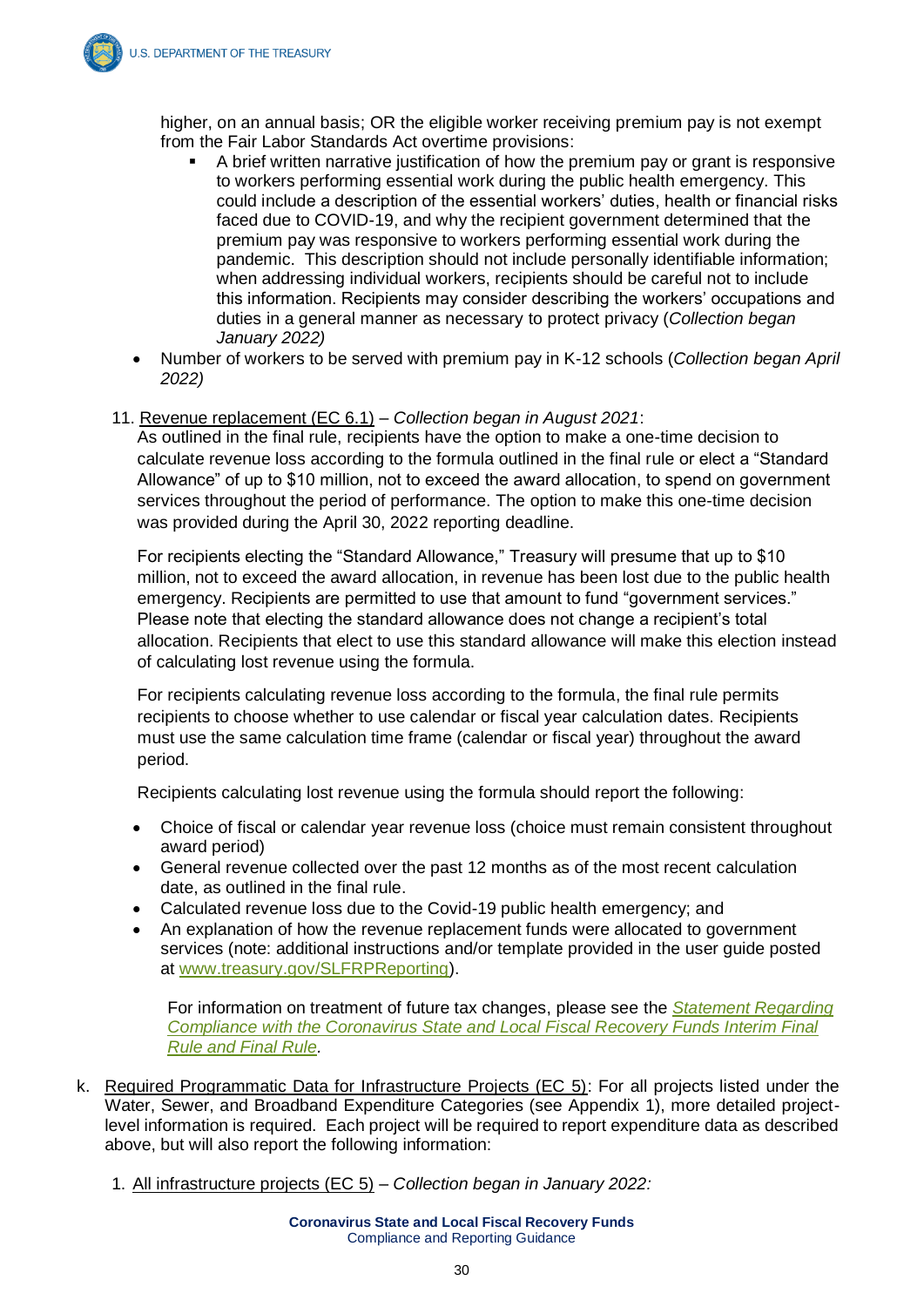

-

- Projected/actual construction start date (month/year)
- Projected/actual initiation of operations date (month/year)
- Location
- For projects over \$10 million (based on expected total cost):
	- a. A recipient may provide a certification that, for the relevant project, all laborers and mechanics employed by contractors and subcontractors in the performance of such project are paid wages at rates not less than those prevailing, as determined by the U.S. Secretary of Labor in accordance with subchapter IV of chapter 31 of title 40, United States Code (commonly known as the "Davis-Bacon Act"), for the corresponding classes of laborers and mechanics employed on projects of a character similar to the contract work in the civil subdivision of the State (or the District of Columbia) in which the work is to be performed, or by the appropriate State entity pursuant to a corollary State prevailing-wage-in-construction law (commonly known as "baby Davis-Bacon Acts"). If such certification is not provided, a recipient must provide a project employment and local impact report detailing:
		- The number of employees of contractors and sub-contractors working on the project;
		- The number of employees on the project hired directly and hired through a third party;
		- The wages and benefits of workers on the project by classification; and
		- $\blacksquare$  Whether those wages are at rates less than those prevailing.<sup>19</sup> Recipients must maintain sufficient records to substantiate this information upon request.
	- b. A recipient may provide a certification that a project includes a project labor agreement, meaning a pre-hire collective bargaining agreement consistent with section 8(f) of the National Labor Relations Act (29 U.S.C. 158(f)). If the recipient does not provide such certification, the recipient must provide a project workforce continuity plan, detailing:
		- How the recipient will ensure the project has ready access to a sufficient supply of appropriately skilled and unskilled labor to ensure high-quality construction throughout the life of the project, including a description of any required professional certifications and/or in-house training;
		- How the recipient will minimize risks of labor disputes and disruptions that would jeopardize timeliness and cost-effectiveness of the project;
		- How the recipient will provide a safe and healthy workplace that avoids delays and costs associated with workplace illnesses, injuries, and fatalities, including descriptions of safety training, certification, and/or licensure requirements for all relevant workers (e.g., OSHA 10, OSHA 30);
		- Whether workers on the project will receive wages and benefits that will secure an appropriately skilled workforce in the context of the local or regional labor market; and
		- Whether the project has completed a project labor agreement.
	- c. Whether the project prioritizes local hires.
	- d. Whether the project has a Community Benefit Agreement, with a description of any such agreement.
- 2. Water and sewer projects (EC 5.1-5.18) *Required once the project starts:*
	- National Pollutant Discharge Elimination System (NPDES) Permit Number (if applicable; for projects aligned with the Clean Water State Revolving Fund) (*Collection began in January 2022)*

<sup>&</sup>lt;sup>19</sup> As determined by the U.S. Secretary of Labor in accordance with subchapter IV of chapter 31 of title 40, United States Code (commonly known as the "Davis-Bacon Act"), for the corresponding classes of laborers and mechanics employed on projects of a character similar to the contract work in the civil subdivision of the State (or the District of Columbia) in which the work is to be performed.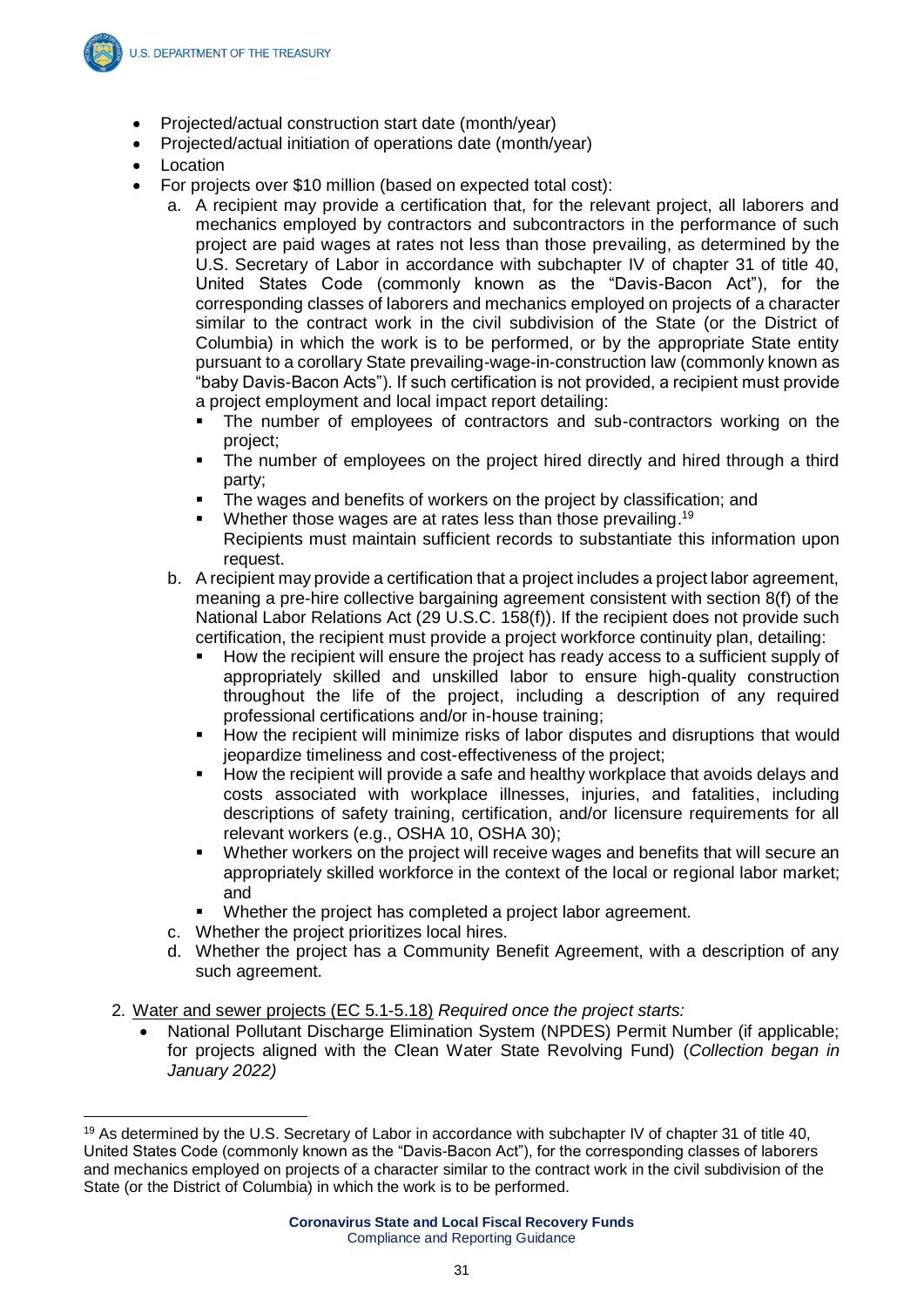

- Public Water System (PWS) ID number (if applicable; for projects aligned with the Drinking Water State Revolving Fund) (*Collection began January 2022)*
- Median Household Income of service area *(Collection began in April 2022)*
- Lowest Quintile Income of the service area *(Collection began in April 2022)*
- 3. Broadband projects (EC 5.19-5.21) *Collection includes new fields that are required beginning in July 2022 and October 2022:*

#### *Overall Project Information*

- Confirm that the project is designed to, upon completion, reliably meet or exceed symmetrical 100 Mbps download and upload speeds.
	- $\circ$  If the project is not designed to reliably meet or exceed symmetrical 100 Mbps download and upload speeds, explain why not, and
	- o Confirm that the project is designed to, upon completion, meet or exceed 100 Mbps download speed and between at least 20 Mbps and 100 Mbps upload speed, and be scalable to a minimum of 100 Mbps download speed and 100 Mbps upload speed.
- Confirm that the service provider for the project has, or will upon completion of the project, either participated in the Federal Communications Commission (FCC)'s Affordable Connectivity Program (ACP) or otherwise provided access to a broad-based affordability program that provides benefits to households commensurate with those provided under the ACP to low-income consumers in the proposed service area of the broadband infrastructure *(applicable only to projects that provide service to households).*

#### *Detailed Project Information*

- Project technology type(s) (Planned/Actual)
	- o Fiber
	- o Coaxial Cable
	- o Terrestrial Fixed Wireless
	- o Other (specify)
- Total miles of fiber deployed (Planned/Actual)
- Total number of funded locations served (Planned/Actual)
	- o Total number of funded locations served, broken out by speeds:
		- **•** Pre-SLFRF Investment:
			- Number receiving 25/3 Mbps or below
			- Number receiving between 25/3 Mbps and 100/20 Mbps
		- Post-SLFRF Investment (Planned/Actual):
			- Number receiving minimum 100/100 Mbps
			- Number receiving minimum 100/20 Mbps and scalable to minimum 100/100 Mbps
	- o Total number of funded locations served, broken out by type (Planned/Actual):
		- **Residential** 
			- Total Housing Units
		- Business
		- Community anchor institution
- Speed tiers offered, corresponding non-promotional prices, including associated fees, and data allowance for each speed tier of broadband service (*required starting October 2022*).

#### *Location-by-Location Project Information*

For each location served by a Project, the recipient must collect from the subrecipient or contractor and submit the following information to Treasury using a predetermined file format that will be provided by Treasury on the SLFRF website (*required starting October 2022*):

• Latitude/longitude at the structure where service will be installed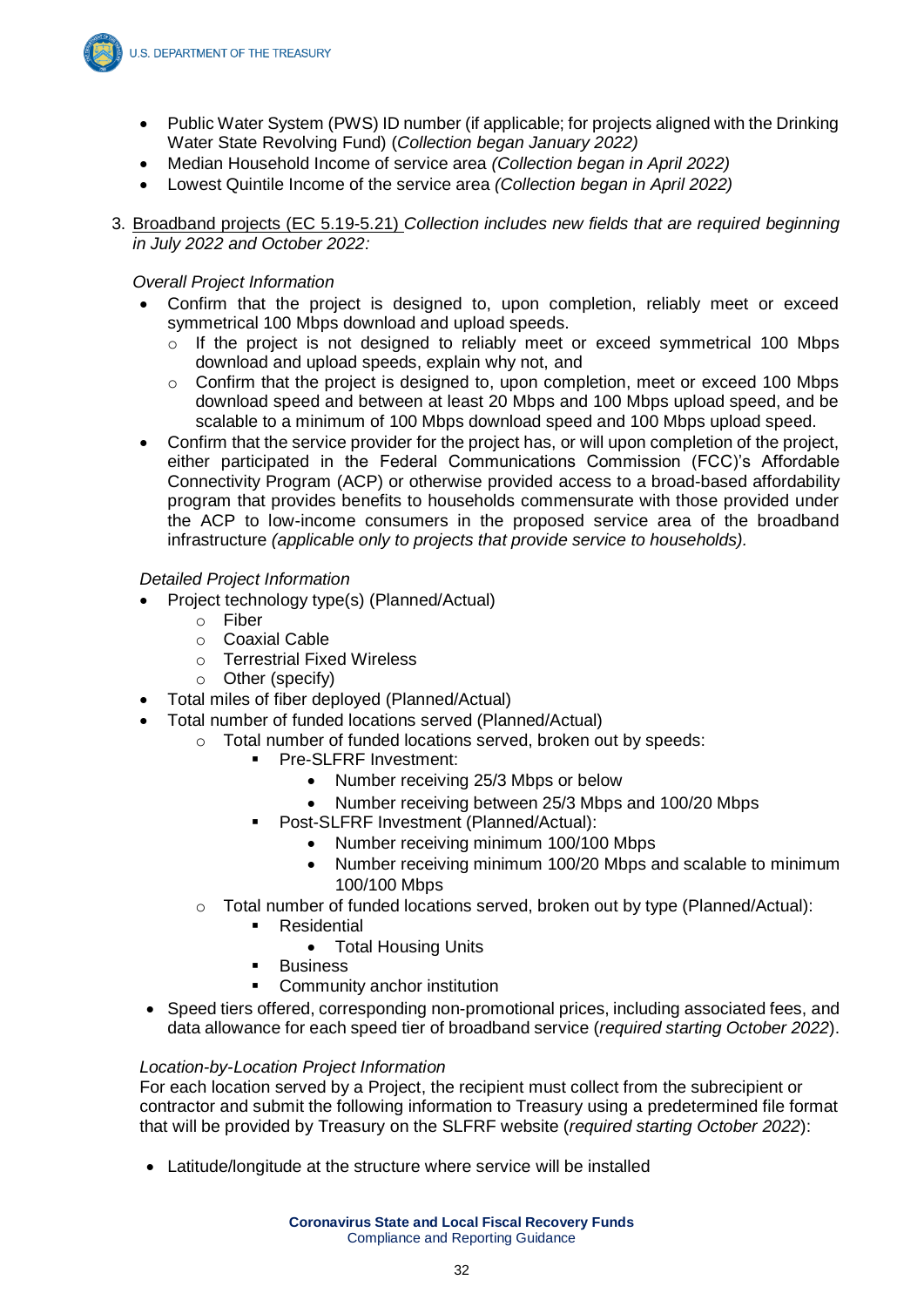**U.S. DEPARTMENT OF THE TREASURY** 

- Technology used to offer service at the location
- Location type
	- o Residential
		- **■** If Residential, Number of Housing Units
	- o Business
	- o Community anchor institution
- Speed tier at the location pre-SLFRF investment
	- o 25/3 Mbps or below
	- o Between 25/3 Mbps and 100/20 Mbps
- Speed and latency at the location post-SLFRF investment
	- o Maximum download speed offered
	- o Maximum download speed delivered
	- o Maximum upload speed offered
	- o Maximum upload speed delivered
	- o Latency
- l. Additional Required Programmatic Data for States, U.S. territories, and metropolitan cities and counties with a population that exceeds 250,000 residents only: As noted in the Recovery Plan section of this guidance, states, U.S. territories, and metropolitan cities and counties with a population over 250,000 are required to provide additional data in the Project and Expenditure report for projects in the following expenditure categories:
	- 1. Use of Evidence (for relevant ECs noted in Appendix 1)—*Collection began April 2022*
		- The dollar amount of the total project spending that is allocated towards evidence-based interventions
		- Whether a program evaluation of the project is being conducted
	- 2. Household Assistance (EC 2.2, Long-Term Housing Security (EC 2.15-2.16) and Housing Support (EC 2.17-2.18):
		- Number of households receiving eviction prevention services (including legal representation)
		- Number of affordable housing units preserved or developed
	- 3. Assistance to Unemployed or Underemployed Workers (EC 2.10) and Community Violence Interventions (EC 1.11):
		- Number of workers enrolled in sectoral job training programs
		- Number of workers completing sectoral job training programs
		- Number of people participating in summer youth employment programs
	- 4. Addressing Educational Disparities (EC 2.24-2.26) and Addressing Impacts of Lost Instructional Time (EC 2.27):
		- Number of students participating in evidence-based tutoring programs<sup>20</sup>
	- 5. Healthy Childhood Environments (EC 2.11-2.14):
		- Number of children served by childcare and early learning services (pre-school/pre-K/ages 3-5)
		- Number of families served by home visiting

-

<sup>&</sup>lt;sup>20</sup> For more information on evidence-based tutoring programs, refer to the U.S. Department of Education's [2021 ED COVID-19 Handbook \(Volume 2\),](https://www2.ed.gov/documents/coronavirus/reopening-2.pdf) which summarizes research on evidence-based tutoring programs (see the bottom of page 20.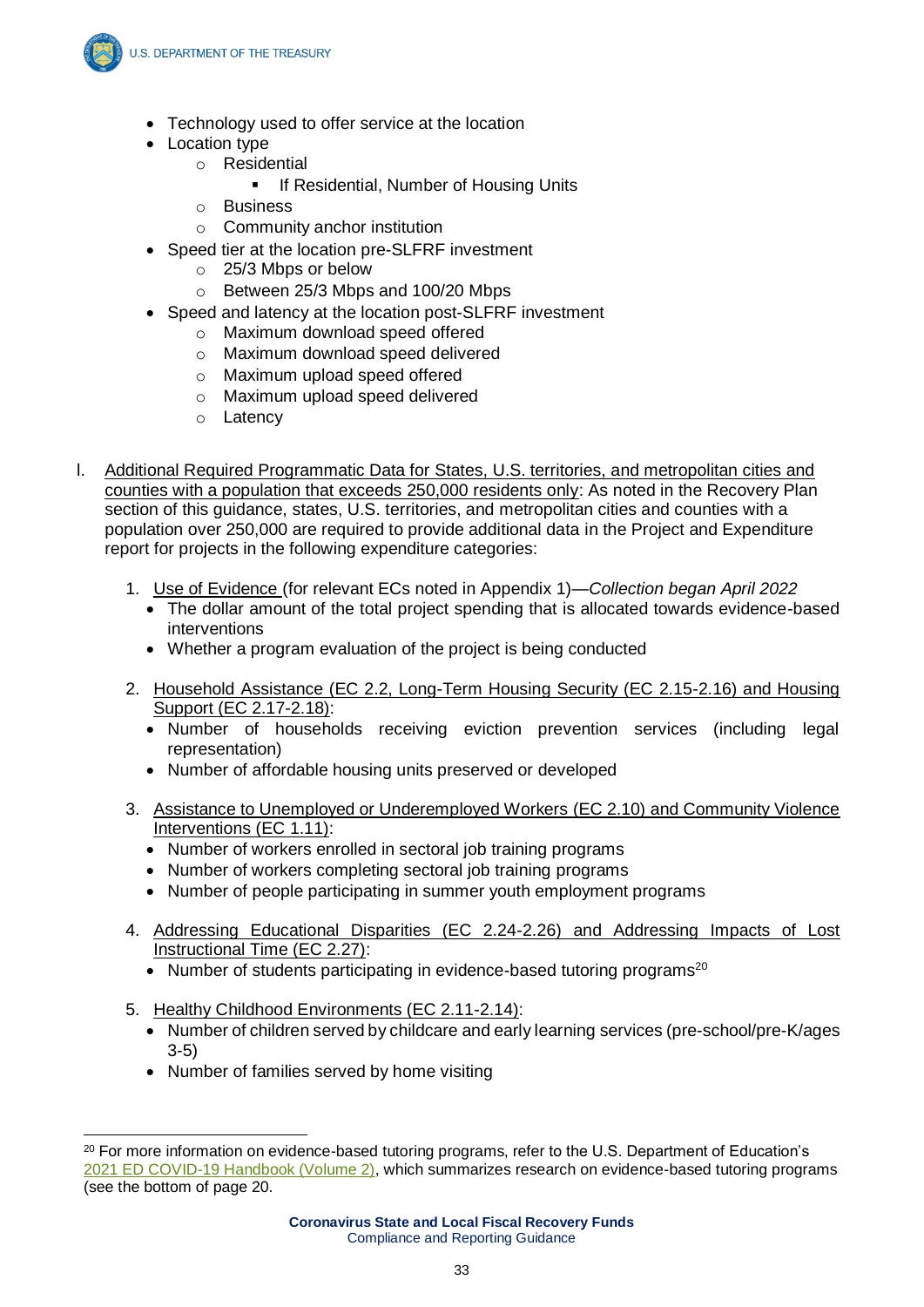

- m. NEU Documentation (NEUs only): Each NEU is also required to provide the following information once its accounts are established in Treasury's Reporting Portal and prior to the due date for their first Project and Expenditure Report (due April 30, 2022):
	- Copy of the signed award terms and conditions agreement (which was signed and submitted to the State as part of the request for funding)
	- Copy of the signed assurances of compliance with Title VI of the Civil Rights Act of 1964 (which was signed and submitted to the State as part of the request for funding)
	- Copy of actual budget documents validating the top-line budget total provided to the State as part of the request for funding

NEU accounts are established in Treasury's Portal based on information provided by the States or territories, as further described in Section Part 2 D below.

#### **C. Recovery Plan Performance Report**

States, territories, and metropolitan cities and counties with a population that exceeds 250,000 residents (i.e., Tier 1 recipients) will also be required to publish and submit to Treasury a Recovery Plan performance report ("Recovery Plan"). Each Recovery Plan must be posted on an easily discoverable webpage on the public-facing website of the recipient by the same date the recipient submits the report to Treasury. Treasury recommends that Recovery Plans be accessible within three clicks or fewer from the homepage of the recipient's website. Within Treasury's reporting portal, recipients must upload a link to the publicly available Recovery Plan and provide required data.

The Recovery Plan provides the public and Treasury both retrospective and prospective information on the projects recipients are undertaking or planning to undertake with program funding and how they are planning to ensure program outcomes are achieved in an effective, efficient, and equitable manner. While this guidance outlines some minimum requirements for the Recovery Plan, each recipient is encouraged to add information to the plan that they feel is appropriate to provide information to their constituents on efforts they are taking to respond to the pandemic and promote economic recovery. Each jurisdiction may determine the general form and content of the Recovery Plan, as long as it includes the minimum information required by Treasury. Treasury provided a template (located at [www.treasury.gov/SLFRP\)](http://www.treasury.gov/SLFRP) but recipients may modify this template as appropriate for their jurisdiction, provided the modified template meets Treasury's requirements, outlined below. Through the Recovery Plan, recipients may link to public documents, including, but not limited to, legislation, dashboards, survey results, community engagement reports, and equity frameworks to support the Recovery Plan narrative. The Recovery Plan should include key performance indicators identified by the recipient and some mandatory indicators identified by Treasury, as noted below.

The initial Recovery Plan covered the period from the date of award to July 31, 2021 and was required to be submitted to Treasury by August 31, 2021, or 60 days after receiving funding. Thereafter, the Recovery Plan will cover a 12-month period and recipients are required to submit the report to Treasury after the end of the 12-month period by July 31**.** The Recovery Plan should include both retrospective information covering the time period of the Recovery Plan along with prospective information on future work to be undertaken with SLFRF funds or on the planning that has been undertaken during the covered period. **Table 5** summarizes the report timelines:

| <b>Annual</b><br><b>Report</b> | <b>Period Covered</b>        | Due Date                                              |
|--------------------------------|------------------------------|-------------------------------------------------------|
|                                | Award Date $-$ July 31, 2021 | August 31, 2021 or 60 days<br>after receiving funding |
|                                | July 1, 2021 - June 30, 2022 | July 31, 2022                                         |
| າ                              | July 1, 2022 - June 30, 2023 | July 31, 2023                                         |

#### **Table 5 Recovery Plan Timeline**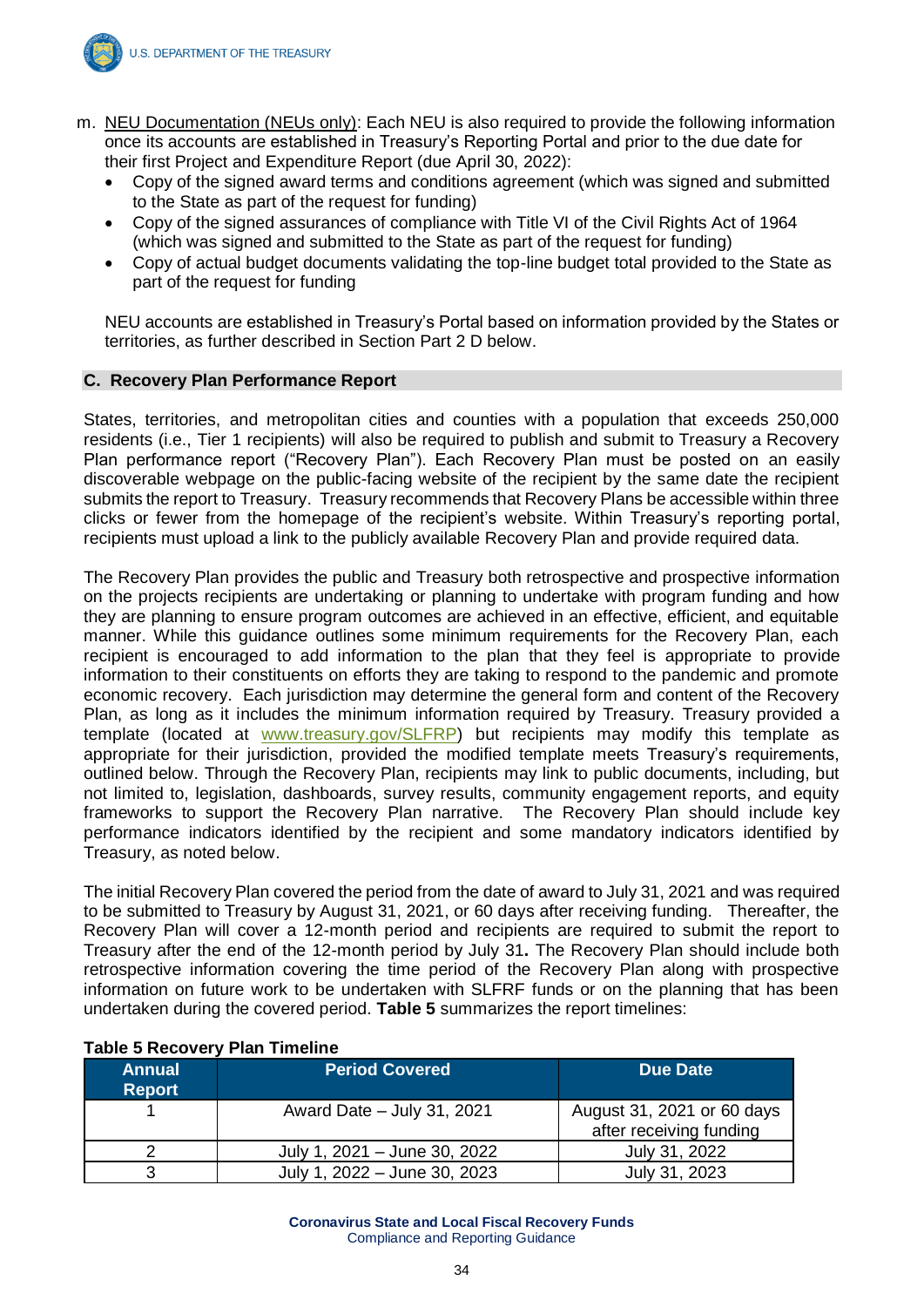

| <b>Annual</b><br><b>Report</b> | <b>Period Covered</b>            | <b>Due Date</b> |
|--------------------------------|----------------------------------|-----------------|
| 4                              | July 1, 2023 - June 30, 2024     | July 31, 2024   |
| 5                              | July 1, 2024 – June 30, 2025     | July 31, 2025   |
|                                | July 1, 2025 - June 30, 2026     | July 31, 2026   |
|                                | July 1, 2026 - December 31, 2026 | April 30, 2027  |

Recovery Plans submitted as part of reporting are used by Treasury, third party organizations, the public, and other stakeholders to obtain a comprehensive understanding of SLFRF's largest recipients' planned and actual usage of SLFRF funding, including the jurisdiction's policy goals, its strategy for achieving them, and specific projects or initiatives underway. Alignment of data reported in Project and Expenditure reports and Recovery Plans is expected by both Treasury and SLFRF's many stakeholders. Finally, Recovery Plans will be posted publicly by Treasury to provide transparency about how program funds are being used by recipient governments.

The Recovery Plan must include, at a minimum, the following information:

#### **1. Executive Summary**

In this section, recipients should provide a high-level overview of the jurisdiction's intended and actual uses of funding including, but not limited to: the jurisdiction's strategy, goals, and plan for using Fiscal Recovery Funds to respond to the pandemic and promote economic recovery, key outcome goals, progress to date on those outcomes, and any noteworthy challenges or opportunities identified during the reporting period.

#### **2. Uses of Funds**

In this section, recipients should describe in further detail the strategy and goals of their jurisdiction's SLFRF program, such as how their jurisdiction's approach would help support a strong and equitable recovery from the COVID-19 pandemic and economic downturn. Recipients should describe how their intended and actual uses of funds will achieve their goals. Given the broad eligible uses of funds established by the final rule and the specific needs of different jurisdictions, recipients should also explain how the funds would support the communities, populations, or individuals in their jurisdiction. Recipients should describe how their use of funds supports their overall strategy and goals in the following areas:

- a. Public Health (EC 1): As relevant, describe how funds are being used to respond to COVID-19, the broader health impacts of COVID-19, and the COVID-19 public health emergency, including community violence interventions and behavioral health.
- b. Negative Economic Impacts (EC 2): As relevant, describe how funds are being used to respond to negative economic impacts of the COVID-19 public health emergency, including services to households (such as affordable housing, job training, and childcare), small businesses, nonprofits, and impacted industries.
- c. Public Health-Negative Economic Impact: Public Sector Capacity (EC 3): As relevant, describe how funds are being used to support public sector workforce and capacity, including public sector payroll, rehiring of public sector workers, and building of public sector capacity.
- d. Premium Pay (EC 4): As relevant, describe the approach, goals, and sectors or occupations served in any premium pay program. Describe how the approach prioritizes low-income workers and/or any particular group of eligible workers.
- e. Water, sewer, and broadband infrastructure (EC 5): As relevant, describe the approach, goals, and types of projects being pursued. Where relevant, recipients should note how projects contribute to addressing climate change and/or how projects benefit disadvantaged communities in line with the Justice 40 Initiative.<sup>21</sup>

 $\overline{a}$ <sup>21</sup> See [Executive Order 14008,](https://www.whitehouse.gov/briefing-room/presidential-actions/2021/01/27/executive-order-on-tackling-the-climate-crisis-at-home-and-abroad/) On Tackling the Climate Crisis at Home and Abroad and the Interim Implementation Guidance for the Justice40 Initiative, [OMB M-21-28.](https://www.whitehouse.gov/wp-content/uploads/2021/07/M-21-28.pdf)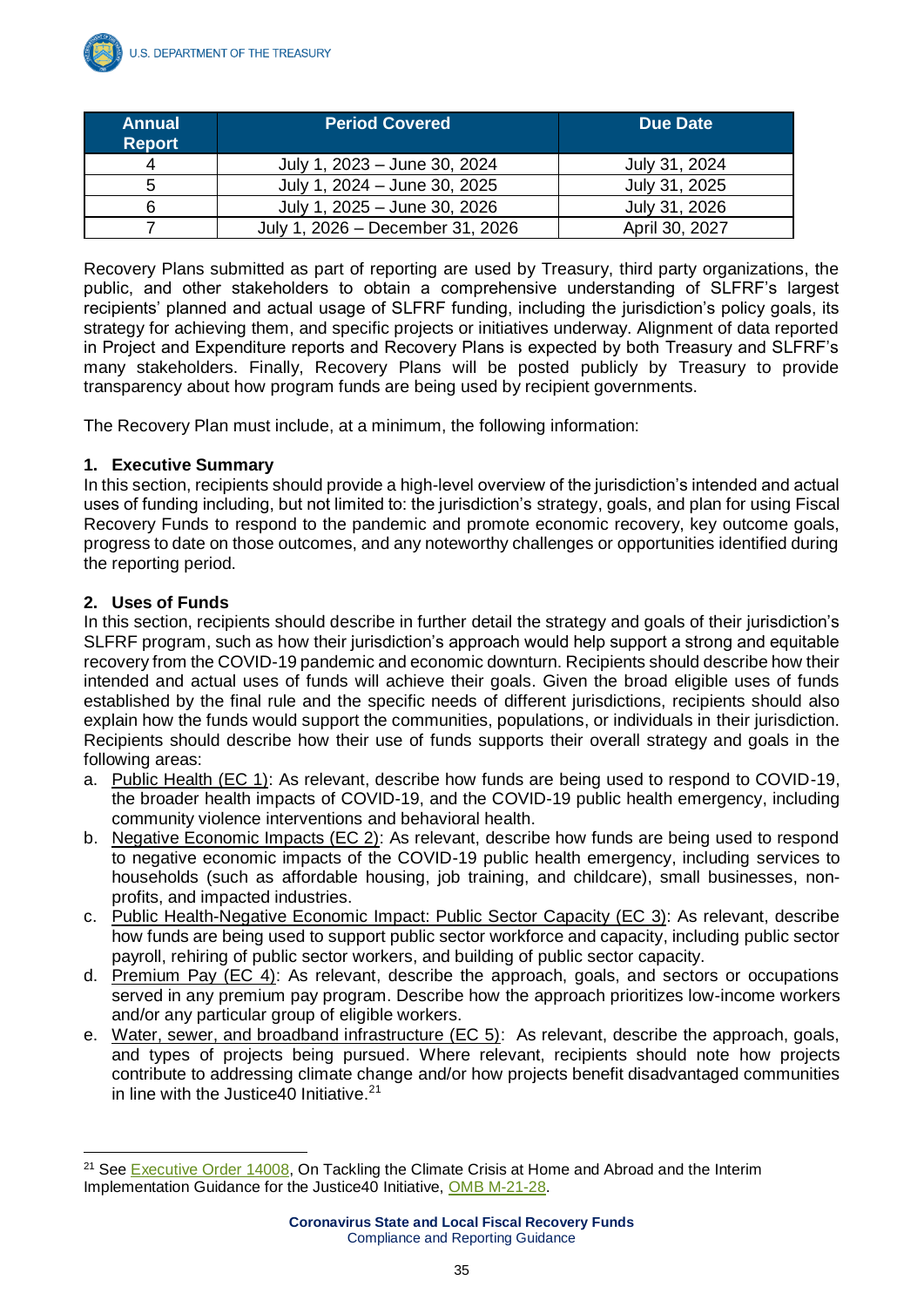

f. Revenue Replacement (EC 6): Describe the loss in revenue, including if electing the standard allowance, due to the COVID-19 public health emergency, and how funds have been used to provide government services, including any funds used under revenue loss for non-federal costshare or matching requirements of other federal programs.

If appropriate, recipients may also include information on their jurisdiction's use (or planned use) of other federal recovery funds, including other programs under the American Rescue Plan such as Emergency Rental Assistance, the Homeowner Assistance Fund, the Capital Projects Fund, the State Small Business Credit Initiative, and so forth, to provide broader context on the overall approach for pandemic recovery. Jurisdictions may also address use of SLFRF funds in coordination with, or in preparation for, funding available through the Infrastructure Investment and Jobs Act.

#### **3. Promoting equitable outcomes**

Treasury encourages uses of funds that advance strong, equitable growth, including economic and racial equity. For the purposes of the SLFRF, equity is described in the [Executive Order 13985 On](https://www.whitehouse.gov/briefing-room/presidential-actions/2021/01/20/executive-order-advancing-racial-equity-and-support-for-underserved-communities-through-the-federal-government/)  [Advancing Racial Equity and Support for Underserved Communities Through the Federal](https://www.whitehouse.gov/briefing-room/presidential-actions/2021/01/20/executive-order-advancing-racial-equity-and-support-for-underserved-communities-through-the-federal-government/)  [Government,](https://www.whitehouse.gov/briefing-room/presidential-actions/2021/01/20/executive-order-advancing-racial-equity-and-support-for-underserved-communities-through-the-federal-government/) as issued on January 20, 2021.

In this section, recipients should describe, as applicable, their efforts to promote equitable outcomes, including economic and racial equity, and their efforts to design, implement, and measure their SLFRF program and projects with equity in mind.

In describing their efforts to **design** their SLFRF program and projects with equity in mind, recipients may consider the following:

- a. Goals: Are there particular historically underserved, marginalized, or adversely affected groups that recipients intend to serve within their jurisdiction?
- b. Awareness: How equitable and practical is the ability for residents or businesses to become aware of the services funded by SLFRF?
- c. Access and Distribution: Are there differences in levels of access to benefits and services across groups? Are there administrative requirements that result in disparities in ability to complete applications or meet eligibility criteria?
- d. Outcomes: How are intended outcomes focused on closing gaps and/or reaching universal levels of service? How is the considering disaggregating outcomes by race, ethnicity, and other equity dimensions where relevant for the policy objective?

In describing their efforts to **implement** their SLFRF program and projects with equity in mind, recipients may consider the following:

- a. Goals and Targets: Please describe how planned or current uses of funds prioritize economic and racial equity as a goal, name specific targets intended to produce meaningful equity results at scale, and include initiatives to achieve those targets.
- b. Project Implementation: In addition, please explain how the jurisdiction's overall equity strategy translates into focus areas for SLFRF projects and the specific services or programs offered by the jurisdiction in the following Expenditure Category, as indicated in the final rule.

Negative Economic Impacts (EC 2): assistance to households, small businesses, and nonprofits to address impacts of the pandemic, which have been most severe among low-income populations. This includes assistance with food, housing, and other needs; employment programs for people with barriers to employment who faced negative economic impacts from the pandemic (such as residents of low-income neighborhoods, minorities, disconnected youth, the unemployed, formerly incarcerated people, veterans, and people with disabilities); services to provide long-term housing security and housing supports, address educational disparities, or provide child care and early learning services; and other strategies that provide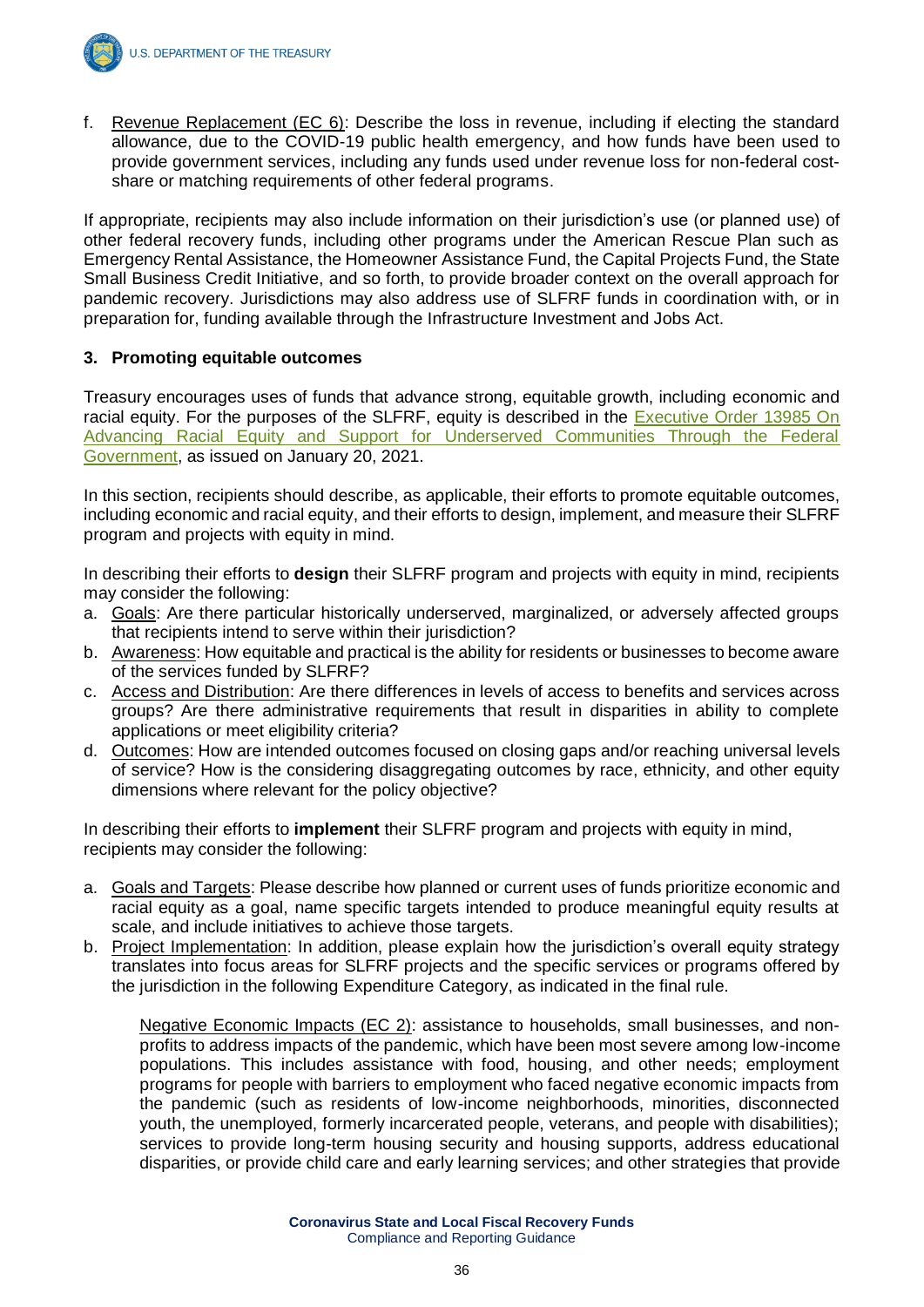

impacted and disproportionately impacted communities with services to address the negative economic impacts of the pandemic

The first annual Recovery Plan, due in 2021, was required to describe initial efforts and intended outcomes to promote equity, as applicable. Beginning in 2022, each annual Recovery Plan must provide an update, using qualitative and quantitative data, on how the recipients' approach achieved or promoted equitable outcomes or progressed against equity goals during the performance period, as applicable. Each jurisdiction should describe any constraints or challenges that impacted project success in terms of increasing equity. In particular, this section should describe the geographic and demographic distribution of funding, including whether it is targeted toward traditionally marginalized communities (recipients may reference the demographic data information in their Project and Expenditure Reports as relevant).

#### **4. Community Engagement**

In this section, recipients should describe how their jurisdiction's planned or current use of funds incorporates community engagement strategies including written feedback through surveys, project proposals, and related documents; oral feedback through community meetings, issue-specific listening sessions, stakeholder interviews, focus groups, and additional public engagement; as well as other forms of input, such as steering committees, taskforces, and digital campaigns that capture diverse feedback from the community. Recipients may describe completed or planned community engagement strategies specifically focused on their SLFRF program and projects or community engagement strategies that included SLFRF among other government programs. Recipients should also describe how community engagement strategies support their equity goals, including engagement with communities that have historically faced significant barriers to services, such as people of color, people with low incomes, limited English proficient populations, and other traditionally underserved groups.

#### **5. Labor Practices**

In this section, recipients should describe workforce practices on any infrastructure projects or capital expenditures being pursued. How are projects using strong labor standards to promote effective and efficient delivery of high-quality infrastructure projects while also supporting the economic recovery through strong employment opportunities for workers? For example, report whether any of the following practices are being utilized: project labor agreements, community benefits agreements, prevailing wage requirements, and local hiring.

#### 6. **Use of Evidence**

In this section of the Recovery Plan, recipients should describe whether and how evidence-based interventions and/or program evaluation are incorporated into their SLFRF program. Recipients may include links to evidence standards, evidence dashboards, evaluation policies, and other public facing tools that are used to track and communicate the use of evidence and evaluation for Fiscal Recovery Funds. Recipients are encouraged to consider how a learning agenda, either narrowly focused on SLFRF or broadly focused on the recipient's broader policy agenda, could support their overarching evaluation efforts in order to create an evidence-building strategy for their jurisdiction.<sup>22</sup>

In the Project Inventory section of the Recovery Plan (see Section 8 below), recipients should identify whether SLFRF funds are being used for evidence-based interventions<sup>23</sup> and/or if projects are being evaluated through rigorous program evaluations that are designed to build evidence. In the Project Inventory, recipients must briefly describe the goals of the project and the evidence base for the interventions funded by the project. As part of the Project Inventory section, recipients must also specifically identify the dollar amount of the total project spending that is allocated towards evidencebased interventions for each project in the Expenditure Categories noted with an asterisk in Appendix 1. Please note that to increase consistency, the Project and Expenditure report now also includes

 $\overline{a}$ <sup>22</sup> For more information on learning agendas, please see [OMB M-19-23](https://www.whitehouse.gov/wp-content/uploads/2019/07/M-19-23.pdf)

<sup>&</sup>lt;sup>23</sup> As noted in Appendix 2, evidence-based refers to interventions with strong or moderate levels of evidence.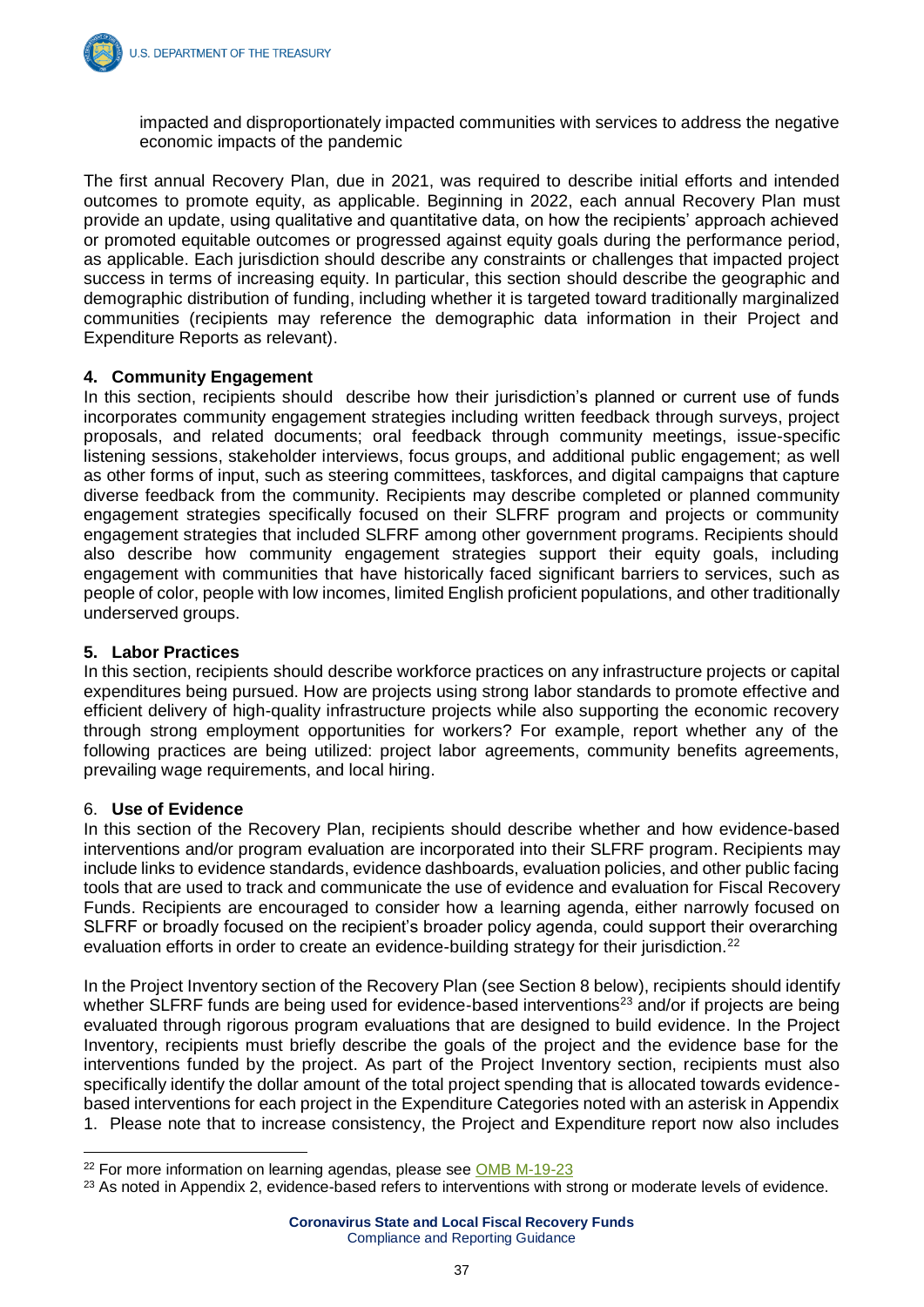

**U.S. DEPARTMENT OF THE TREASURY** 

fields for recipients to identify the dollar amount of the total project spending that is allocated to evidence-based interventions and to indicate if a program evaluation of the project is being conducted.

Recipients are encouraged to reference relevant evidence clearinghouses, among other sources, to assess the level of evidence for their interventions and identify evidence-based models that could be applied in their jurisdiction; such evidence clearinghouses include the U.S. Department of Education's [What Works Clearinghouse,](https://ies.ed.gov/ncee/wwc/#:~:text=The%20What%20Works%20Clearinghouse%20(WWC,to%20make%20evidence%2Dbased%20decisions.) the U.S. Department of Labor's [CLEAR,](https://clear.dol.gov/) and the Childcare & Early [Education Research Connections and the Home Visiting Evidence of Effectiveness](https://www.acf.hhs.gov/opre/research-and-evaluation-clearinghouses) clearinghouses from Administration for Children and Families, as well as other clearinghouses relevant to particular projects conducted by the recipient.

Recipients are exempt from reporting on evidence-based interventions in cases where a program evaluation is being conducted. In such cases where a recipient is conducting a program evaluation, recipients must describe the evaluation design, including whether it is a randomized or quasiexperimental design; the key research questions being evaluated; whether the study has sufficient statistical power to disaggregate outcomes by demographics; and the timeframe for the completion of the evaluation (including a link to the completed evaluation if relevant).<sup>24</sup> Once the evaluation has been completed, recipients must post the evaluation publicly and link to the completed evaluation in the Recovery Plan. Once an evaluation has been completed (or has sufficient interim findings to determine the efficacy of the intervention), recipients should determine whether the spending for the evaluated interventions should be counted towards the dollar amount categorized as evidence-based for the relevant project.

For all projects, recipients may be selected to participate in a national evaluation, which might, for example, study their project along with similar projects in other jurisdictions that are focused on the same set of outcomes. In such cases, recipients may be asked to share information and data that is needed for the national evaluation.

Appendix 2 contains additional information on evidence-based interventions for the purposes of the Recovery Plan.

#### **7. Performance Report**

-

In this section, recipients should describe how performance management is incorporated into their SLFRF program, including how they are tracking their overarching jurisdictional goals for these funds as well as measuring results for individual projects. The recipient has flexibility in terms of how this information is presented in the Recovery Plan, and may report key performance indicators for each project, or may group projects with substantially similar goals and the same outcome measures. In some cases, the recipient may choose to include some indicators for each individual project as well as crosscutting indicators. Recipients may include links to performance management dashboards, performance management policies, and other public facing tools that are used to track and communicate the performance of Fiscal Recovery Funds. In addition to outlining in this section their high-level approach to performance management, recipients must also include key performance indicators for each SLFRF project in the Project Inventory section (described below in #8).

Performance indicators should include both output and outcome measures. Output measures, such as the number of students enrolled in an early learning program, provide valuable information about the early implementation stages of a project. Outcome measures, such as the percent of students reading on grade level, provide information about whether a project is achieving its overall goals. Recipients are encouraged to use logic models<sup>25</sup> to identify their output and outcome measures.

 $24$  For more information on the required standards for program evaluation, see [OMB M-20-12.](https://www.whitehouse.gov/wp-content/uploads/2020/03/M-20-12.pdf)

<sup>&</sup>lt;sup>25</sup> A logic model is a tool that depicts the intended links between program investments and outcomes, specifically the relationships among the resources, activities, outputs, outcomes, and impact of a program.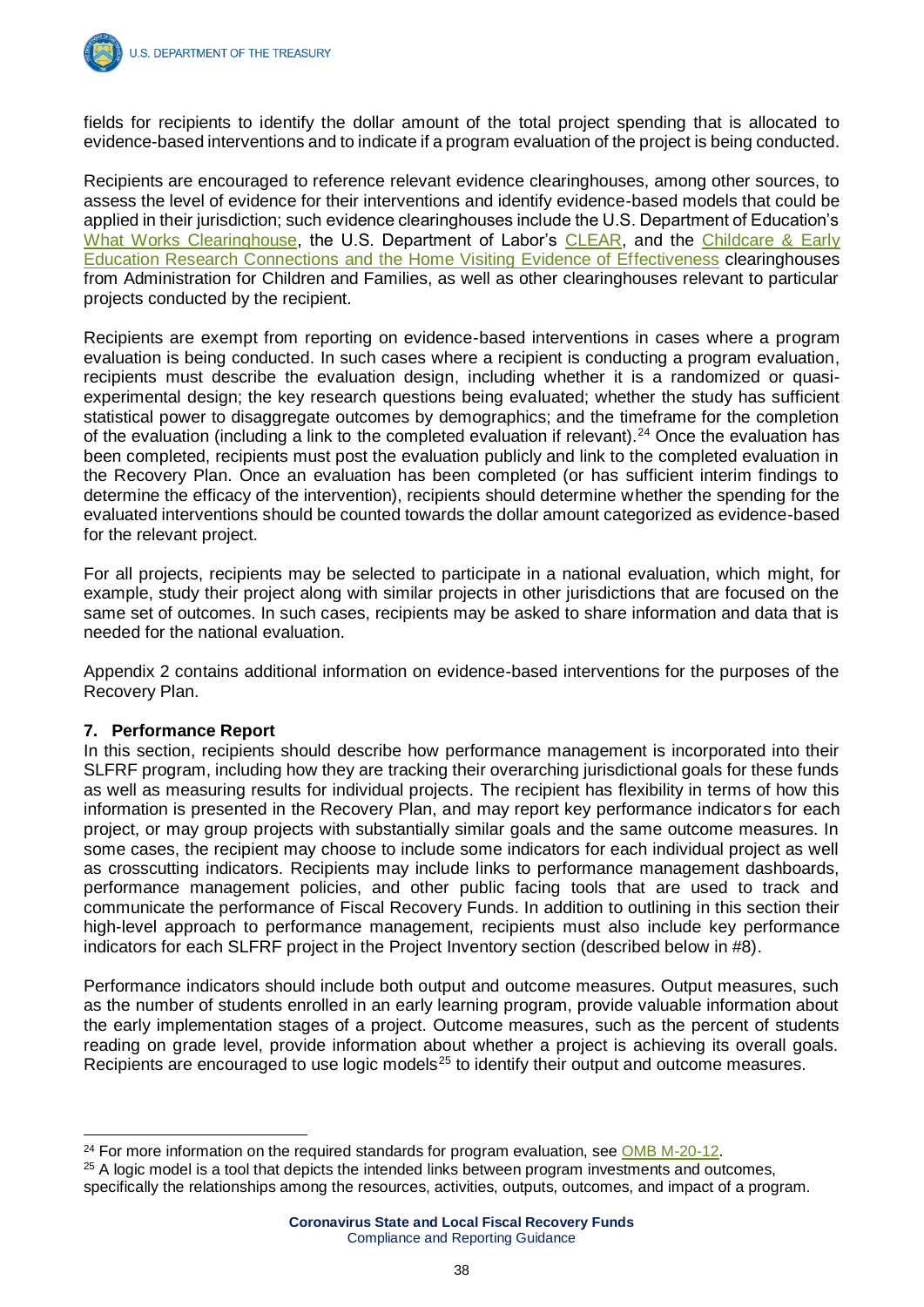

While the initial Recovery Plan focused heavily on early output goals, recipients should include the related outcome goal for each project and provide updated information on achieving these outcome goals in subsequent annual reports. In cases where recipients are conducting a program evaluation for a project (as described above), the outcome measures in the performance report should be aligned with those being evaluated in the program. As described in the final rule, to support their performance measurement and program improvement efforts, recipients are permitted to use funds to make improvements to data or technology infrastructure and data analytics, as well as perform program evaluations.

While recipients have discretion on the full suite of performance indicators to include, a number of mandatory performance indicators and programmatic data must be included. These are necessary to allow Treasury to conduct oversight as well as understand and aggregate program outcomes across recipients. This section provides an overview of the mandatory performance indicators and programmatic data. This information should be included in the Project Inventory, but this data will also need to be entered directly into the Treasury reporting portal as part of the Project and Expenditure report, as Treasury has added these fields (for Tier 1 recipients only) to the Project and Expenditure report.. Below is a list of required data for each Expenditure Category, where relevant.

- a. Household Assistance (EC 2.2), Long-Term Housing Security (EC 2.15-2.16) and Housing Support (EC 2.17-2.18):
	- Number of households receiving eviction prevention services (including legal representation)
	- Number of affordable housing units preserved or developed
- b. Assistance to Unemployed or Underemployed Workers (EC 2.10) and Community Violence Interventions (EC 1.11):
	- Number of workers enrolled in sectoral job training programs
	- Number of workers completing sectoral job training programs
	- Number of people participating in summer youth employment programs
- c. Addressing Educational Disparities (EC 2.24-2.26) and Addressing Impacts of Lost Instructional Time (EC 2.27):
	- Number of students participating in evidence-based tutoring programs<sup>26</sup>
- d. Healthy Childhood Environments (EC 2.11-2.14):
	- Number of children served by childcare and early learning services (pre-school/pre-K/ages 3- 5)
	- Number of families served by home visiting

The initial report should have included the key indicators above. Each annual report thereafter should include updated data for the performance period as well as prior period data, and a brief narrative adding any additional context to help the reader interpret the results and understand any changes in performance indicators over time. To the extent possible, Treasury also encourages recipients to provide data disaggregated by race, ethnicity, gender, income, and other relevant factors.

#### **8. Project Inventory**

In this section, recipients should list the name and provide a brief description of each SLFRF funded project. Projects are defined as a grouping of closely related activities that together are intended to achieve a specific goal or are directed toward a common purpose. These activities can include new or existing eligible government services or investments funded in whole or in part by SLFRF funding.

<sup>-</sup><sup>26</sup> For more information on evidence-based tutoring programs, refer to the U.S. Department of Education's [2021 ED COVID-19 Handbook \(Volume 2\),](https://www2.ed.gov/documents/coronavirus/reopening-2.pdf) which summarizes research on evidence-based tutoring programs (see the bottom of page 20.).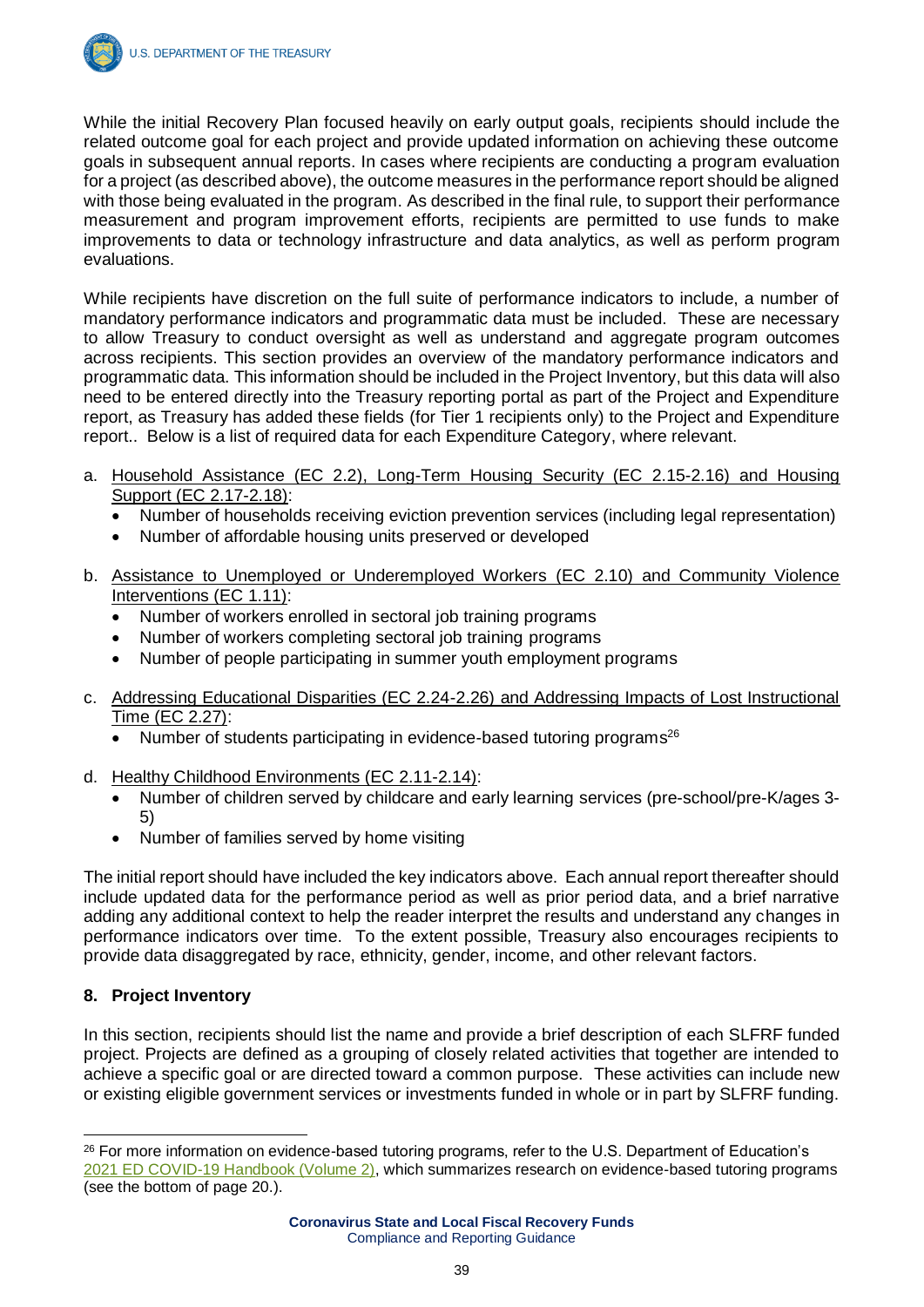

For each project, recipients should include the project name, funding amount, identification number (the same identification number created by the recipient that matches the identification number used in the quarterly Project and Expenditure Report), project Expenditure Category (see Appendix 1), and a description of the project that includes an overview of the main activities of the project, approximate timeline, primary delivery mechanisms and partners, and intended outcomes. Each jurisdiction should also include a link to the website of the project if available. This information will provide context and additional detail for the information reported quarterly in the Project and Expenditure Report.

For infrastructure projects, where relevant, recipients should describe how the project contributes to addressing climate change and/or advances the Justice40 initiative<sup>27</sup>, which sets a target of providing 40 percent of the benefits of certain federal investments, including climate and clean energy investments to disadvantaged communities.

As noted above in section 6, the Project Inventory must also include information about the dollar amount of the total project spending that is allocated towards evidence-based interventions (or describe how projects are being evaluated as noted above). As described above in section 7, the Project Inventory must also contain information about the performance indicators for each project, including both those measures that recipients have defined for each project as well as the mandatory performance indicators defined by Treasury.

Recipients have flexibility in the presentation and format of their Project Inventory, provided it includes the minimum required information. Recipients have the option of downloading a spreadsheet of the information entered into their Project and Expenditure Report to assist them in creating the Project Inventory in their Recovery Plan. However, recipients must ensure that their Project Inventory contains the additional information required by this guidance, including but not limited to information about performance measures and evidence/evaluation for each project. In all cases, recipients must post publicly (and submit to Treasury) a single PDF file of their Recovery Plan, which includes the Project Inventory.

#### **D. Distributions to NEUs**

Each state and territory is required to provide regular updates on their NEU distributions as well as their distributions to units of general local government within counties that are not units of general local government. The distribution template generally requests information on whether the local government has (1) received funding; (2) declined funding and requested a transfer to the state under Section 603(c)(4) of the Act; or (3) not taken action on its funding or declined funding.

For NEUs, states and territories should be prepared to report on their information, including the following:

• NEU name

 $\overline{a}$ 

- NEU UEI number
- NEU Taxpayer Identification Number (TIN)
- NEU Recipient Number (a unique identification code for each NEU assigned by the State or territory to the NEU as part of the request for funding)
- NEU contact information (e.g., address, point of contact name, point of contact email address, and point of contact phone number)
- NEU authorized representative name and email address
- Initial allocation and, if applicable, subsequent allocation to the NEU (before application of the 75 percent cap)

<sup>&</sup>lt;sup>27</sup> See [Executive Order 14008,](https://www.whitehouse.gov/briefing-room/presidential-actions/2021/01/27/executive-order-on-tackling-the-climate-crisis-at-home-and-abroad/) On Tackling the Climate Crisis at Home and Abroad and the Interim Implementation Guidance for the Justice40 Initiative, [OMB M-21-28.](https://www.whitehouse.gov/wp-content/uploads/2021/07/M-21-28.pdf)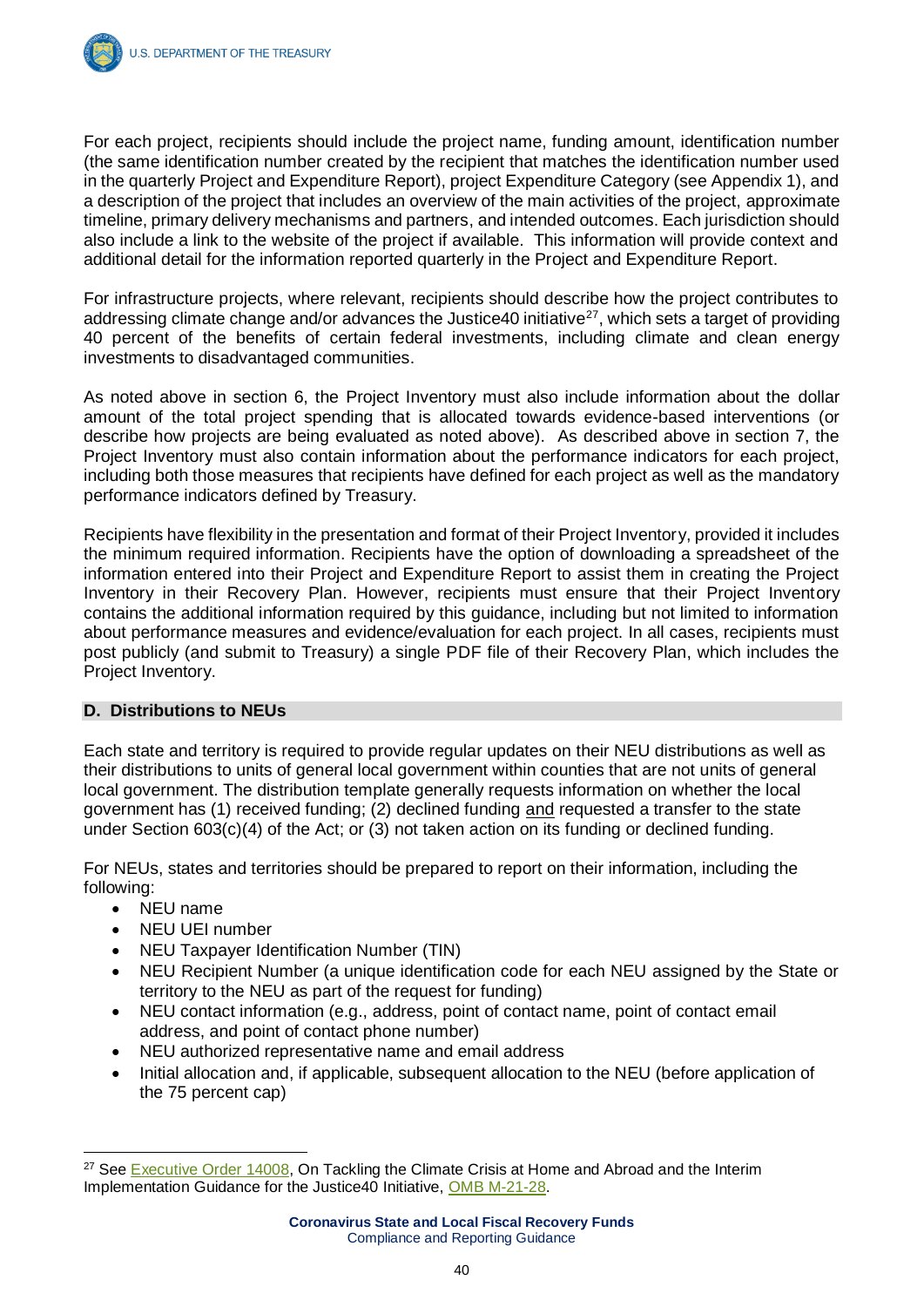

- Total NEU reference budget (as submitted by the NEU to the State or territory as part of the request for funding)
- Amount of the initial and, if applicable, subsequent allocation above 75 percent of the NEU's reference budget which will be returned to Treasury
- Payment amount(s)
- Payment date(s)

States with "weak" minor civil divisions (i.e., Illinois, Indiana, Kansas, Missouri, Nebraska, North Dakota, Ohio, and South Dakota) should also list any minor civil divisions that the state deemed ineligible.

For each eligible NEU that declined funding and requested a transfer to the state under Section 603(c)(4) of the Social Security Act, the state or territory must also attach a form signed by the NEU, as detailed in the [Guidance on Distributions of Funds to Non-Entitlement Units of Local](https://home.treasury.gov/system/files/136/NEU_Guidance.pdf)  [Government.](https://home.treasury.gov/system/files/136/NEU_Guidance.pdf)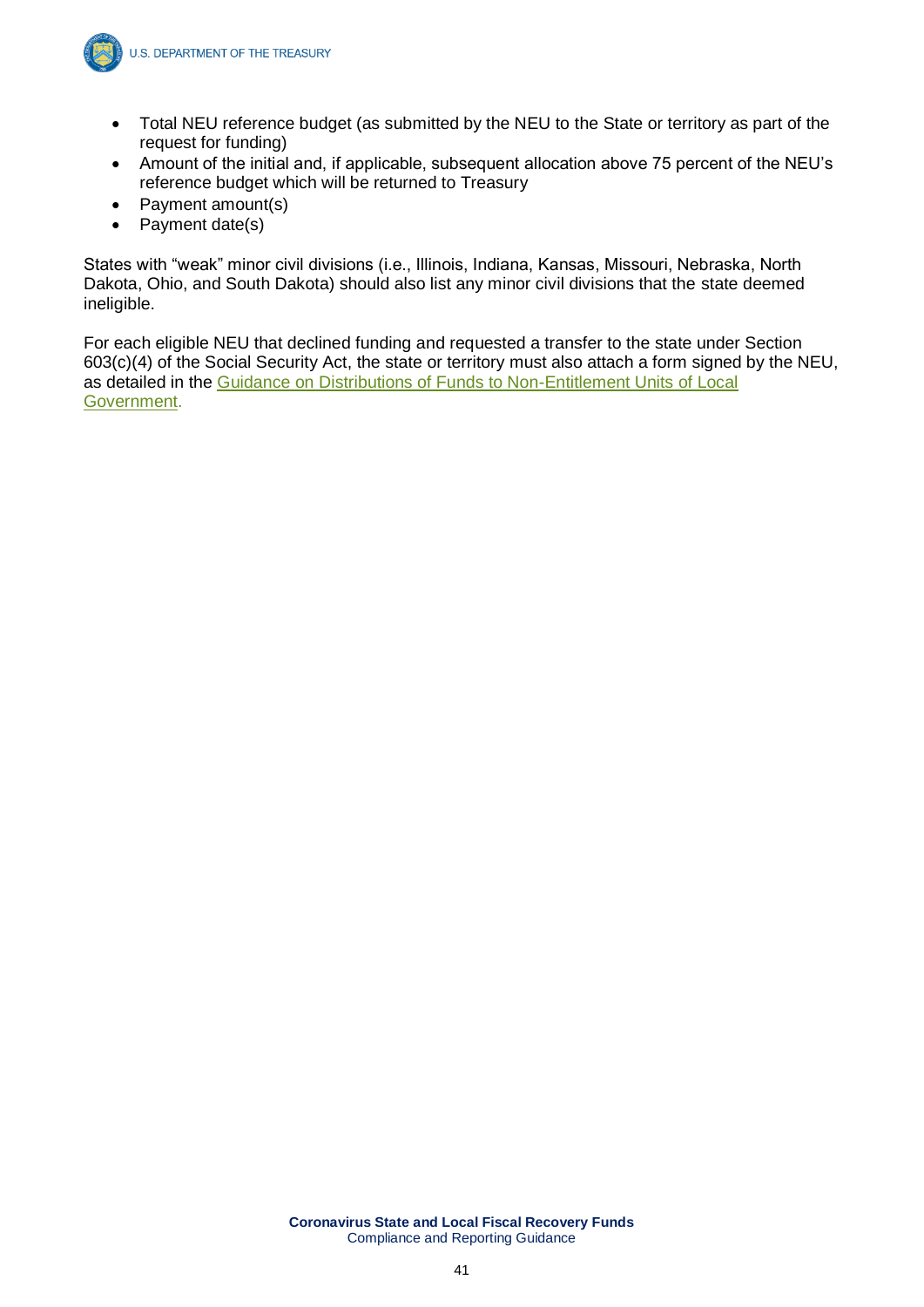

### **Appendix 1: Expenditure Categories**

Treasury's final rule provides greater flexibility and simplicity for recipients to fight the pandemic and support families and businesses struggling with its impacts, maintain vital services amid revenue shortfalls, and build a strong, resilient, and equitable recovery. As such, recipients began reporting on a broader set of eligible uses and associated Expenditure Categories ("EC"), starting with the April 2022 Project and Expenditure Report than they did in their interim reports, initial Recovery Plans, and January Project and Expenditure Report. The table below includes the new Expenditure Categories, as well as a reference to previous Expenditure Categories aligned with the interim final rule and used for reporting before this date.

The Expenditure Categories (EC) listed below must be used to categorize each project as noted in Part 2 above. The term "Expenditure Category" refers to the detailed level (e.g., 1.1 COVID-19 Vaccination). When referred to as a category (e.g., EC 1) it includes all Expenditure Categories within that level.

\*Denotes areas where recipients must identify the amount of the total funds that are allocated to evidence-based interventions (see Use of Evidence section above for details)

^Denotes areas where recipients must report on whether projects are primarily serving disproportionately impacted communities (see Project Demographic Distribution section above for details)

| <b>Expenditure Category</b>                                                                                                   | EC <sup>28</sup> | <b>Previous</b><br>EC <sup>29</sup> |  |  |
|-------------------------------------------------------------------------------------------------------------------------------|------------------|-------------------------------------|--|--|
| 1: Public Health                                                                                                              |                  |                                     |  |  |
| <b>COVID-19 Mitigation &amp; Prevention</b>                                                                                   |                  |                                     |  |  |
| COVID-19 Vaccination^                                                                                                         | 1.1              | 1.1                                 |  |  |
| COVID-19 Testing^                                                                                                             | 1.2              | 1.2                                 |  |  |
| COVID-19 Contact Tracing^                                                                                                     | 1.3              | 1.3                                 |  |  |
| Prevention in Congregate Settings (Nursing Homes, Prisons/Jails,<br>Dense Work Sites, Schools, Child care facilities, etc.)*^ | 1.4              | 1.4                                 |  |  |
| Personal Protective Equipment^                                                                                                | 1.5              | 1.5                                 |  |  |
| Medical Expenses (including Alternative Care Facilities)^                                                                     | 1.6              | 1.6                                 |  |  |
| Other COVID-19 Public Health Expenses (including Communications,<br>Enforcement, Isolation/Quarantine)^                       | 1.7              | 1.8                                 |  |  |
| COVID-19 Assistance to Small Businesses^                                                                                      | 1.8              |                                     |  |  |
| COVID 19 Assistance to Non-Profits^                                                                                           | 1.9              |                                     |  |  |
| COVID-19 Aid to Impacted Industries^                                                                                          | 1.10             |                                     |  |  |
| <b>Community Violence Interventions</b>                                                                                       |                  |                                     |  |  |
| Community Violence Interventions*^                                                                                            | 1.11             | 3.16                                |  |  |
| <b>Behavioral Health</b>                                                                                                      |                  |                                     |  |  |
| Mental Health Services*^                                                                                                      | 1.12             | 1.10                                |  |  |
| Substance Use Services*^                                                                                                      | 1.13             | 1.11                                |  |  |
| <b>Other</b>                                                                                                                  |                  |                                     |  |  |
| Other Public Health Services^                                                                                                 | 1.14             | 1.12                                |  |  |
| Capital Investments or Physical Plant Changes to Public Facilities that<br>respond to the COVID-19 public health emergency    |                  | 1.7                                 |  |  |
| 2: Negative Economic Impacts                                                                                                  |                  |                                     |  |  |
| <b>Assistance to Households</b>                                                                                               |                  |                                     |  |  |
| Household Assistance: Food Programs*^                                                                                         | 2.1              | 2.1                                 |  |  |

<sup>28</sup> Under the final rule to be used starting with April 2022 reports

 $\overline{a}$ 

<sup>&</sup>lt;sup>29</sup> Under the interim final rule to be used in Interim Report and January 2022 Project and Expenditure Report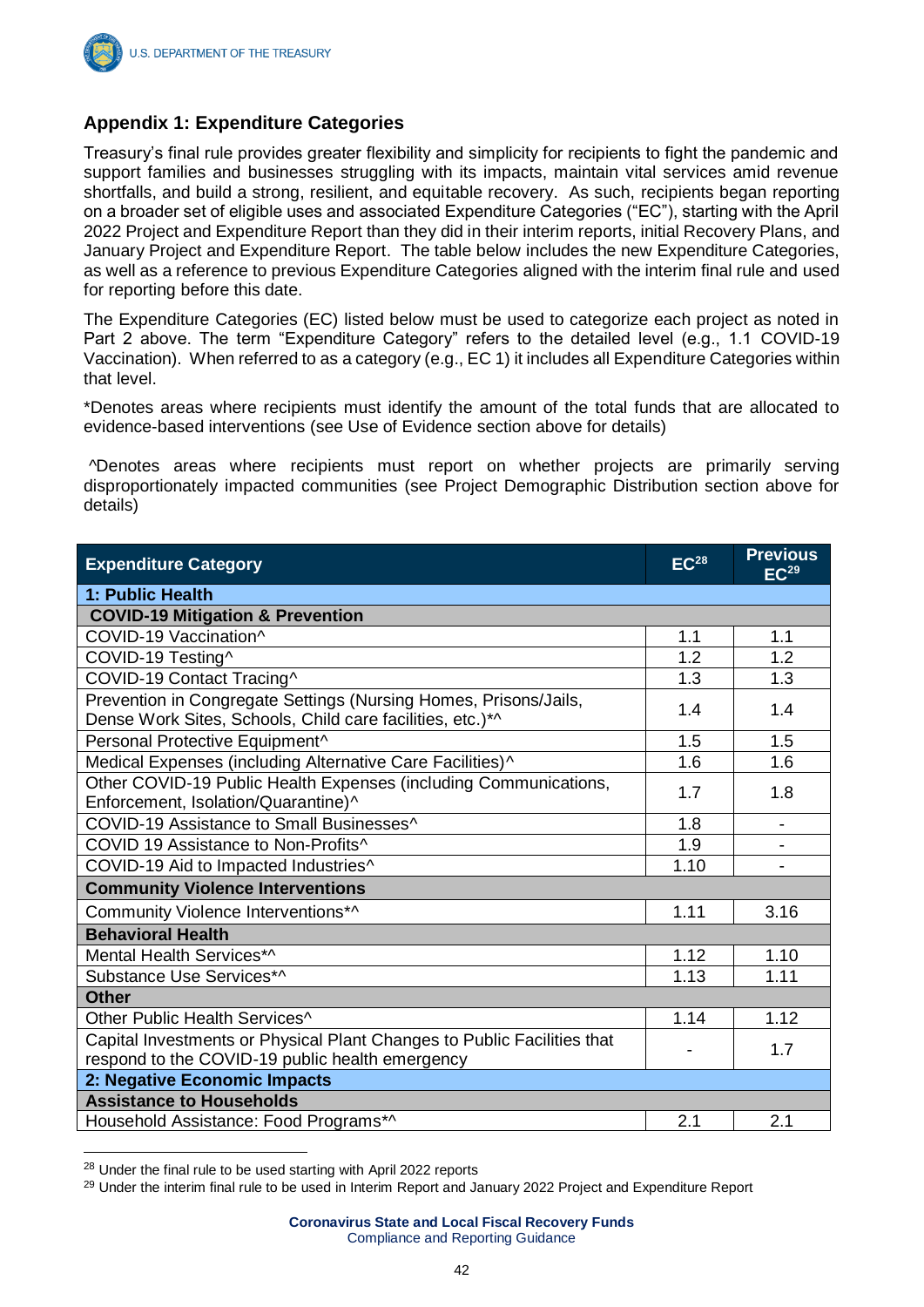

| <b>Expenditure Category</b>                                                          | $EC^{28}$                | <b>Previous</b><br>EC <sup>29</sup> |
|--------------------------------------------------------------------------------------|--------------------------|-------------------------------------|
| Household Assistance: Rent, Mortgage, and Utility Aid*^                              | 2.2                      | 2.2                                 |
| Household Assistance: Cash Transfers*^                                               | 2.3                      | 2.3                                 |
| Household Assistance: Internet Access Programs*^                                     | 2.4                      | 2.4                                 |
| Household Assistance: Paid Sick and Medical Leave^                                   | 2.5                      |                                     |
| Household Assistance: Health Insurance*^                                             | 2.6                      |                                     |
| Household Assistance: Services for Un/Unbanked*^                                     | 2.7                      |                                     |
| Household Assistance: Survivor's Benefits^                                           | 2.8                      |                                     |
| Unemployment Benefits or Cash Assistance to Unemployed Workers*^                     | 2.9                      | 2.6                                 |
| Assistance to Unemployed or Underemployed Workers (e.g. job training,                |                          |                                     |
| subsidized employment, employment supports or incentives)*^                          | 2.10                     | 2.7                                 |
| Healthy Childhood Environments: Child Care*^                                         | 2.11                     | 3.6                                 |
| Healthy Childhood Environments: Home Visiting*^                                      | 2.12                     | 3.7                                 |
| Healthy Childhood Environments: Services to Foster Youth or Families                 |                          |                                     |
| Involved in Child Welfare System*^                                                   | 2.13                     | 3.8                                 |
| Healthy Childhood Environments: Early Learning*^                                     | 2.14                     | 3.1                                 |
| Long-term Housing Security: Affordable Housing*^                                     | 2.15                     | 3.10                                |
| Long-term Housing Security: Services for Unhoused Persons*^                          | 2.16                     | 3.11                                |
| Housing Support: Housing Vouchers and Relocation Assistance for                      |                          |                                     |
| Disproportionately Impacted Communities*^                                            | 2.17                     |                                     |
| Housing Support: Other Housing Assistance*^                                          | 2.18                     | 3.12                                |
| Social Determinants of Health: Community Health Workers or Benefits                  |                          |                                     |
| Navigators*^                                                                         | 2.19                     | 3.14                                |
| Social Determinants of Health: Lead Remediation*^                                    | 2.20                     | 3.15                                |
| Medical Facilities for Disproportionately Impacted Communities^                      | 2.21                     |                                     |
| Strong Healthy Communities: Neighborhood Features that Promote<br>Health and Safety^ | 2.22                     |                                     |
| Strong Healthy Communities: Demolition and Rehabilitation of<br>Properties^          | 2.23                     |                                     |
| Addressing Educational Disparities: Aid to High-Poverty Districts^                   | 2.24                     | 3.2                                 |
| Addressing Educational Disparities: Academic, Social, and Emotional                  |                          |                                     |
| Services*^                                                                           | 2.25                     | 3.3                                 |
| Addressing Educational Disparities: Mental Health Services*^                         | 2.26                     | 3.4                                 |
| Addressing Impacts of Lost Instructional Time^                                       | 2.27                     |                                     |
| Contributions to UI Trust Funds^                                                     | 2.28                     | 2.8                                 |
| <b>Assistance to Small Businesses</b>                                                |                          |                                     |
| Loans or Grants to Mitigate Financial Hardship^                                      | 2.29                     | 2.9                                 |
| Technical Assistance, Counseling, or Business Planning*^                             | 2.30                     |                                     |
| Rehabilitation of Commercial Properties or Other Improvements^                       | 2.31                     | $\overline{\phantom{a}}$            |
| Business Incubators and Start-Up or Expansion Assistance*^                           | 2.32                     |                                     |
| Enhanced Support to Microbusinesses*^                                                | 2.33                     |                                     |
| <b>Assistance to Non-Profits</b>                                                     |                          |                                     |
| Assistance to Impacted Nonprofit Organizations (Impacted or                          |                          |                                     |
| Disproportionately Impacted)^                                                        | 2.34                     | 2.10                                |
| <b>Aid to Impacted Industries</b>                                                    |                          |                                     |
| Aid to Tourism, Travel, or Hospitality^                                              | 2.35                     | 2.11                                |
| Aid to Other Impacted Industries^                                                    | 2.36                     | 2.12                                |
| <b>Other</b>                                                                         |                          |                                     |
| Economic Impact Assistance: Other*^                                                  | 2.37                     | 2.13                                |
| Household Assistance: Eviction Prevention*^                                          | $\overline{\phantom{a}}$ | 2.5                                 |
| Education Assistance: Other*^                                                        |                          | 3.5                                 |
|                                                                                      |                          |                                     |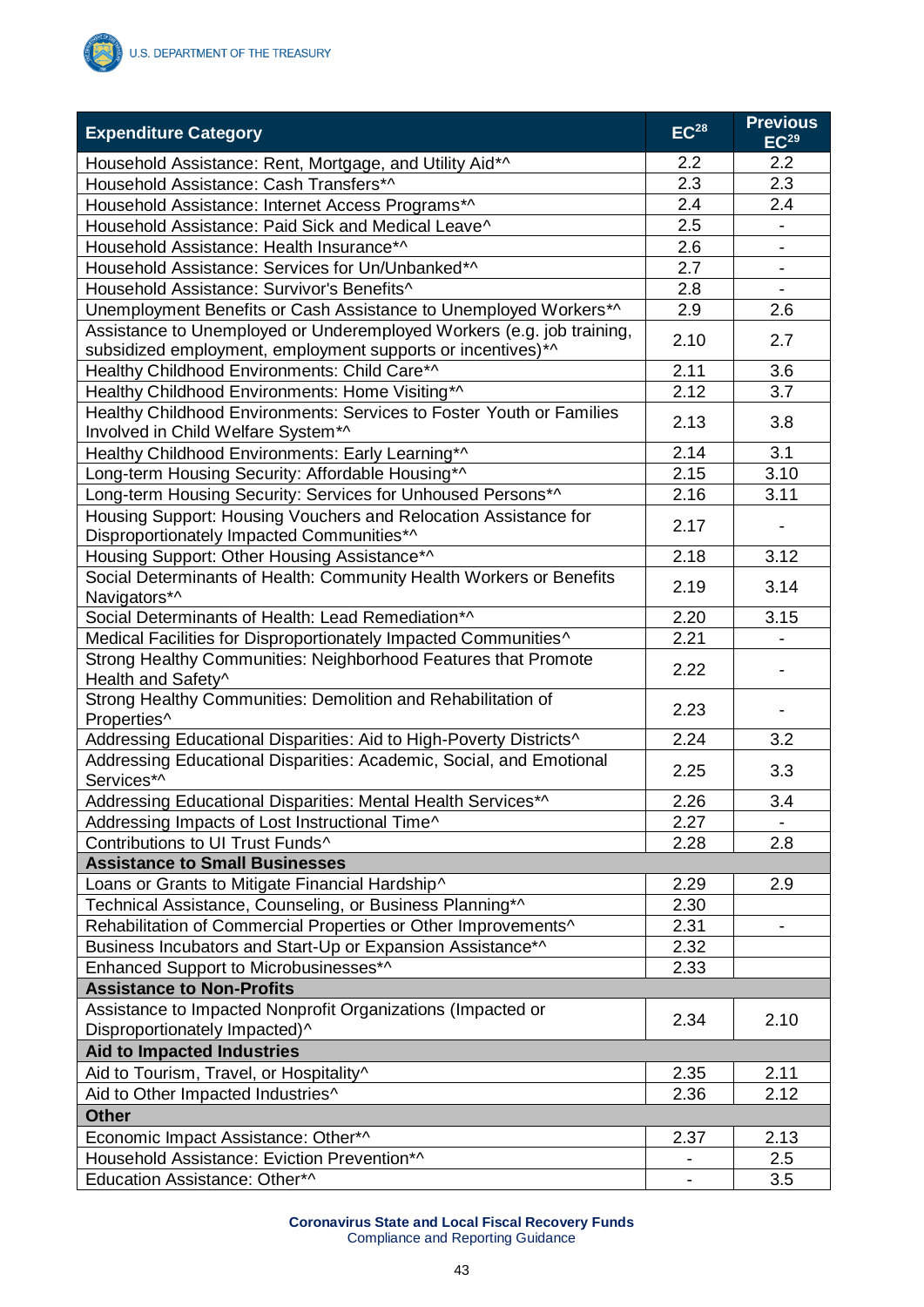

| <b>Expenditure Category</b>                                             | EC <sup>28</sup> | <b>Previous</b><br>EC <sup>29</sup> |
|-------------------------------------------------------------------------|------------------|-------------------------------------|
| Healthy Childhood Environments: Other*^                                 |                  | 3.9                                 |
| Social Determinants of Health: Other*^                                  |                  | 3.13                                |
| 3: Public Health-Negative Economic Impact: Public Sector Capacity       |                  |                                     |
| <b>General Provisions</b>                                               |                  |                                     |
| Public Sector Workforce: Payroll and Benefits for Public Health, Public |                  |                                     |
| Safety, or Human Services Workers                                       | 3.1              | 1.9                                 |
| Public Sector Workforce: Rehiring Public Sector Staff                   | 3.2              | 2.14                                |
| Public Sector Workforce: Other                                          | 3.3              |                                     |
| Public Sector Capacity: Effective Service Delivery                      | 3.4              | 7.2                                 |
| <b>Public Sector Capacity: Administrative Needs</b>                     | 3.5              |                                     |
| 4: Premium Pay                                                          |                  |                                     |
| <b>Public Sector Employees</b>                                          | 4.1              | 4.1                                 |
| Private Sector: Grants to Other Employers                               | 4.2              | 4.2                                 |
| 5: Infrastructure                                                       |                  |                                     |
| <b>Water and Sewer</b>                                                  |                  |                                     |
| <b>Clean Water: Centralized Wastewater Treatment</b>                    | 5.1              | 5.1                                 |
| Clean Water: Centralized Wastewater Collection and Conveyance           | 5.2              | 5.2                                 |
| Clean Water: Decentralized Wastewater                                   | 5.3              | 5.3                                 |
| <b>Clean Water: Combined Sewer Overflows</b>                            | 5.4              | 5.4                                 |
| Clean Water: Other Sewer Infrastructure                                 | 5.5              | 5.5                                 |
| Clean Water: Stormwater                                                 |                  | 5.6                                 |
| Clean Water: Energy Conservation                                        | 5.6<br>5.7       | 5.7                                 |
| <b>Clean Water: Water Conservation</b>                                  |                  | 5.8                                 |
| Clean Water: Nonpoint Source                                            |                  | 5.9                                 |
| Drinking water: Treatment                                               |                  | 5.10                                |
| Drinking water: Transmission & Distribution                             | 5.11             | 5.11                                |
| Drinking water: Lead Remediation, including in Schools and Daycares     | 5.12             | 5.12                                |
| Drinking water: Source                                                  | 5.13             | 5.13                                |
| Drinking water: Storage                                                 | 5.14             | 5.14                                |
| Drinking water: Other water infrastructure                              | 5.15             | 5.15                                |
| <b>Water and Sewer: Private Wells</b>                                   | 5.16             |                                     |
| Water and Sewer: IIJA Bureau of Reclamation Match                       | 5.17             |                                     |
| Water and Sewer: Other                                                  | 5.18             |                                     |
| <b>Broadband</b>                                                        |                  |                                     |
| Broadband: "Last Mile" projects                                         | 5.19             | 5.16                                |
| Broadband: IIJA Match                                                   | 5.20             |                                     |
| Broadband: Other projects                                               | 5.21             | 5.17                                |
| 6: Revenue Replacement                                                  |                  |                                     |
| <b>Provision of Government Services</b>                                 | 6.1              | 6.1                                 |
| Non-federal Match for Other Federal Programs                            | 6.2              |                                     |
| 7: Administrative                                                       |                  |                                     |
| <b>Administrative Expenses</b>                                          | 7.1              | 7.1                                 |
| <b>Transfers to Other Units of Government</b>                           | 7.2              | 7.3                                 |
| Transfers to Non-entitlement Units (States and territories only)        |                  | 7.4                                 |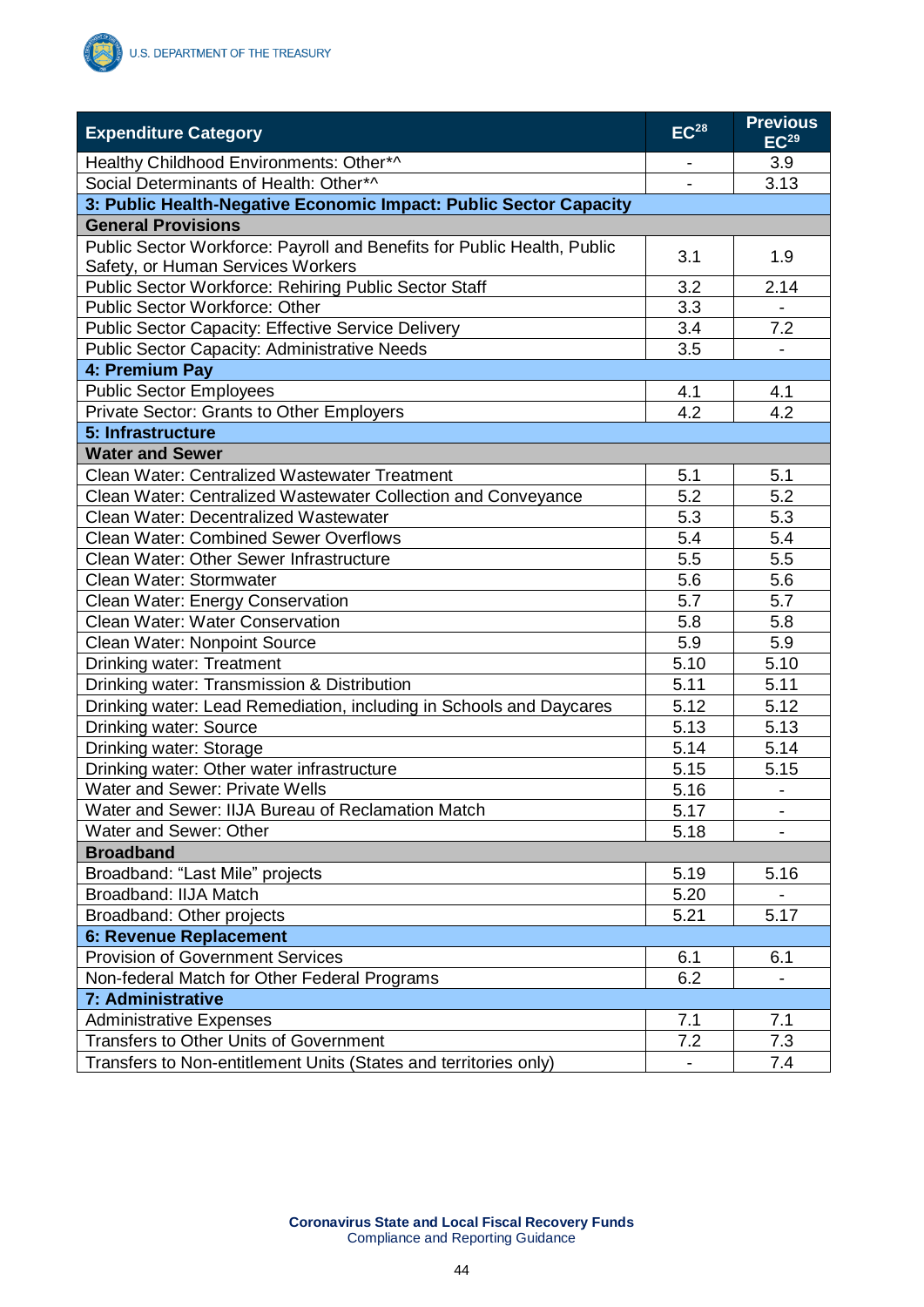Treasury has prepared the additional guidance below to support recipients in implementing the new expenditure categories. This table includes only those previous expenditure categories that are changing under the new structure, aligned with the final rule.

|      | <b>January 2022 Expenditure Categories</b>                                                                                     | <b>April 2022 Guidance</b>                                                                                                                                                                                                                                       |
|------|--------------------------------------------------------------------------------------------------------------------------------|------------------------------------------------------------------------------------------------------------------------------------------------------------------------------------------------------------------------------------------------------------------|
|      | 1: Public Health                                                                                                               |                                                                                                                                                                                                                                                                  |
| 1.7  | Capital Investments or Physical Plant Changes<br>to Public Facilities that respond to the COVID-<br>19 public health emergency | EC removed, capital expenditures can be<br>designated in any relevant PH-NEI EC<br>(e.g., new hospital wing would be tracked<br>under EC 1.4)                                                                                                                    |
| 1.8  | Other COVID-19 Public Health Expenses<br>(including Communications, Enforcement,<br>Isolation/Quarantine)                      | <b>EC is 1.7</b>                                                                                                                                                                                                                                                 |
| 1.9  | Payroll Costs for Public Health, Safety, and<br>Other Public Sector Staff Responding to<br>COVID-19                            | <b>EC</b> is 3.1                                                                                                                                                                                                                                                 |
|      | 1.10 Mental Health Services*                                                                                                   | EC is 1.12                                                                                                                                                                                                                                                       |
| 1.11 | Substance Use Services*                                                                                                        | EC is 1.13                                                                                                                                                                                                                                                       |
| 1.12 | <b>Other Public Health Services</b>                                                                                            | EC is 1.14                                                                                                                                                                                                                                                       |
|      | 2: Negative Economic Impacts                                                                                                   |                                                                                                                                                                                                                                                                  |
| 2.5  | <b>Household Assistance: Eviction Prevention</b>                                                                               | EC is now included as part of 2.2                                                                                                                                                                                                                                |
| 2.6  | Unemployment Benefits or Cash Assistance to<br>Unemployed Workers*                                                             | <b>EC</b> is 2.9                                                                                                                                                                                                                                                 |
| 2.7  | Job Training Assistance (e.g., Sectoral job-<br>training, Subsidized Employment, Employment<br>Supports or Incentives)*^       | EC is 2.10                                                                                                                                                                                                                                                       |
| 2.8  | <b>Contributions to UI Trust Funds</b>                                                                                         | EC is 2.28                                                                                                                                                                                                                                                       |
| 2.9  | <b>Small Business Economic Assistance</b><br>(General)*^                                                                       | If public-health related (e.g., providing<br>rapid tests for small businesses), EC is<br>1.8; if related to negative economic<br>impact eligible use (e.g., grants, technical<br>assistance, rehabilitation, incubators, or<br>microbusinesses), EC is 2.29-2.33 |
|      | 2.10 Aid to Nonprofit Organizations*                                                                                           | If public-health related (e.g., providing<br>rapid tests for non-profits), EC is 1.9; if<br>related to negative economic impact (e.g.,<br>grants to stabilize non-profit budget), EC<br>is 2.34                                                                  |
| 2.11 | Aid to Tourism, Travel, or Hospitality                                                                                         | EC is 2.35                                                                                                                                                                                                                                                       |
| 2.12 | Aid to Other Impacted Industries                                                                                               | EC is 2.36                                                                                                                                                                                                                                                       |
| 2.13 | Other Economic Support*^                                                                                                       | EC is 2.37, re-named Other Economic<br>Impact                                                                                                                                                                                                                    |
| 2.14 | <b>Rehiring Public Sector Staff</b>                                                                                            | <b>EC</b> is 3.2                                                                                                                                                                                                                                                 |
|      | 3: Services to Disproportionately Impacted Communities                                                                         |                                                                                                                                                                                                                                                                  |
| 3.1  | Education Assistance: Early Learning*^                                                                                         | EC is 2.14                                                                                                                                                                                                                                                       |
| 3.2  | Education Assistance: Aid to High-Poverty<br>Districts ^                                                                       | <b>EC is 2.24</b>                                                                                                                                                                                                                                                |
| 3.3  | Education Assistance: Academic Services*^                                                                                      | EC is 2.25, social and emotional services<br>will now be tracked under this EC                                                                                                                                                                                   |
| 3.4  | Education Assistance: Social, Emotional, and<br>Mental Health Services*^                                                       | EC is 2.26, if social and emotional<br>services, EC is 2.25;                                                                                                                                                                                                     |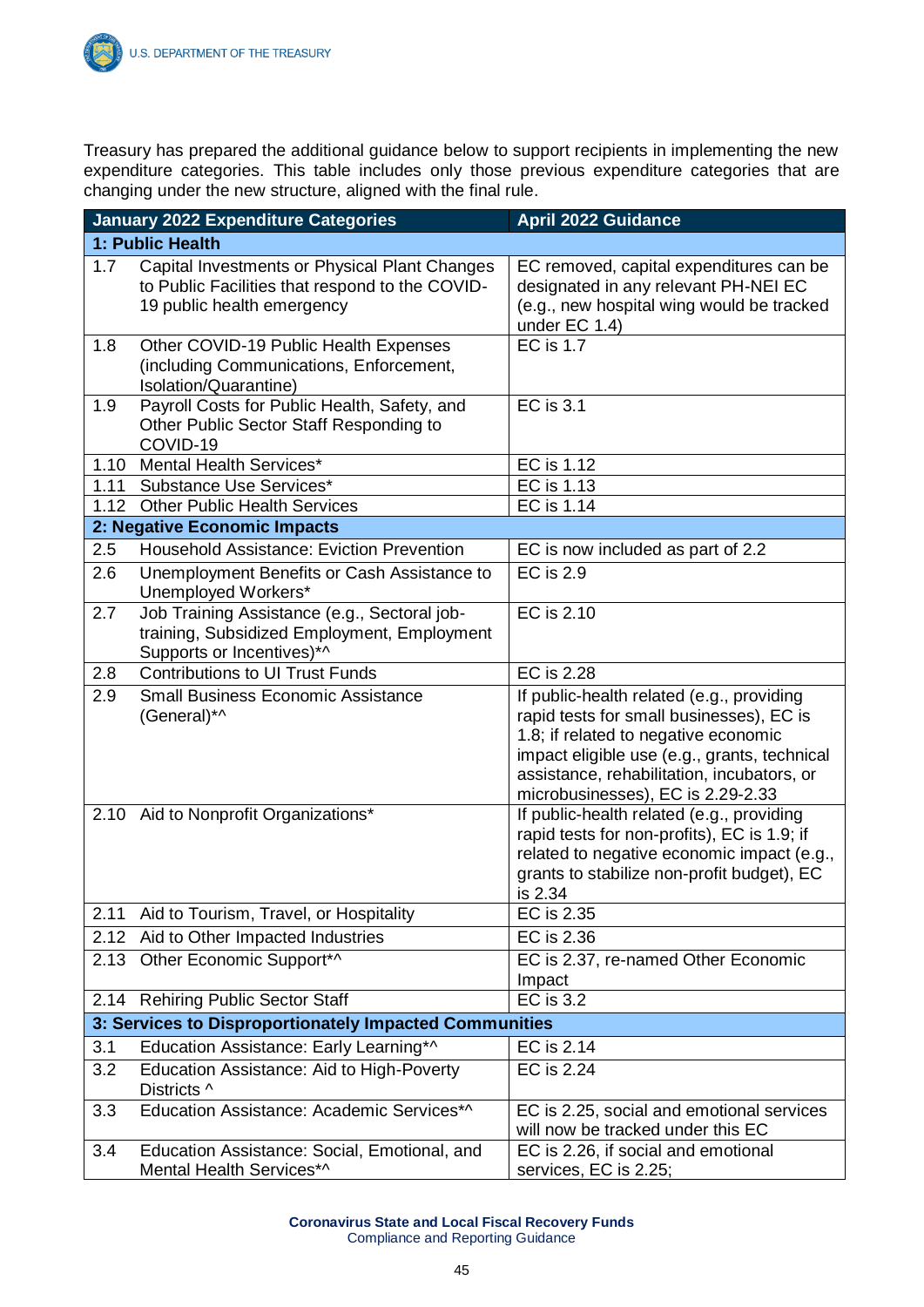|      | <b>January 2022 Expenditure Categories</b>                                                                    | <b>April 2022 Guidance</b>                                                                 |
|------|---------------------------------------------------------------------------------------------------------------|--------------------------------------------------------------------------------------------|
| 3.5  | Education Assistance: Other*^                                                                                 | EC is 2.37, collected under Other<br>Economic Impact                                       |
| 3.6  | Healthy Childhood Environments: Child Care*^                                                                  | EC is 2.11                                                                                 |
| 3.7  | <b>Healthy Childhood Environments: Home</b><br>Visiting*^                                                     | EC is 2.12                                                                                 |
| 3.8  | Healthy Childhood Environments: Services to<br>Foster Youth or Families Involved in Child<br>Welfare System*^ | EC is 2.13                                                                                 |
| 3.9  | Healthy Childhood Environments: Other*^                                                                       | EC is 2.37, collected under Other<br>Economic Impact                                       |
|      | 3.10 Housing Support: Affordable Housing*^                                                                    | EC is 2.15                                                                                 |
| 3.11 | <b>Housing Support: Services for Unhoused</b><br>Persons*^                                                    | EC is 2.16                                                                                 |
|      | 3.12 Housing Support: Other Housing Assistance*^                                                              | EC is 2.18                                                                                 |
| 3.13 | Social Determinants of Health: Other*^                                                                        | EC is 2.37, collected under Other<br>Economic Impact                                       |
| 3.14 | Social Determinants of Health: Community<br>Health Workers or Benefits Navigators*^                           | EC is 2.19                                                                                 |
| 3.15 | Social Determinants of Health: Lead<br>Remediation^                                                           | <b>EC is 2.20</b>                                                                          |
|      | 3.16 Social Determinants of Health: Community<br>Violence Interventions*^                                     | EC is 1.11                                                                                 |
|      | 5: Infrastructure                                                                                             |                                                                                            |
|      | 5.16 Broadband: "Last Mile" projects                                                                          | EC is 5.19                                                                                 |
|      | 5.17 Broadband: Other projects                                                                                | EC is 5.20                                                                                 |
|      | 7: Administrative                                                                                             |                                                                                            |
| 7.2  | <b>Evaluation and Data Analysis</b>                                                                           | EC is 3.4 and has been renamed<br><b>Effective Service Delivery</b>                        |
| 7.3  | <b>Transfers to Other Units of Government</b>                                                                 | <b>EC is 7.2</b>                                                                           |
| 7.4  | Transfers to Non-entitlement Units (States and<br>territories only)                                           | To be separately reported as part of<br>NEU/Non-UGLG module. Refer to Part 2<br>Section D. |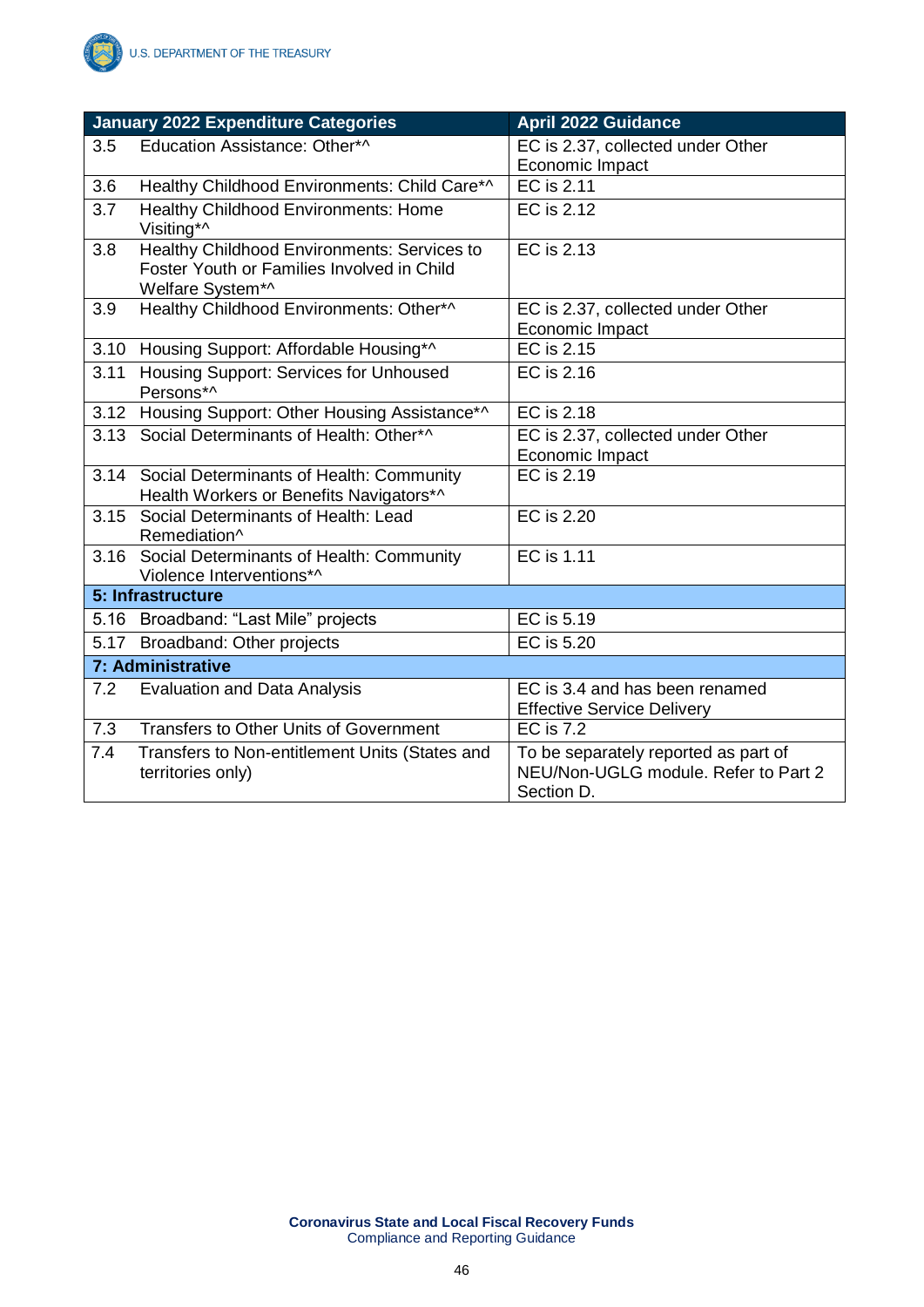

### **Appendix 2: Evidenced-Based Intervention Additional Information**

#### **What is evidence-based?**

For the purposes of the SLFRF, with the exception of investments in educational services (see additional information below), evidence-based refers to interventions with strong or moderate evidence as defined below:

Strong evidence means that the evidence base can support causal conclusions for the specific program proposed by the applicant with the highest level of confidence. This consists of one or more well-designed and well-implemented experimental studies conducted on the proposed program with positive findings on one or more intended outcomes.

Moderate evidence means that there is a reasonably developed evidence base that can support causal conclusions. The evidence base consists of one or more quasi-experimental studies with positive findings on one or more intended outcomes OR two or more non-experimental studies with positive findings on one or more intended outcomes. Examples of research that meet the standards include: well-designed and well-implemented quasi-experimental studies that compare outcomes between the group receiving the intervention and a matched comparison group (i.e., a similar population that does not receive the intervention).

Preliminary evidence means that the evidence base can support conclusions about the program's contribution to observed outcomes. The evidence base consists of at least one non-experimental study. A study that demonstrates improvement in program beneficiaries over time on one or more intended outcomes OR an implementation (process evaluation) study used to learn about and improve program operations would constitute preliminary evidence. Examples of research that meet the standards include: (1) outcome studies that track program beneficiaries through a service pipeline and measure beneficiaries' responses at the end of the program; and (2) pre- and post-test research that determines whether beneficiaries have improved on an intended outcome.

For investments in educational services, "evidence-based", consistent with the American Rescue Plan Act, has the meaning in section 8101(21) of the Elementary and Secondary Education Act of 1965, as amended (20 U.S.C. 6301 *et seq*.). Please see page 16 of this [Frequently Asked Questions](https://oese.ed.gov/files/2021/05/ESSER.GEER_.FAQs_5.26.21_745AM_FINALb0cd6833f6f46e03ba2d97d30aff953260028045f9ef3b18ea602db4b32b1d99.pdf)  [resource](https://oese.ed.gov/files/2021/05/ESSER.GEER_.FAQs_5.26.21_745AM_FINALb0cd6833f6f46e03ba2d97d30aff953260028045f9ef3b18ea602db4b32b1d99.pdf) on the Department of Education's Elementary and Secondary School Emergency Relief Programs and Governor's Emergency Education Relief Programs for more information.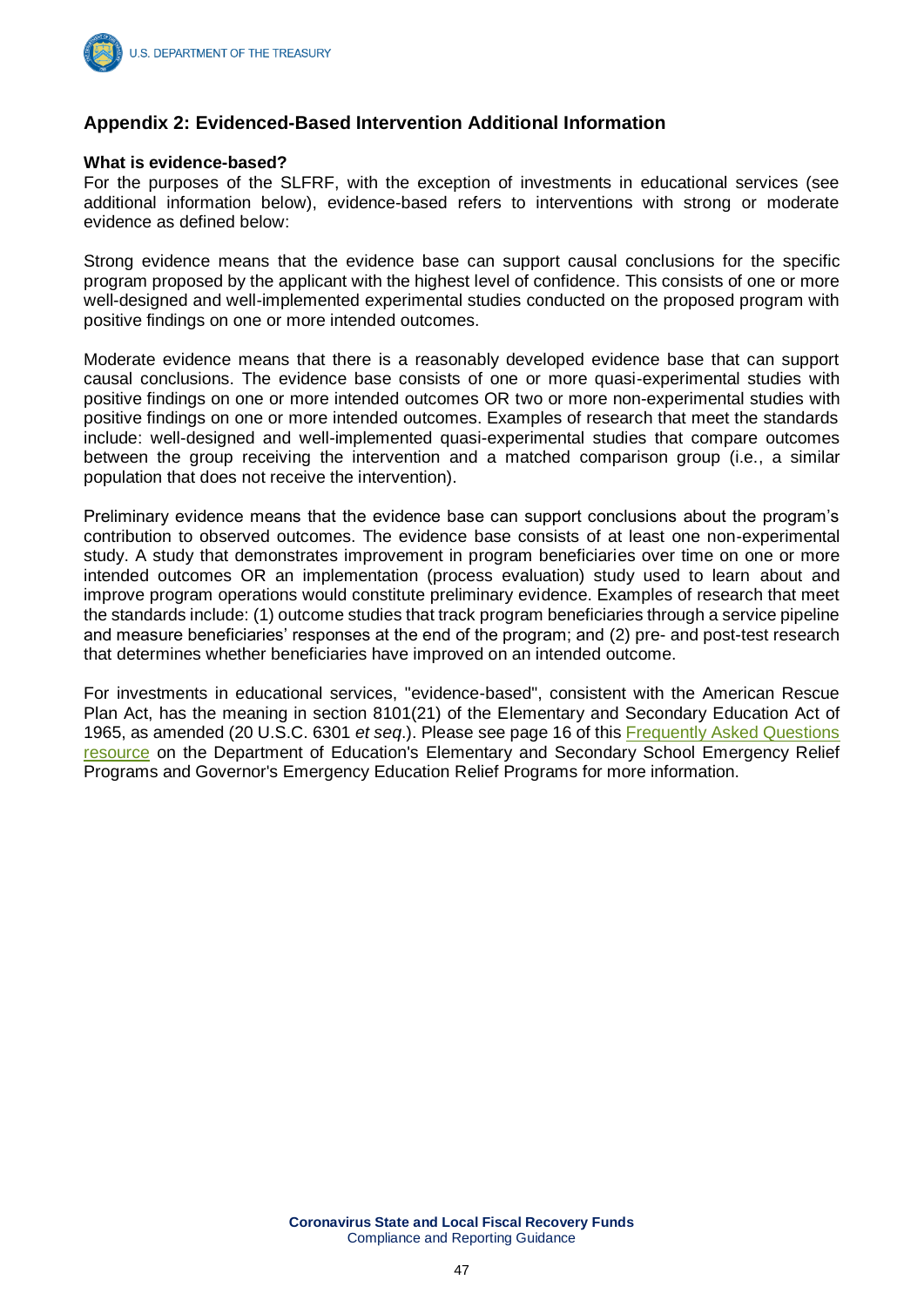# **Appendix 3: Expenditure Categories aligned with the Interim Final Rule**

|            | 1: Public Health                                                                                                                                |  |
|------------|-------------------------------------------------------------------------------------------------------------------------------------------------|--|
| 1.1        | COVID-19 Vaccination ^                                                                                                                          |  |
| 1.2        | COVID-19 Testing ^                                                                                                                              |  |
| 1.3        | <b>COVID-19 Contact Tracing</b>                                                                                                                 |  |
| 1.4        | Prevention in Congregate Settings (Nursing Homes, Prisons/Jails, Dense Work Sites,<br>Schools, etc.)*                                           |  |
| 1.5        | Personal Protective Equipment                                                                                                                   |  |
| 1.6        | Medical Expenses (including Alternative Care Facilities)                                                                                        |  |
| 1.7        | Capital Investments or Physical Plant Changes to Public Facilities that respond to the<br>COVID-19 public health emergency                      |  |
| 1.8        | Other COVID-19 Public Health Expenses (including Communications, Enforcement,<br>Isolation/Quarantine)                                          |  |
| 1.9        | Payroll Costs for Public Health, Safety, and Other Public Sector Staff Responding to<br>COVID-19                                                |  |
| 1.10       | Mental Health Services*                                                                                                                         |  |
|            | 1.11 Substance Use Services*                                                                                                                    |  |
|            | 1.12 Other Public Health Services                                                                                                               |  |
|            | 2: Negative Economic Impacts                                                                                                                    |  |
| 2.1        | Household Assistance: Food Programs* ^                                                                                                          |  |
| 2.2<br>2.3 | Household Assistance: Rent, Mortgage, and Utility Aid* ^<br>Household Assistance: Cash Transfers* ^                                             |  |
|            |                                                                                                                                                 |  |
| 2.4<br>2.5 | Household Assistance: Internet Access Programs* ^                                                                                               |  |
| 2.6        | Household Assistance: Eviction Prevention* ^                                                                                                    |  |
| 2.7        | Unemployment Benefits or Cash Assistance to Unemployed Workers*<br>Job Training Assistance (e.g., Sectoral job-training, Subsidized Employment, |  |
|            | Employment Supports or Incentives)* ^                                                                                                           |  |
| 2.8        | <b>Contributions to UI Trust Funds</b>                                                                                                          |  |
| 2.9        | Small Business Economic Assistance (General)* ^                                                                                                 |  |
| 2.10       | Aid to Nonprofit Organizations*                                                                                                                 |  |
| 2.11       | Aid to Tourism, Travel, or Hospitality                                                                                                          |  |
| 2.12       | Aid to Other Impacted Industries                                                                                                                |  |
|            | 2.13 Other Economic Support* ^                                                                                                                  |  |
|            | 2.14 Rehiring Public Sector Staff                                                                                                               |  |
|            | 3: Services to Disproportionately Impacted Communities                                                                                          |  |
| 3.1        | Education Assistance: Early Learning* ^                                                                                                         |  |
| 3.2        | Education Assistance: Aid to High-Poverty Districts ^                                                                                           |  |
| 3.3        | Education Assistance: Academic Services* ^                                                                                                      |  |
| 3.4        | Education Assistance: Social, Emotional, and Mental Health Services* ^                                                                          |  |
| 3.5        | Education Assistance: Other* ^                                                                                                                  |  |
| 3.6        | Healthy Childhood Environments: Child Care* ^                                                                                                   |  |
| 3.7        | Healthy Childhood Environments: Home Visiting* ^                                                                                                |  |
| 3.8        | Healthy Childhood Environments: Services to Foster Youth or Families Involved in<br>Child Welfare System* ^                                     |  |
| 3.9        | Healthy Childhood Environments: Other* ^                                                                                                        |  |
| 3.10       | Housing Support: Affordable Housing* ^                                                                                                          |  |
| 3.11       | Housing Support: Services for Unhoused Persons* ^                                                                                               |  |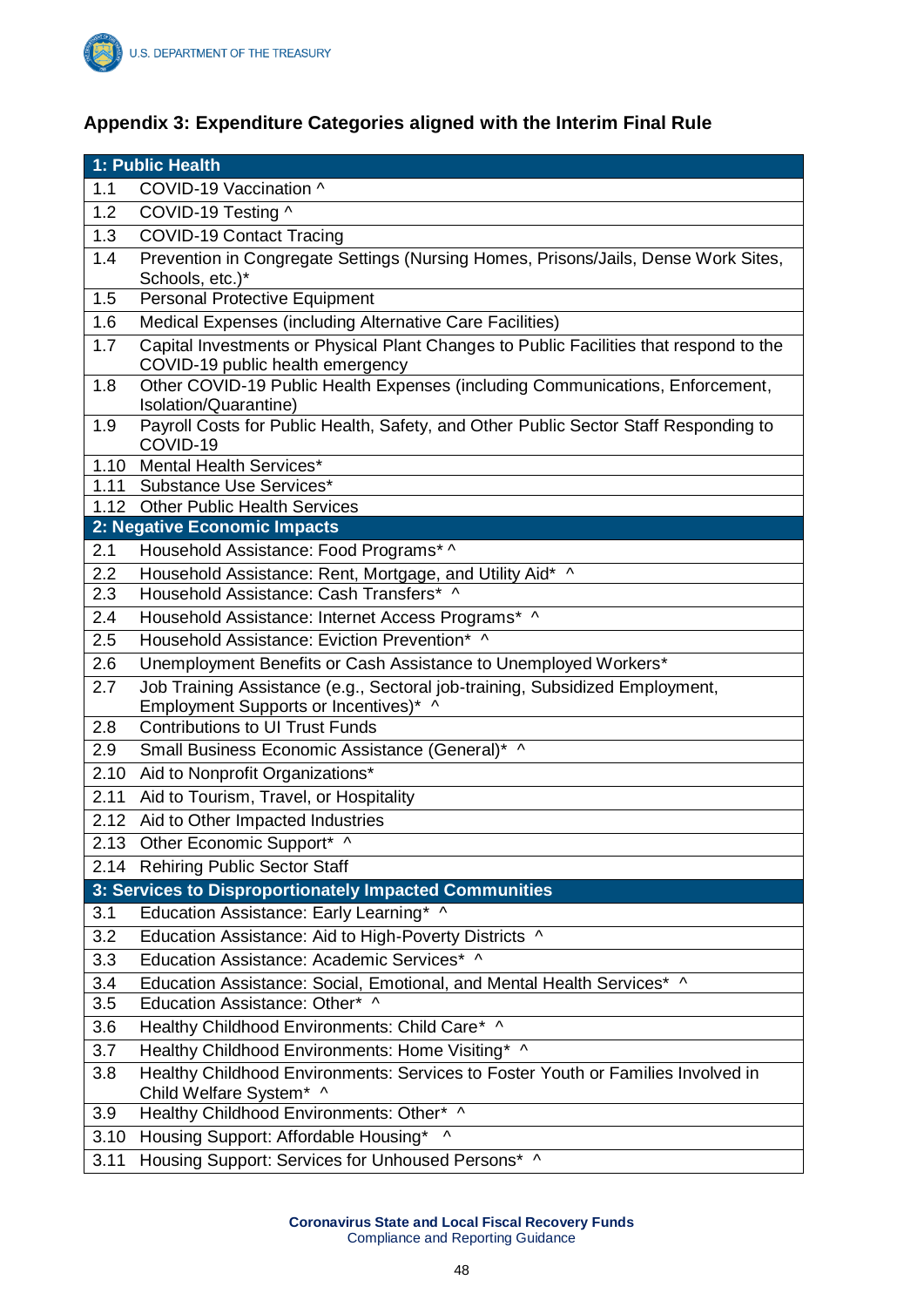

|      | 3.12 Housing Support: Other Housing Assistance* ^                                      |  |  |
|------|----------------------------------------------------------------------------------------|--|--|
| 3.13 | Social Determinants of Health: Other* ^                                                |  |  |
|      | 3.14 Social Determinants of Health: Community Health Workers or Benefits Navigators* ^ |  |  |
| 3.15 | Social Determinants of Health: Lead Remediation ^                                      |  |  |
|      | 3.16 Social Determinants of Health: Community Violence Interventions* ^                |  |  |
|      | 4: Premium Pay                                                                         |  |  |
| 4.1  | <b>Public Sector Employees</b>                                                         |  |  |
| 4.2  | Private Sector: Grants to Other Employers                                              |  |  |
|      | 5: Infrastructure                                                                      |  |  |
| 5.1  | Clean Water: Centralized Wastewater Treatment                                          |  |  |
| 5.2  | Clean Water: Centralized Wastewater Collection and Conveyance                          |  |  |
| 5.3  | Clean Water: Decentralized Wastewater                                                  |  |  |
| 5.4  | <b>Clean Water: Combined Sewer Overflows</b>                                           |  |  |
| 5.5  | Clean Water: Other Sewer Infrastructure                                                |  |  |
| 5.6  | Clean Water: Stormwater                                                                |  |  |
| 5.7  | Clean Water: Energy Conservation                                                       |  |  |
| 5.8  | Clean Water: Water Conservation                                                        |  |  |
| 5.9  | Clean Water: Nonpoint Source                                                           |  |  |
| 5.10 | <b>Drinking water: Treatment</b>                                                       |  |  |
| 5.11 | Drinking water: Transmission & Distribution                                            |  |  |
| 5.12 | Drinking water: Transmission & Distribution: Lead Remediation                          |  |  |
|      | 5.13 Drinking water: Source                                                            |  |  |
|      | 5.14 Drinking water: Storage                                                           |  |  |
| 5.15 | Drinking water: Other water infrastructure                                             |  |  |
| 5.16 | Broadband: "Last Mile" projects                                                        |  |  |
| 5.17 | Broadband: Other projects                                                              |  |  |
|      | <b>6: Revenue Replacement</b>                                                          |  |  |
| 6.1  | <b>Provision of Government Services</b>                                                |  |  |
|      | 7: Administrative                                                                      |  |  |
| 7.1  | <b>Administrative Expenses</b>                                                         |  |  |
| 7.2  | <b>Evaluation and Data Analysis</b>                                                    |  |  |
| 7.3  | Transfers to Other Units of Government                                                 |  |  |
| 7.4  | Transfers to Non-entitlement Units (States and territories only)                       |  |  |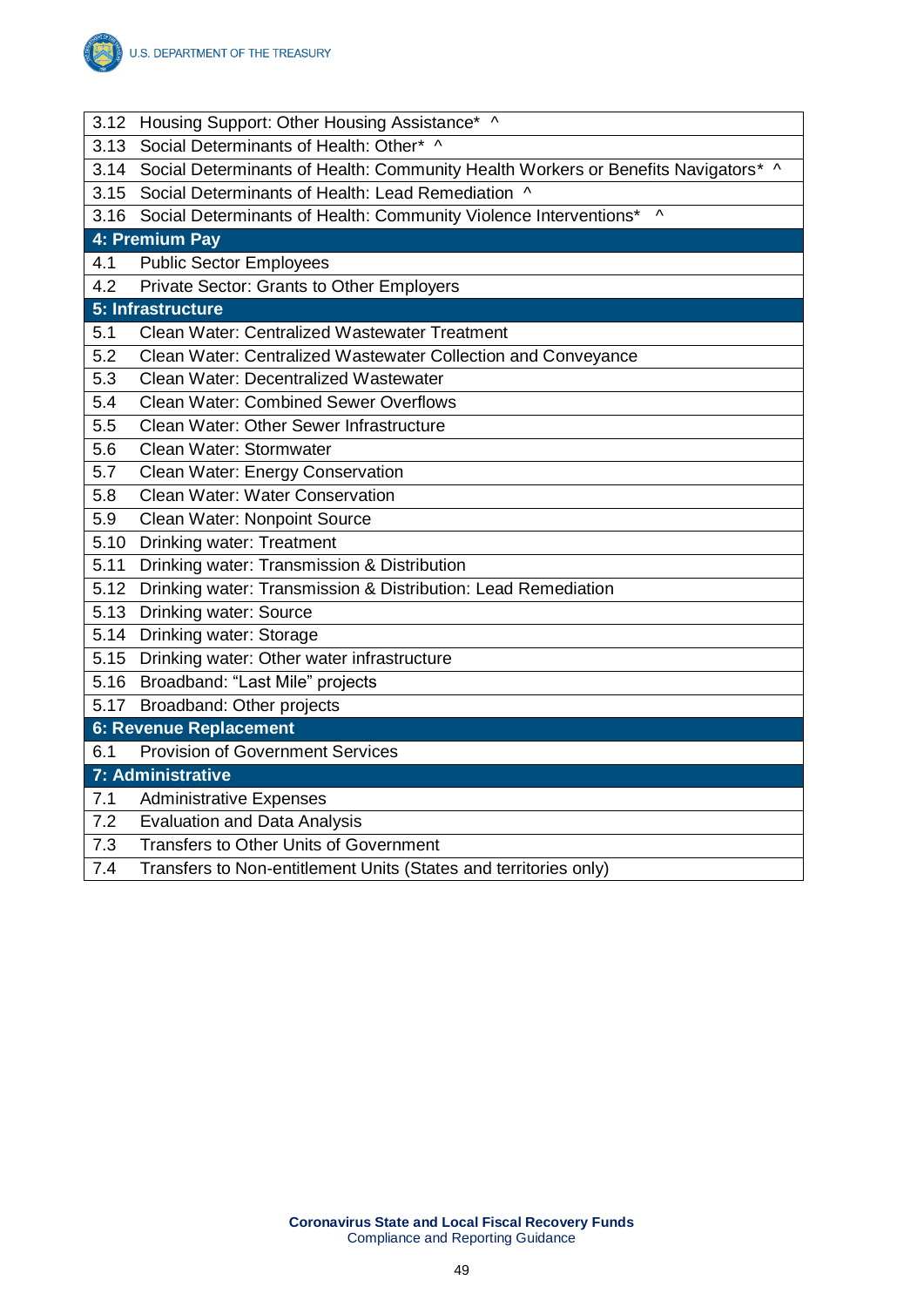

## **Revision Log**

| <b>Version</b> | <b>Date Published</b> | <b>Summary of changes</b>                                                                                                                                                                                                                                                                                                                                                                                                                                                                                                                                                                                                                                                                                                                                                                                                                                                                                                                                                                                                |  |
|----------------|-----------------------|--------------------------------------------------------------------------------------------------------------------------------------------------------------------------------------------------------------------------------------------------------------------------------------------------------------------------------------------------------------------------------------------------------------------------------------------------------------------------------------------------------------------------------------------------------------------------------------------------------------------------------------------------------------------------------------------------------------------------------------------------------------------------------------------------------------------------------------------------------------------------------------------------------------------------------------------------------------------------------------------------------------------------|--|
| 1.0            | June 17, 2021         | Initial publication                                                                                                                                                                                                                                                                                                                                                                                                                                                                                                                                                                                                                                                                                                                                                                                                                                                                                                                                                                                                      |  |
| 1.1            | June 24, 2021         | Pg. 12, removed references to "summary" level with<br>$\bullet$<br>respect to reporting by Expenditure Categories in the<br>Interim Report to avoid confusion.<br>Pg. 13, revised the coverage period end date for the<br>Interim Report from June 30, 2021 to July 31, 2021<br>to align with the IFR.<br>Pg. 13, removed references to "summary" level with<br>$\bullet$<br>respect to reporting by Expenditure Categories in the<br>Interim Report to avoid confusion.<br>Pg. 31, removed references to "summary level" with<br>٠<br>respect to Expenditure Categories in Appendix 1 to<br>avoid confusion.                                                                                                                                                                                                                                                                                                                                                                                                            |  |
| 1.1            | September 30,<br>2021 | Announced the extension in the Project and<br>$\bullet$<br>Expenditure Report submission date, originally due<br>on October 31, 2021.                                                                                                                                                                                                                                                                                                                                                                                                                                                                                                                                                                                                                                                                                                                                                                                                                                                                                    |  |
| 2.0            | November 5, 2021      | Updated Subrecipient Monitoring section to clarify<br>$\bullet$<br>beneficiaries and recipients.<br>Updated references to Interim Final Rule comment<br>$\bullet$<br>period as comment period is closed.<br>Updated reporting tiers, thresholds and timelines in<br>Part 2 Table 2, Reporting Requirements by recipient<br>type, as well as Part 2 A and Part 2 B.<br>Updated reporting periods for Interim Report and<br>$\bullet$<br>Project and Expenditure reports.<br>Added concept of Adopted Budget to Project and<br>$\bullet$<br>Expenditure Report data fields.<br>Noted phase in of Required Programmatic Data in<br>$\bullet$<br>the Project and Expenditure Report.<br>Removed certain data fields from the Ineligible<br>$\bullet$<br>Activities: Tax Offset Provision under the Recovery<br>Plan.<br>Separated reporting of NEU Distributions (for States<br>٠<br>and territories) from the Interim Report and Project<br>and Expenditure Reports as information will be<br>provided on an ongoing basis. |  |
| 2.1            | November 15, 2021     | Updated pages 9 and 11 to note that civil rights<br>$\bullet$<br>certification is not applicable to Tribal Governments.                                                                                                                                                                                                                                                                                                                                                                                                                                                                                                                                                                                                                                                                                                                                                                                                                                                                                                  |  |
| 3.0            | February 28, 2022     | Updated to incorporate reporting updates under the<br>$\bullet$<br>final rule                                                                                                                                                                                                                                                                                                                                                                                                                                                                                                                                                                                                                                                                                                                                                                                                                                                                                                                                            |  |
| 4.0            | June 10, 2022         | Updated Recovery Plan guidance to incorporate<br>$\bullet$<br>minor revisions<br>Updated language around certain data fields that<br>$\bullet$<br>were required for April 2022 reporting<br>Updated data fields for Ineligible Activities: Tax<br>Offset Provision for the Project and Expenditure<br>report<br>Updated Broadband data fields                                                                                                                                                                                                                                                                                                                                                                                                                                                                                                                                                                                                                                                                            |  |